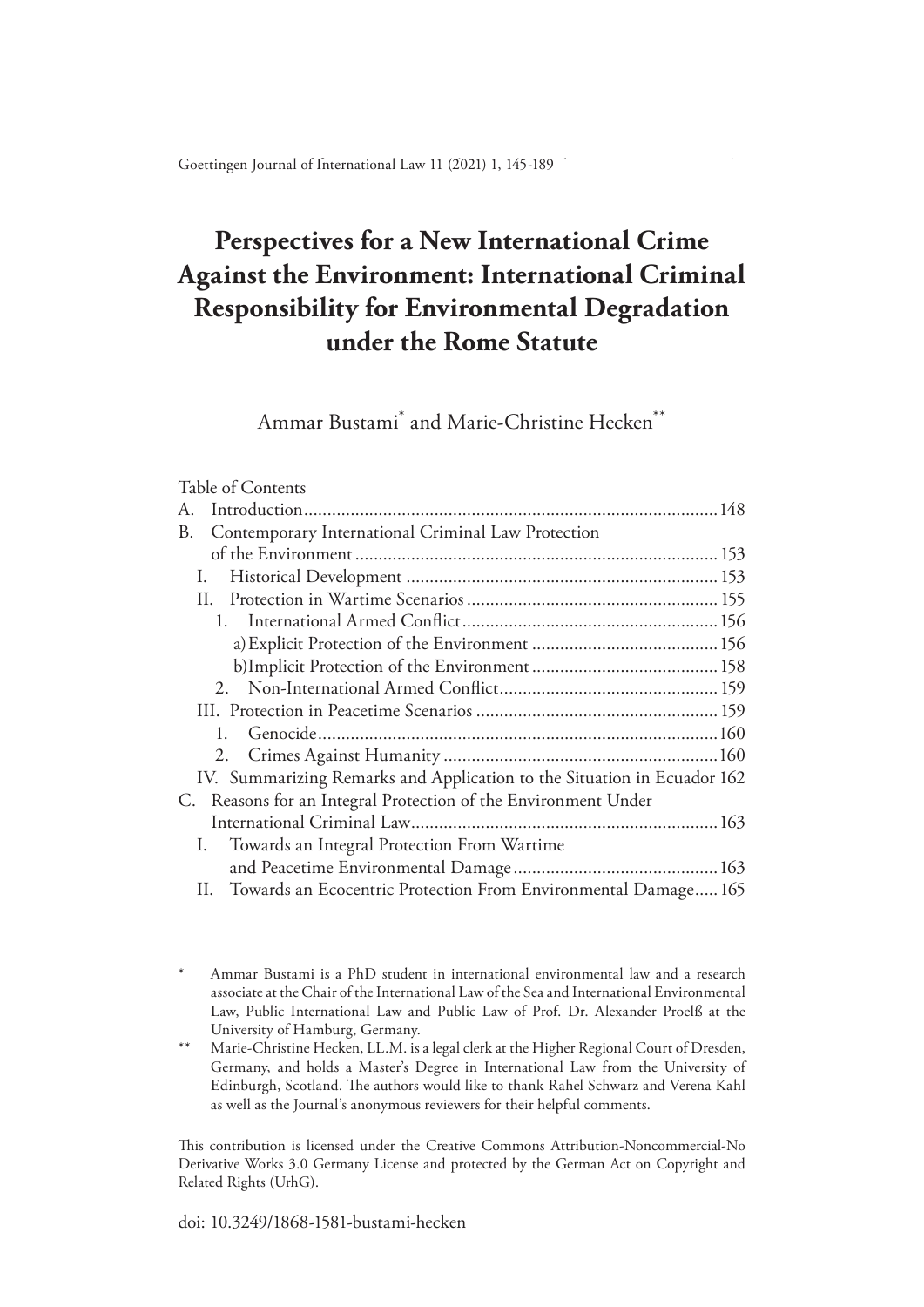| III. Towards an International Protection Under                           |  |
|--------------------------------------------------------------------------|--|
|                                                                          |  |
| Perspectives for an Integral Protection of the Environment Under<br>D.   |  |
|                                                                          |  |
| Existing Proposals for a New Crime Against the Environment 170           |  |
| II. Substantive Observations on a Potential New Crime of Ecocide  172    |  |
| Structure and Requirements of a Crime of Ecocide  172                    |  |
|                                                                          |  |
| a) Existing Proposals for a Threshold of Seriousness  176                |  |
|                                                                          |  |
| c) Interrelation of the Three Threshold Criteria  179                    |  |
|                                                                          |  |
| a) Existing Mens Rea Standards Under the Rome Statute  181               |  |
| b)Proposed Mens Rea Requirement for the Crime of Ecocide 182             |  |
| c) Dolus Eventualis and the Provision of Evidence  183                   |  |
|                                                                          |  |
| III. Summarizing Remarks and Application to the Situation in Ecuador 185 |  |
| E.                                                                       |  |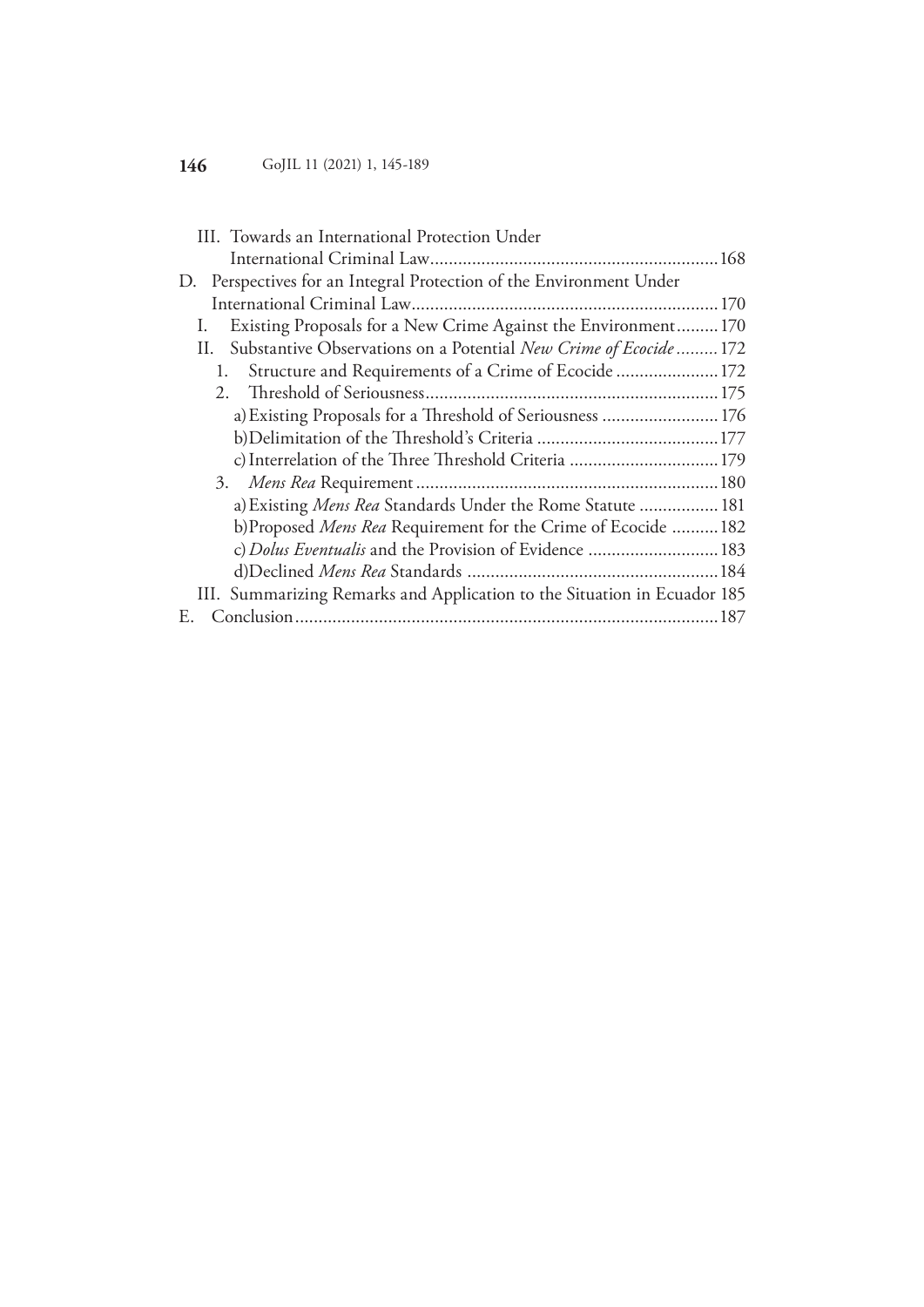## Abstract

This article draws attention to the need of a reform of the environmental protection by means of international criminal law as enshrined in the Rome Statute of the International Criminal Court. After giving a short overview of the contemporary environmental protection in war- and peacetime offered by international criminal law, it becomes clear that international criminal law fails to succeed at offering sufficient environmental protection. This paper outlines that there is no convincing reason for a differentiated approach in international criminal law to environmental damage in wartime and in peacetime, and that a shift from an anthropocentric to an ecocentric approach would positively contribute to a more effective protection of the environment. It is therefore argued for the introduction of a new integral and ecocentric international crime against the environment in the Rome Statute. The paper then elaborates on existing proposals on such a new crime against the environment before some proper observations on the exact contours of the crime are made. A focus lies on the new crime's threshold of seriousness as well as on the necessary mens rea requirements. The insufficiency of the contemporary legal framework and the merits of a new crime against the environment are exemplified by an archetype example of peacetime environmental damage, the Chevron/Texaco oil spill scenario in Ecuador.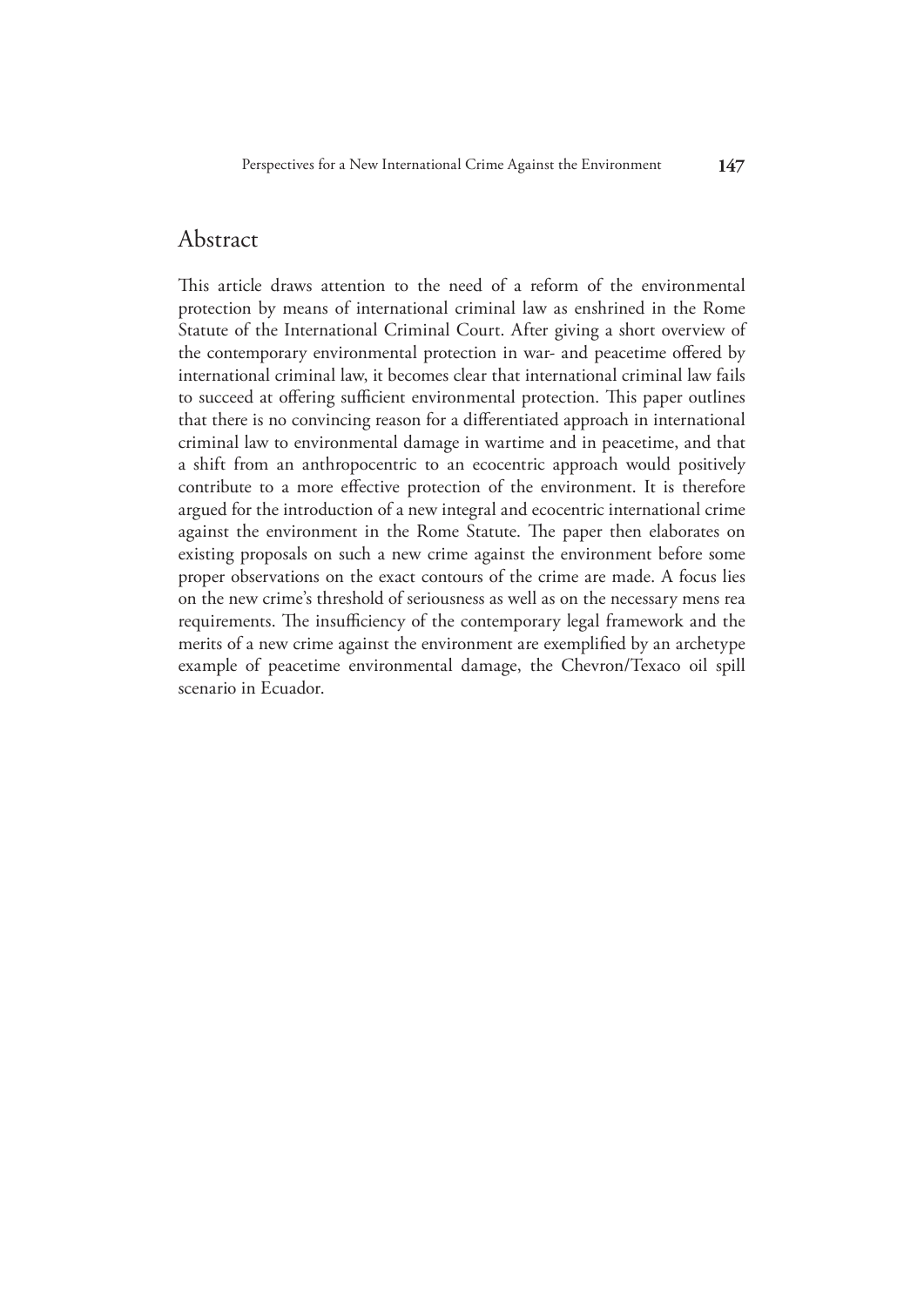## <span id="page-3-0"></span>A. Introduction

The Preamble of the Rome Statute of the International Criminal Court [Rome Statute] enshrines that the International Criminal Court [ICC] has jurisdiction over *"[…] the most serious crimes of concern to the international community as a whole* [...]".<sup>1</sup> So far, these crimes include genocide, crimes against humanity, war crimes and the crime of aggression. Other crimes had however been considered during the drafting process of the Rome Statute, *inter alia* the *"[w]ilful and severe damage to the environment"*. 2

Although this crime did ultimately not find its way into the Rome Statute, modern times demonstrate that the environment, representing the *"[…] living space, the quality of life and the very health of human beings, including generations unborn"*, 3 is threatened on a daily basis. Such threats occur both in the context of armed conflicts,<sup>4</sup> and in peacetime constellations. Peacetime threats to the environment can *inter alia* be large amounts of carbon dioxide emissions, deforestation, contamination of natural resources by pollution or the unsustainable extraction of natural resources.<sup>5</sup> Particularly, environmental crimes became an imminent threat not only to wildlife but to whole ecosystems,<sup>6</sup> and consequently to peace and security of humankind.<sup>7</sup>

Individuals and corporations thereby massively contribute to the endangerment of the environment. It thus becomes a legitimate question whether

<sup>1</sup> *Rome Statute of the International Criminal Court*, 17 July 1998, Preamble, 2187 UNTS 3 (emphasis added) [Rome Statute].

<sup>2</sup> *Report of the ILC on the work of its*  $47^h$  *session*, UN Doc A/50/10, 21 July 1995, Art. 26, paras 119-121 (emphasis added).

<sup>3</sup> *Legality of the Threat or Use of Nuclear Weapons*, Advisory Opinion, ICJ Reports 1996, 226, para. 29 (emphasis added) [Nuclear Weapons Advisory Opinion].

ICRC, 'Natural environment: Neglected victim of armed conflict' (2019), available at https://www.icrc.org/en/document/natural-environment-neglected-victim-armedconflict (last visited 10 February 2021); G. Bartolini & M. Pertile, 'The work of the ILC on the environment and armed conflicts: Enhancing protection for the 'silent victim of warfare'?', 34 *Questions of International Law* (2016), 1.

<sup>5</sup> P. Higgins, D. Short & N. South, 'Protecting the planet: a proposal for a law of ecocide', 59 *Crime, Law and Social Change* (2013) 3, 251, 252-254.

<sup>6</sup> C. Nellemann et al., *The Rise of Environmental Crime – A Growing Threat To Natural Resources, Peace, Development And Security, A UNEP-INTERPOL Rapid Response Assessment* (2016), 17.

<sup>7</sup> INTERPOL-UNEP, *Strategic Report: Environment, Peace and Security –A Convergence of Threats* (2016).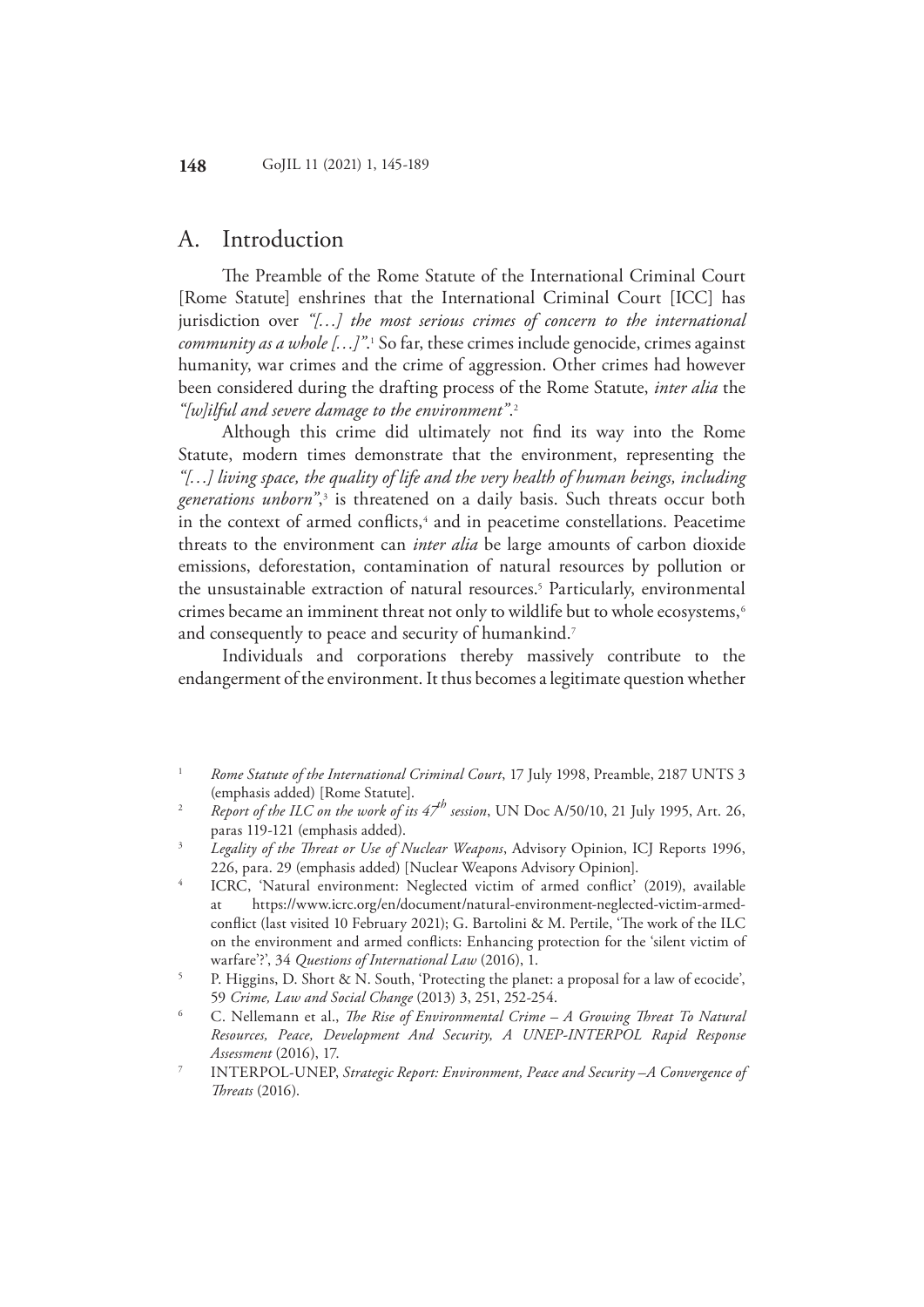international criminal law<sup>s</sup> might contribute to protection of the environment. This interconnection was acknowledged by the Office of the Prosecutor [OTP] of the ICC in a policy paper on the case selection and prioritization in 2016, in which it announced to *"[…] give particular consideration to prosecuting Rome Statute crimes that are committed by means of, or that result in, inter alia, the destruction of the environment, the illegal exploitation of natural resources or the illegal dispossession of land"*. 9 This Policy Paper was not able to establish new jurisdictional grounds for the ICC,<sup>10</sup> but only addressed the criteria the Prosecutor would take into consideration in its future case selection while prosecuting the already existing Rome Statute crimes.<sup>11</sup>

While the Policy Paper raises hopes for a more efficient environmental protection via the methods of international criminal law, there have only been a few instances, in which environmental issues had been taken into account during international criminal investigations,<sup>12</sup> and no cases of prioritized prosecution of environmental damages under the Rome Statute have become public.13 Two examples addressing environmental concerns are the alleged land grabbing

- 8 This term is understood to mean "*[…] the body of international law governing the criminal responsibility of individuals for crimes under international law*", A. Mistura, 'Is There Space for Environmental Crimes Under International Criminal Law?', 43 *Columbia Journal of Environmental Law* (2018) 1, 181, 188.
- 9 OTP, *Policy Paper on Case Selection and Prioritisation* (2016), available at https://www.icccpi.int/itemsDocuments/20160915\_OTP-Policy\_Case-Selection\_Eng.pdf (last visited 10 February 2021), para. 41 (emphasis added) [OTP Policy Paper].
- <sup>10</sup> R. Pereira, 'After the ICC Office of the Prosecutor's 2016 Policy Paper on Case Selection and Prioritisation – Towards an International Crime of Ecocide?', 31 *Criminal Law Forum* (2020) 2, 179, 208; On the impact of the Policy Paper on the ICC's jurisdiction, see in detail Mistura, *supra* note 8, 215-220.
- See on this Policy Paper: L. Prosperi & J. Terrosi, 'Embracing the "Human Factor", Is There New Impetus at the ICC for Conceiving and Prioritizing Intentional Environmental Harms as Crimes Against Humanity?', 15 *Journal of International Criminal Justice* (2017) 3, 509, 514-516; P. Patel, 'Expanding Past Genocide, Crimes Against Humanity, and War Crimes', 14 *Loyola University Chicago International Law Review* (2016-2017), 175, 191-192; Pereira, *supra* note 10, 179.
- <sup>12</sup> See examples in Prosperi & Terrosi, *supra* note 11, 511-512 (notes 7-8 with references to situations in Honduras and the Democratic Republic of the Congo). In its second decision on an Arrest Warrant for *Omar Al Bashir*, the Pre-Trial Chamber [PTC] agreed with the Prosecutor's Application regarding the contamination of wells in the context of the crime of genocide: *Situation in Darfur, Sudan in the case of the Prosecutor v. Omar Hassan Ahmad Al Bashir*, Second Decision on the Prosecution's Application for a Warrant of Arrest, ICC-02/05-01/09 (Pre-Trail Chamber I), 12 July 2010, paras 36-38.
- <sup>13</sup> This could also be a consequence of the preliminary examination's confidentiality, Prosperi & Terrosi, *supra* note 11, 512.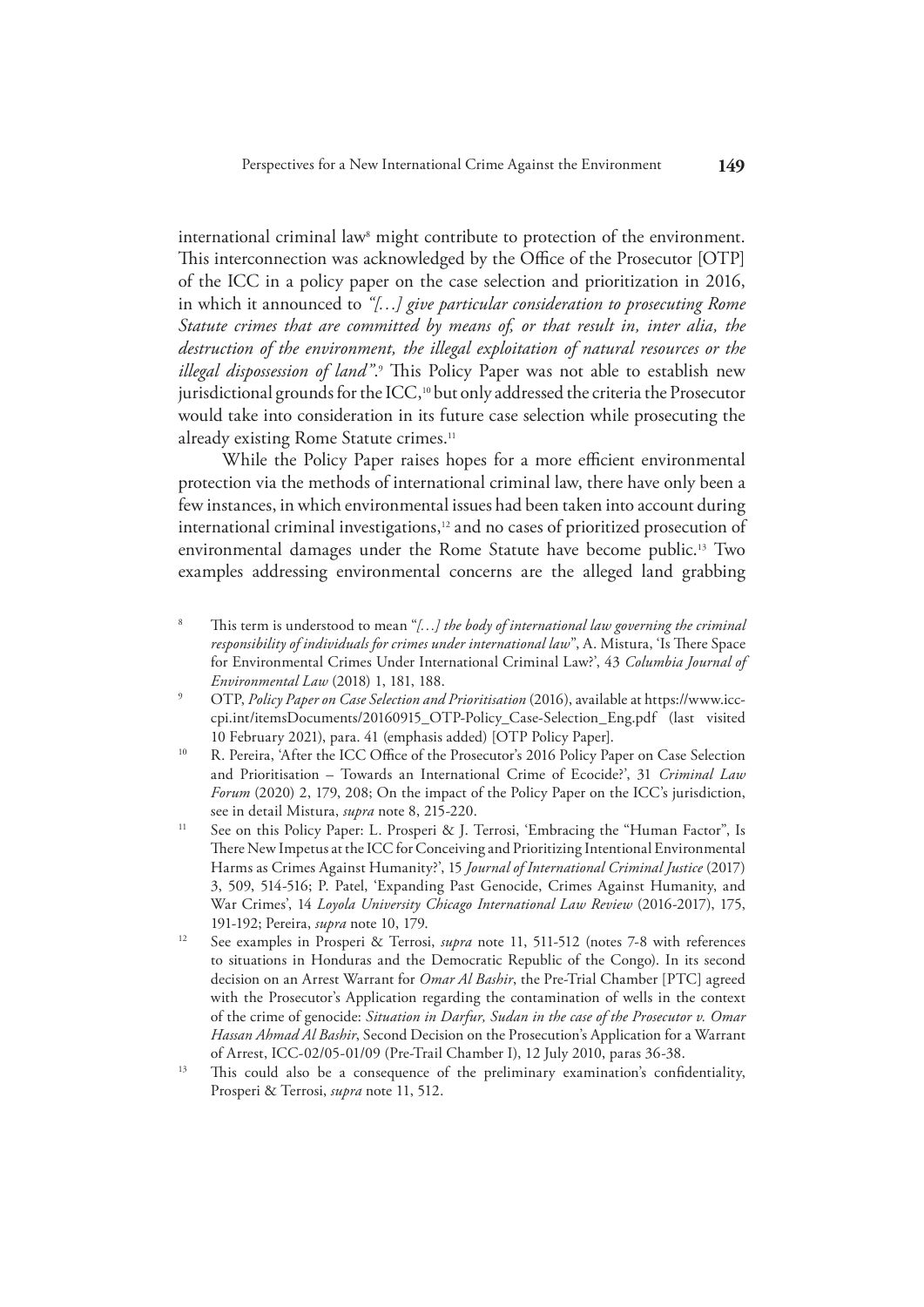resulting from environmental degradation in Cambodia,<sup>14</sup> as well as the more recent submission of a file by Palestinian Human Rights Organizations claiming *inter alia* crimes of *"[…] [p]illage, [a]ppropriation and [d]estruction of Palestinian [n]atural [r]esources"*. 15 So far, the OTP did neither seem to have declined these requests nor to have opened preliminary examinations on their account.16

Faced with the increasing dangers to the environment, independent from a wartime context, $17$  and with insufficient tools to enforce environmental protection within international criminal law, this paper seeks to contribute to the existing discourse by arguing that it is necessary to consider an integral environmental protection by the means of international criminal law. The focus of the paper thereby lies within international criminal law as laid down in the Rome Statute of the International Criminal Court but does not address international criminal law in its entirety.

It does so by, first, examining the contemporary framework of international criminal law addressing the environment (B). In the following, it argues for an integral and ecocentric approach to the prosecution of environmental crimes

- <sup>14</sup> The Commission of Crimes Against Humanity in Cambodia, 'Communication Under Article 15 of the Rome Statute of the ICC, July 2002 to Present' (2014), available at https://www.fidh.org/IMG/pdf/executive\_summary-2.pdf (last visited 10 February 2021); Prosperi & Terrosi, *supra* note 11, 512 (note 10 with further references); P. Patel, *supra* note 11, 194-195; R. Rogers, 'ICL and Environmental Protection Symposium: The Environmental Crisis–Cases for 'Particular Consideration' at the ICC', Opinio Juris (2020), available at http://opiniojuris.org/2020/06/01/icl-and-environmental-protectionsymposium-the-environmental-crisis-cases-for-particular-consideration-at-the-icc/ (last visited 10 February 2021); J. Durney, 'Crafting a Standard: Environmental Crimes Against Humanity Under the International Criminal Court', 24 *Hastings Environmental Law Journal* (2018) 2, 413, 426-429; M. Sarliève, 'Can criminal courts help save the environment?', Justice Info (2018), available at https://www.justiceinfo.net/en/justiceinfocomment-and-debate/opinion/39189-can-criminal-courts-help-save-the-environment.
- html (last visited 10 February 2021). 15 Al-Haq Organisation, 'Palestinian Human Rights Organisations Submit File to ICC Prosecutor: Investigate and Prosecute Pillage, Appropriation and Destruction of Palestinian Natural Resources' (2018), available at http://www.alhaq.org/advocacy/6144. html (last visited 10 February 2021) (emphasis added).
- <sup>16</sup> With regard to a request to investigate on the situation in Ecuador, see Request to the OTP of the ICC from the Legal Representatives of the Victims, P. F. Mendoza & E. B. Toledo, 'Communication: Situation in Ecuador' (2014), available at https://chevrontoxico.com/ assets/docs/2014-icc-complaint.pdf (last visited 10 February 2021); OTP, Letter to R. Doak Bishop, Chevron's lawyer (2015), available at http://freebeacon.com/wp-content/ uploads/2015/04/ICC-letter.pdf (last visited 10 February 2021). For more detail, see *infra*  notes 31-32.

<sup>17</sup> INTERPOL-UNEP, *supra* note 7, 4.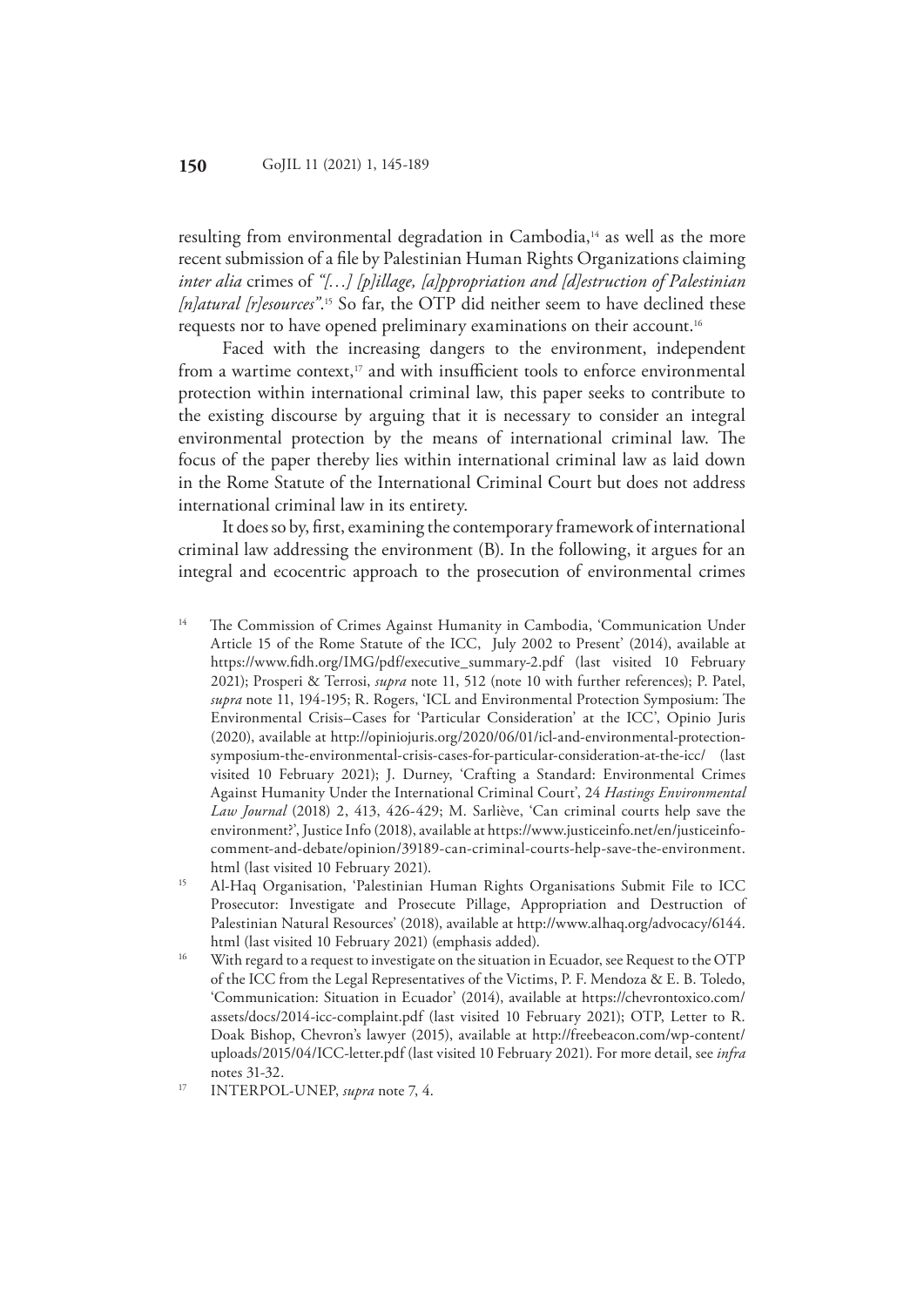under international criminal law (C). In the subsequent part, an outline of possible perspectives for a new crime against the environment, often named *crime of ecocide*, will be given (D). Beginning with an elaboration on existing proposals, this paper then provides observation on the substantive contours of a crime of ecocide.

In order to exemplify the existing practical relevance for a new environmental international crime as well as the lacuna it would address, archetypes of peacetime environmental harm can serve as illustration.<sup>18</sup> Incidents of peacetime environmental harm are numerous. To provide but a few examples for such peacetime threats: several pig-iron producers illegally deforested at least 105 square miles of the world's largest rainforest in Brazil,<sup>19</sup> immense amounts of fracking waste had been dumped in the *Vaca Muerta* shale play in Argentina by multinational oil companies<sup>20</sup> and millions of cubic meters of mine tailings were released into the *Doce River* in Brazil due to a failure of the Mariana Dam.21

The Chevron/Texaco oil spill scenario in Ecuador<sup>22</sup> constitutes another prominent incident and is taken as a case example of industrial pollution in this paper. From 1964 to 1993, the oil company Texaco, later acquired by Chevron,<sup>23</sup> explored and exploited the *Lago Agrio* region in Ecuador for oil. For more than

<sup>19</sup> L. Coimbra & P. Murphy, 'Vale halts dealings with company over deforestation', Reuters (2011), available at https://www.reuters.com/article/us-vale-amazonidUSTRE7AN1SR20111124 (last visited 11 February 2021); see also on illegal deforestation in Brazil by a steel company: Climate Change Litigation Databases, *Federal Environmental Agency (IBAMA) v. Siderúrgica São Luiz Ltd. and Martins (2019)*, available at http://climatecasechart.com/non-us-case/federal-environmental-agency-ibama-vsiderurgica-sao-luiz-ltda-and-martins/?cn-reloaded=1 (last visited 11 February 2021).<br>J. Raine, 'Argentina: toxic waste from fracking in Patagonia', Latin American Bureau

(2019), available at https://lab.org.uk/argentina-toxic-waste-from-fracking-in-patagonia/ (last visited 11 February 2021); see also on a criminal complaint: Climate Change Litigation Databases, *Mapuche Confederation of Neuquén v. YPF et al. (2018)*, available at http://climatecasechart.com/non-us-case/mapuche-confederation-of-neuquen-v-ypf-etal/ (last visited 11 February 2021).<br><sup>21</sup> D. Philipps & D. Brasileiro, 'Brazil dam disaster: firm knew of potential impact months in

- advance', The Guardian (2018), available at https://www.theguardian.com/world/2018/ feb/28/brazil-dam-collapse-samarco-fundao-mining (last visited 11 February 2021). 22 For an overview of the legal proceedings: Business & Human Rights Resource Centre,
- 'Summary profile: Texaco/Chevron lawsuits (re Ecuador)' (2003), available at https:// www.business-humanrights.org/en/latest-news/texacochevron-lawsuits-re-ecuador-1 (last visited 7 April 2021).
- 23 From here on, referred to as "Chevron".

<sup>18</sup> See for different key archetypes of environmental harm: Prosperi & Terrosi, *supra* note 11, 512-514; Higgins, Short & South, *supra* note 5, 252-254.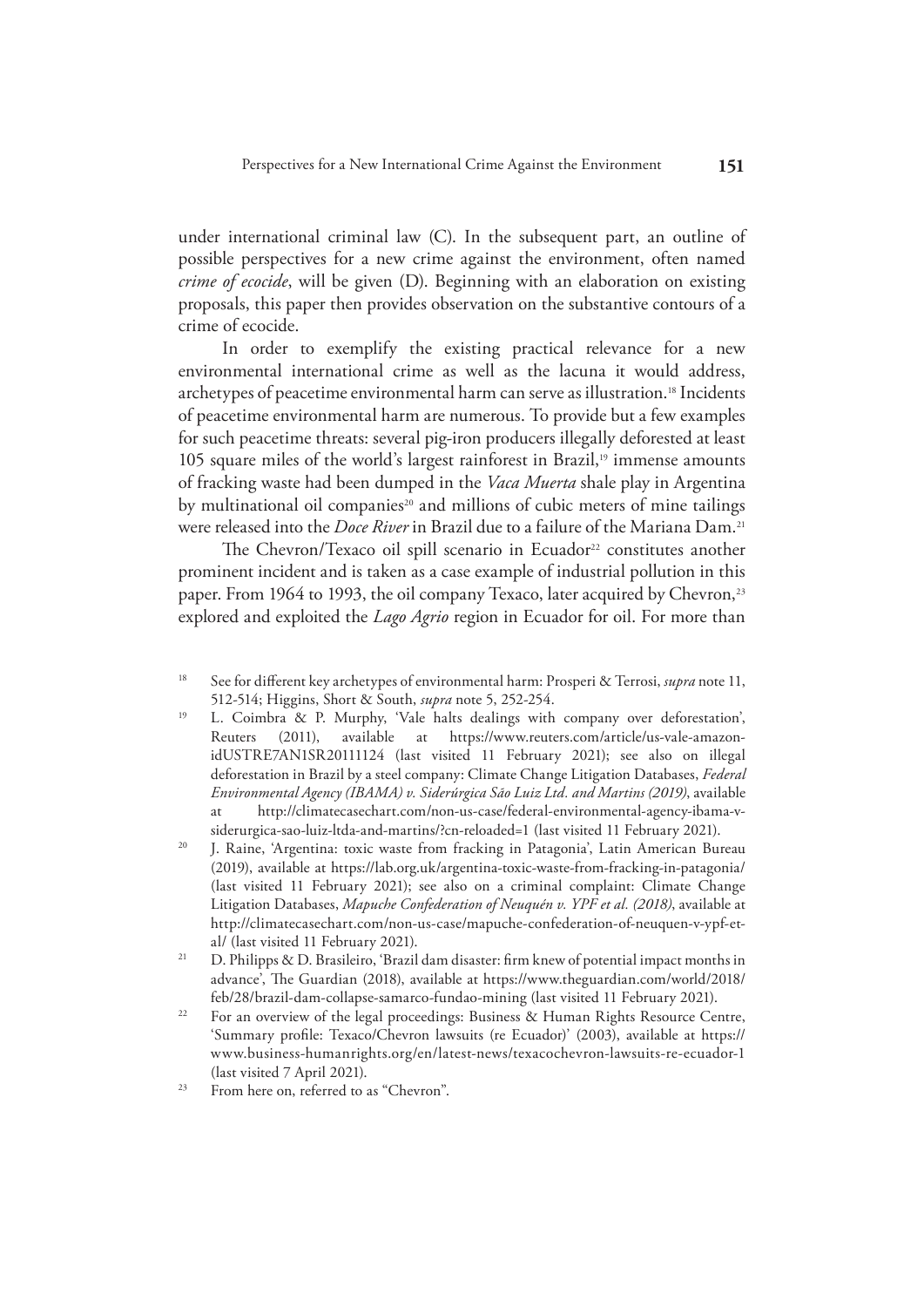twenty years, Chevron had *inter alia* discharged formation water, drilling waste and produced water in unlined pits which thereby got into the environment.<sup>24</sup> These *by-products* of oil production contain ecologically harmful contents like *"[…] leftover oil, metals, and water with high levels of benzene, chromium-6, and mercury"*. 25 Each day, 3,2 million gallons of this toxic waste were deliberately dumped into the environment.<sup>26</sup> Chevron's practices resulted, amongst others, in the following environmental degradation: soils in the region were polluted, the vegetation had been negatively impacted, innumerable rivers were contaminated, the source of drinking water was reduced, and fishing was rendered impossible.<sup>27</sup> Additionally, huge plumes of black smoke from burning of oil and waste entered the ozone layer and further noxious gases were released into the atmosphere.<sup>28</sup> Furthermore, the livelihood of the people was deeply affected by Chevron's practices, as rates of deadly, digestive and respiratory diseases, miscarriages and skin disorders increased.<sup>29</sup> Two of the indigenous peoples inhabiting the region became extinct, whereas the other four are fighting to survive.<sup>30</sup>

This summary of facts does not claim to be exhaustive, but it is sufficient for the analysis undertaken in this paper. The Chevron/Texaco incident constitutes an illustrative example of the existing lacuna of international criminal law in that it concerns heavy impacts on the natural environment by a private company's activities without adequate legal accountability. Further, it is particularly interesting since a group of plaintiffs had requested the ICC in 2014

- 24 J. Kimerling, 'The Environmental Audit of Texaco's Amazon Oil Fields: Environmental Justice or Business as Usual', 7 *Harvard Human Rights Journal* (1994), 199, 204-205; A. Crasson, 'The Case of Chevron in Ecuador: The Need for an International Crime against the Environment', 9 *Amsterdam Law Forum* (2017) 3, 29, 30-32; S. Patel, 'Delayed Justice: A Case Study of Texaco and the Republic of Ecuador's Operations, Harms, and Possible Redress in the Ecuadorian Amazon', 26 *Tulane Environmental Law Journal* (2012) 1, 71, 78.
- 
- 
- 25 Patel, *supra* note 24, 78 (emphasis added). 26 *Ibid*., 79; Kimerling, *supra* note 24, 204-205. 27 Crasson, *supra* note 24, 31; Amazon Defense Coalition, 'Summary of Overwhelming Evidence against Chevron in Ecuador Trial' (2012), available at https://chevrontoxico. com/assets/docs/2012-01-evidence-summary.pdf (last visited 11 February 2021); Environmental Justice Organizations, Liabilities and Trade, 'The Texaco-Chevron Case in Ecuador' (2015), available at http://www.ejolt.org/wordpress/wp-content/ uploads/2015/08/FS-42.pdf (last visited 11 February 2021).

30 Crasson, *supra* note 24, 31-32; Kimerling, *supra* note 24, 206-207.

<sup>28</sup> *Ibid*.

<sup>29</sup> Crasson, *supra* note 24, 31; see also Kimerling, *supra* note 24, 206.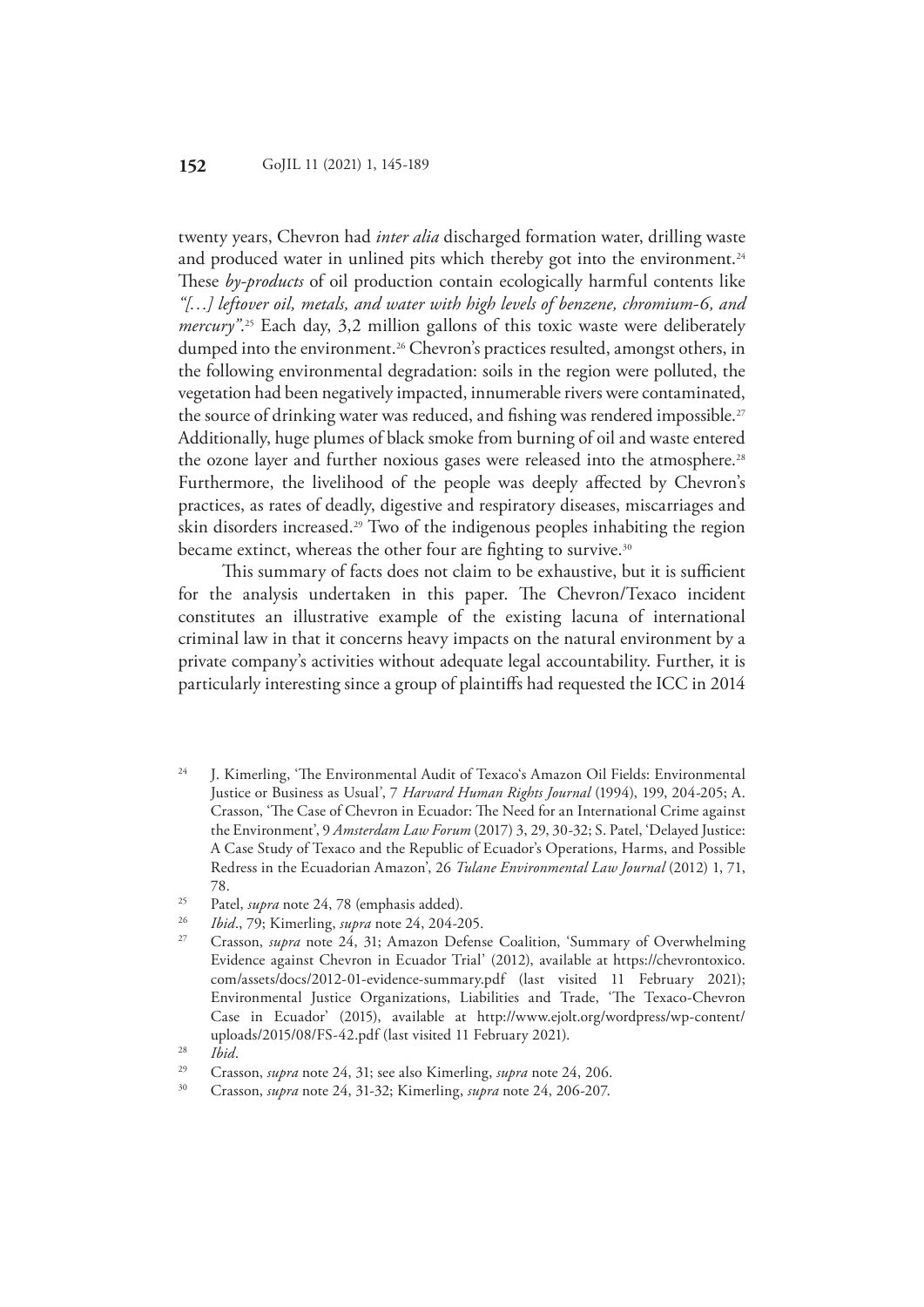<span id="page-8-0"></span>to open investigations regarding the situation in Ecuador,<sup>31</sup> which was rejected by the OTP.32 The following legal observations (in Parts B and D) will therefore be measured against their applicability in the outlined Chevron/Texaco oil spill case.

## B. Contemporary International Criminal Law Protection of the Environment

To start with, it is necessary to examine the extent that international criminal law currently allows for the prosecution of crimes impacting the environment. Since the potential of international criminal law to address environmental damage in war- and peacetime has already been analyzed in a number of publications,<sup>33</sup> this paper will only give a short overview of the historical development of environmental crimes (I) and the current regime of wartime (II) and peacetime (III) protection of the environment.

### I. Historical Development

First proposals to include a crime against the environment into international criminal law were made in the 1970s, in response to the massive environmental

- 31 Request to the OTP of the ICC from the Legal Representatives of the Victims, *supra* note
- 16. 32 Letter from the OTP to R. Doak Bishop, Chevron's lawyer, *supra* note 16. The Prosecutor of the ICC rejected the Lago Agrio's victims argument concerning the temporal jurisdiction of the ICC, see C. Lambert, 'Environmental Destruction in Ecuador: Crimes Against Humanity under the Rome Statute?', 30 *Leiden Journal of International Law* (2017) 707, 712-713.
- 33 For wartime protection, e.g. ILC, *Protection of the environment in relation to armed conflicts, Text and titles of the draft principles provisionally adopted by the Drafting Committee on first reading*, UN Doc A/CN.4/L.937, 6 June 2019; T. Smith, 'Creating a Framework for the Prosecution of Environmental Crimes in International Criminal Law', in W. A. Schabas, Y. McDermott & N. HaHayes (eds), *The Ashgate Research Companion to International Criminal Law* (2013), 45, 52-57; M. A. Drumbl, 'Waging War Against the World: The Need to Move from War Crimes to Environmental Crimes', 22 *Fordham International Law Review* (1998) 1, 122, 145; J. C. Lawrence & K. J. Heller, 'The First Ecocentric Environmental War Crime: The Limits of Article 8(2)(b)(iv) of the Rome Statute', 20 *Georgetown International Environmental Law Review* (2007) 1, 61, 95. For peacetime protection, e.g. Prosperi & Terrosi, *supra* note 11, 509; Durney, *supra* note 14, 413; P. Patel, *supra* note 11, 189-192; R. Mwanza, 'Enhancing Accountability for Environmental Damage under International Law', 19 *Melbourne Journal of International Law* (2018) 2, 586, 596-599.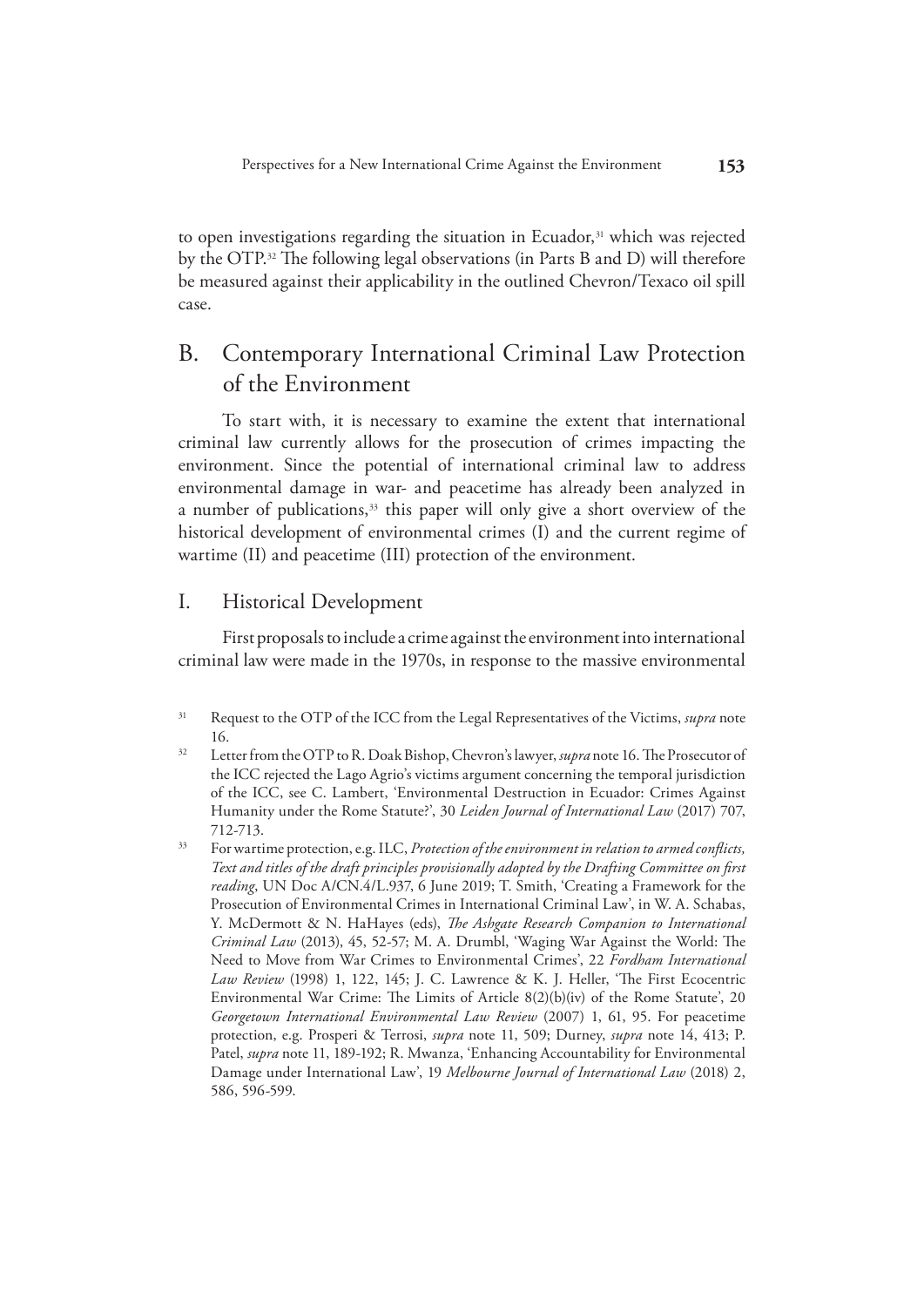damages inflicted by the US Army during the Vietnam War.34 Further, in the development of the Rome Statute, the ILC considered the *"[w]ilful and severe damage to the environment"* as a major crime against the peace and security of mankind, regardless of its connection to an armed conflict.<sup>35</sup> Article 26 of the Draft Code of Crimes against the Peace and Security of Mankind (Draft Code of Crimes) stipulates that willfully causing or ordering to cause "[…] widespread, long-term and severe damage to the natural environment […]" by an individual is an international crime.<sup>36</sup> It has been considered that environmental damage would not only encompass serious consequences for the present generations, but also for future generations, and thus needed to be addressed separately from other crimes pursuing the protection of human beings.<sup>37</sup> The ILC intended to achieve unity with the law of State responsibility, which was examined by the Commission at the same time and which originally provided for *"serious breach[es] of an international obligation of essential importance for the safeguarding*  and preservation of the human environment" as an international crime.<sup>38</sup>

Despite long and intensive discussions to include the serious violation of environmental obligations into the realm of international criminal law,<sup>39</sup> draft Article 26 was not adopted and the protection of the environment, as a separate provision, was not incorporated in the final draft of the Rome Statute.<sup>40</sup> There are however strong indicators that most States were influenced by economic considerations to object to its inclusion.<sup>41</sup>

- <sup>34</sup> R. A. Falk, 'Environmental Warfare and Ecocide, Facts, Appraisal, and Proposals', 4 *Bulletin of Peace Proposals* (1973) 1, 80, 93-96; N. Ruhashyankiko, Special Rapporteur, *Study of the Question of the Prevention and Punishment of the Crime of Genocide*, UN Doc E/CN.4/Sub.2/416, 4 July 1978, paras 462-478.
- <sup>35</sup> *Report of the ILC on the work of its*  $47^h$  *session, supra* note 2, paras 119-121 (emphasis added).
- Ibid., Article 26, note 65.

- 38 *Report of the ILC on the work of its 28th session*, UN Doc A/CN.4/SER.A/1976/Add.l (Part 2), 3 May-23 July 1976, 95-96 (emphasis added).
- 39 *Document on crimes against the environment, prepared by Mr. Christian Tomuschat, member of the Commission, Yearbook of the International Law Commission* (1996), Vol. II (1), 16-27 [Proposal by Tomuschat].
- 40 *ILC Draft Code of Crimes against the Peace and Security of Mankind with Commentaries, Yearbook of the International Law Commission* (1996), Vol II (2), 17-56. Cf. for a conclusive history of *ecocide* as a proper crime: P. Higgins, 'Ecocide Law, History', available at https:// eradicatingecocide.com/the-law/history/ (last visited 11 February 2020).
- 41 Human Rights Consortium, *The Ecocide Project:* '*Ecocide is the missing 5th Crime Against Peace*' (2013), 9-11; C. Tomuschat, '*Crimes Against Environment', 26 Environmental Policy and Law* (1996) 6, 242, 243.

<sup>37</sup> *Ibid*., para. 120.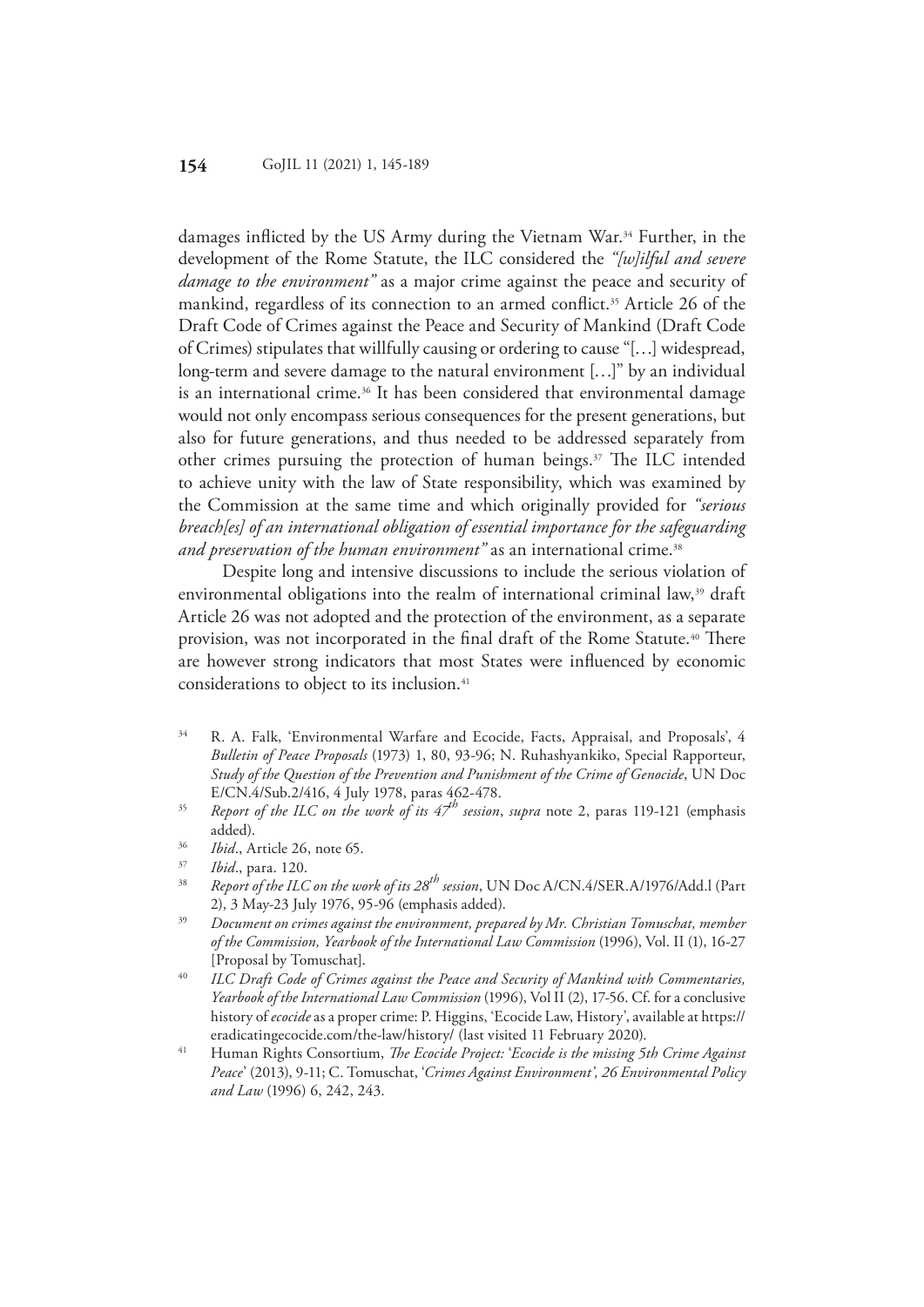<span id="page-10-0"></span>Consequently, international criminal law in its totality remains an anthropocentric regime, putting the human being in the center of its protection.<sup>42</sup> The only explicit reference to the environment remains the wartime provision of Article  $8(2)(b)(iv)$  of the Rome Statute.<sup>43</sup>

### II. Protection in Wartime Scenarios

Armed conflict scenarios bear the inherent risk of negatively impacting the environment either by direct attacks or as a collateral damage. This is wellillustrated by the conflicts in Kuwait,<sup>44</sup> the Former Yugoslavia,<sup>45</sup> Colombia,<sup>46</sup> or Vietnam.<sup>47</sup> It should thus come as no surprise that the ILC is currently addressing this issue and recently adopted draft principles concerning the protection of the environment in relation to armed conflicts.<sup>48</sup> International criminal law itself confers a certain status to the environment in international armed conflicts (1) while providing for implicit protection in non-international armed conflicts (2).

 $42$  S. Jodoin, 'Crimes against Future Generations  $-A$  New Approach to Ending Impunity for Serious Violations of Economic, Social, and Cultural Rights and International Environmental Law', WFC & CISDL Legal Working Paper, Final Version, 15 August 2010, 13-14.

<sup>43</sup> Articles without further reference are Articles of the Rome Statute.<br> $^{44}$  D MeLeron  $^{8}$  J Willmare. The environmental demage of we in

D. McLaren & I. Willmore, 'The environmental damage of war in Iraq', The Guardian (2003), available at https://www.theguardian.com/world/2003/jan/19/iraq5 (last visited 11 February 2020).

<sup>45</sup> ICTY, 'Final Report to the Prosecutor by the Committee Established to Review the NATO Bombing Campaign Against the Federal Republic of Yugoslavia' (2000), available at https://www.icty.org/x/file/Press/nato061300.pdf (last visited 11 February 2021), para. 14 [NATO Bombings Report].

<sup>46 &#</sup>x27;Colombia ELN rebel attack on Cano Limon pipeline extends pumping halt', Reuters (6 February 2018), available at https://www.reuters.com/article/colombia-oil/colombiaeln-rebel-attack-on-cano-limon-pipeline-extends-pumping-halt-idUSL2N1PW10I (last visited 11 February 2021).

<sup>47</sup> *Supra* note 34.

<sup>48</sup> *Protection of the environment in relation to armed conflicts, Text and titles of the draft principles provisionally adopted by the Drafting Committee on first reading*, UN Doc A/ CN.4/L.937, 6 June 2019.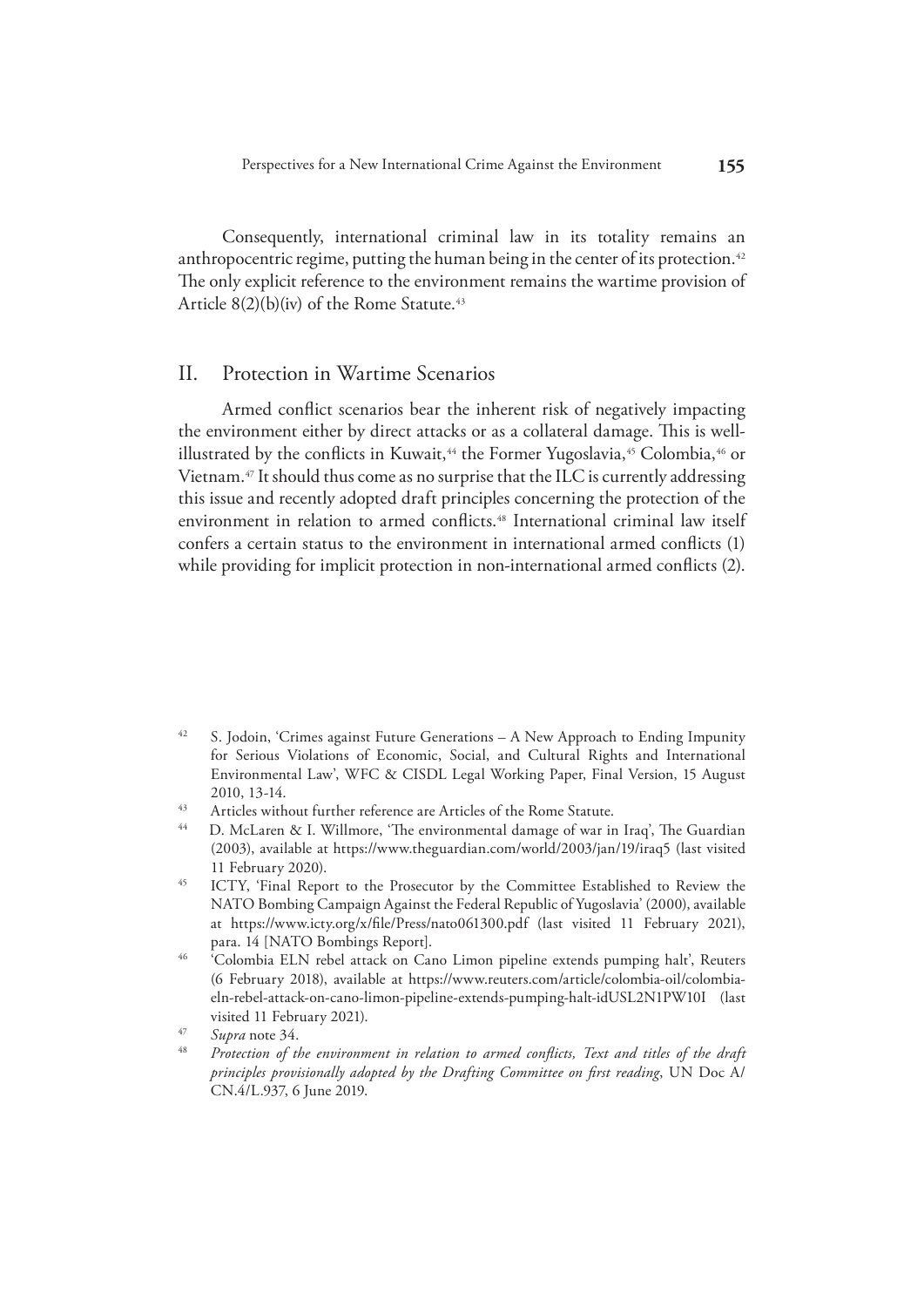### <span id="page-11-0"></span>1. International Armed Conflict

### a) Explicit Protection of the Environment

Article 8(2)(b)(iv) is the only provision in the Rome Statute that explicitly sets out individual responsibility for attacks against the environment. The prohibition of environmental degradation in international humanitarian law, as found in Articles 35(3) and 55(1) of the Additional Protocol I [AP I],  $49$  forms the basis for this crime.<sup>50</sup> Article  $8(2)(b)(iv)$  criminalizes intentionally launching an attack with the knowledge that the attack will cause widespread, long-term and severe damage to the natural environment which would be clearly excessive in relation to the military advantage anticipated. The provision is the first purely ecocentric crime and, therefore, has the potential to offer protection to the natural environment in wartime.<sup>51</sup> Albeit, it is not free from criticism.<sup>52</sup>

To begin with, the objective elements of Article 8(2)(b)(iv) are far from settled.53 The exact meaning of the terms *widespread, long-term* and *severe* remains ambiguous<sup>54</sup> since neither the Rome Statute nor the Elements of Crime<sup>55</sup> provide for any clarification of the *actus reus* of Article 8(2)(b)(iv). Moreover, the ICC has not yet have the chance to elaborate on this issue. While there is common agreement that the understanding of similar terms in the ENMOD Convention<sup>56</sup> was not meant to be applied to other conventions,<sup>57</sup> guidance can

- 49 *Protocol Additional to the Geneva Conventions of 12 August 1949, and relating to the Protection of Victims of International Armed Conflicts (Protocol I)*, 8 June 1977, Art. 55(1),
- <sup>50</sup> K. Dörrman, *Elements of War Crimes under the Rome Statute of the International Criminal Court: Sources and Commentary* (2003), 166.<br><sup>51</sup> Lawrence & Heller, *supra* note 33, 71.<br><sup>52</sup> Lied 75.95
- 
- 52 *Ibid*., 75-85.
- 53 *Ibid*., 71-72.
- 54 T. Weinstein, 'Prosecuting Attacks that Destroy the Environment: Environmental Crimes or Humanitarian Atrocities', 17 *Georgetown International Environmental Law Review* (2005), 697, 707-708.
- 55 *Report of the Preparatory Commission for the International Criminal Court: Addendum, Part II, Finalized draft text of the Elements of Crimes*, UN Doc PCNICC/2000/1/Add.2, 2 November 2000, 24 [ICC Elements of Crimes].
- 56 *Convention on the prohibition of military or any hostile use of environmental modification techniques*, 10 December 1976, Art. I(1), 1108 UNTS 151. 57 UN General Assembly, *Report of the Conference of the Committee on Disarmament (Volume*
- *I), Understanding Relating to Article I*, UN Doc A/31/27, 1976: *long-lasting* meaning "lasting for a period of months, or approximately a season". Cf. J. de Preux, in C. Pilloud et al., *Commentary on the Additional Protocols of 8 June 1977 to the Geneva Conventions of 12 August 1949* (1987), Art. 35, paras 1450-1454.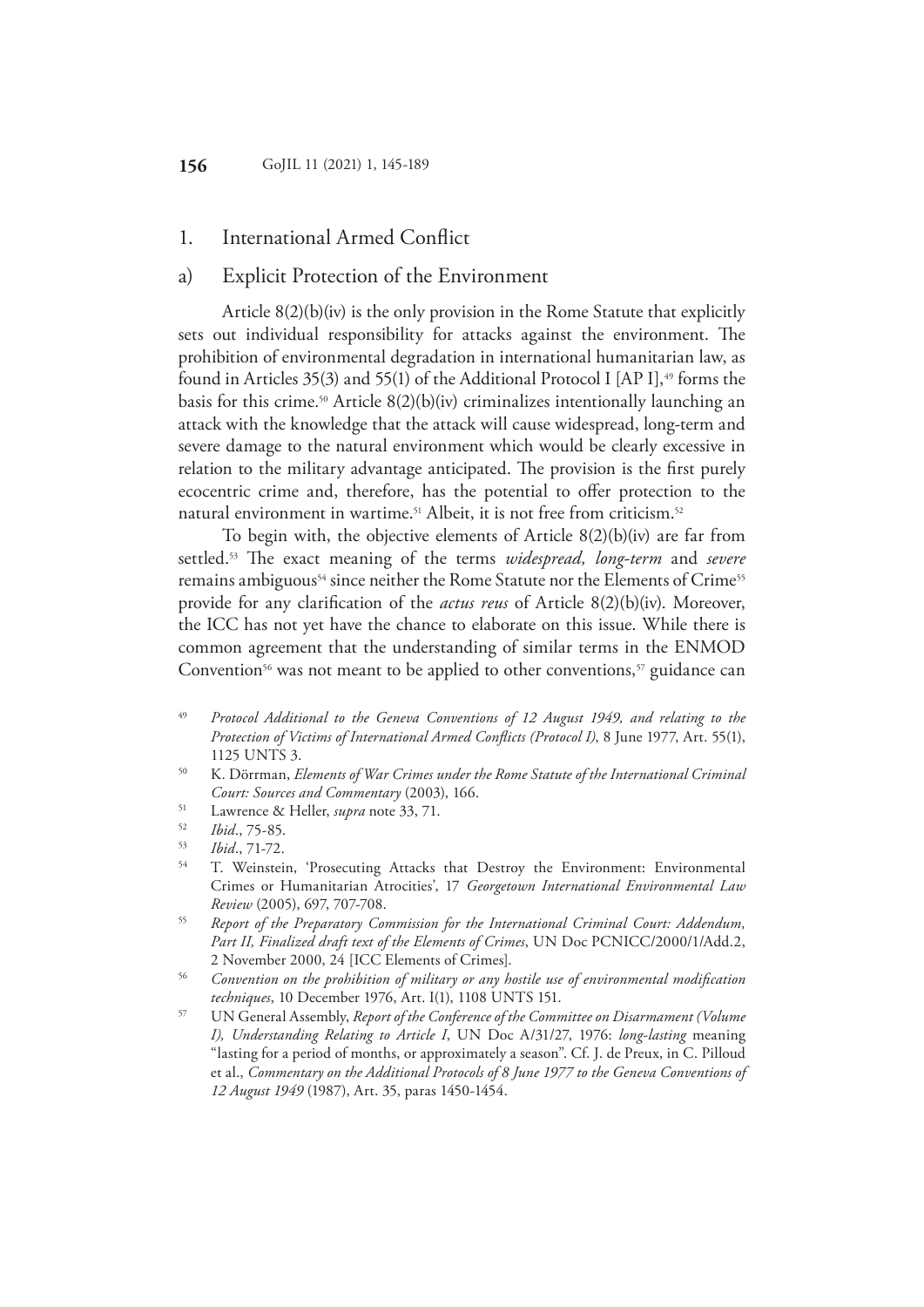be drawn from the similar terms in Article 35(3) of AP I which was the main source of inspiration for Article  $8(2)(b)(iv)$ .<sup>58</sup>

Further, Article 8(2)(b)(iv) sets out an overall threshold which can barely be reached and thereby renders the environmental crime considerably illusionary.59 It is cumulatively required that the attack on the environment causes widespread, long-term and severe damage.<sup>60</sup> The accumulation of these three requirements places *"[…] the prohibition of ecological warfare incomprehensively higher than what*  modern weapons could possibly achieve [...]".<sup>61</sup> This is exemplified, for instance, by the fact that no environmental damage caused in recent decades has been considered sufficiently intense to reach the outlined threshold.<sup>62</sup>

The scope of the crime is further heavily restricted by requiring that the attack is excessively disproportionate.<sup>63</sup> The inclusion of a proportionality test raises the already high threshold even higher. Due to the combination of ambiguous terms, the high threshold and the proportionality test, it is questionable whether Article 8(2)(b)(iv) has protective or preventive effects regarding the protection of the environment.<sup>64</sup> Thus, an international crime

- 58 R. Arnold & S. Wehrenberg, in O. Triffterer & K. Ambos (eds), *The Rome Statute of the International Criminal Court*, 3rd ed. (2016), Art. 8, para. 253. For a detailed analysis of the three terms (in the context of a proposed crime of ecocide), see *infra* D.II.2.
- Smith, *supra* note 33, 55.
- 60 Y. Dinstein, 'Protection of the Environment in International Armed Conflict', 5 *Max Planck Yearbook of United Nations Law* (2001), 523, 536; Arnold & Wehrenberg, *supra* note 58, Art. 8, para. 253.<br><sup>61</sup> K. Hulme, 'Armed Conflict, Wanton Ecological Devastation and Scorched Earth Policies:
- How the 1990-91 Gulf Conflict Revealed the Inadequacies of the Current Laws to Ensure Effective Protection and Preservation of the Natural Environment', 2 *Journal of Conflict and Security Law* (1997) 1, 45, 61 (emphasis added); see also D. Fleck, 'The Protection of the Environment in Armed Conflict: Legal Obligations in the Absence of Specific Rules', 82 *Nordic Journal of International Law* (2013) 1, 7, 8; Arnold & Wehrenberg, *supra* note 58, Art. 8, para. 253. 62 Smith, *supra* note 33, 55. For damage caused by Iraqi forces in Kuwait, see *ibid*., 56, fn. 65;
- C. Droege & M.-L. Tougas, 'The Protection of the Natural Environment in Armed Conflict – Existing Rules and Need for Further Legal Protection', 82 *Nordic Journal of International Law* (2013) 1, 21, 33. For damages caused by NATO forces in the Former Yugoslavia, see: NATO Bombings Report, *supra* note 45, para. 25. For the environmental impacts of the Vietnam War, see G. Lacombe & A. Pierret, 'Hydrological impact of warinduced deforestation in the Mekong Basin', 6 *Ecohydrology* (2013), 903.
- <sup>63</sup> Lawrence & Heller, *supra* note 33, 75; Arnold & Wehrenberg, *supra* note 58, Art. 8, para. 253. 64 Smith, *supra* note 33, 53.
-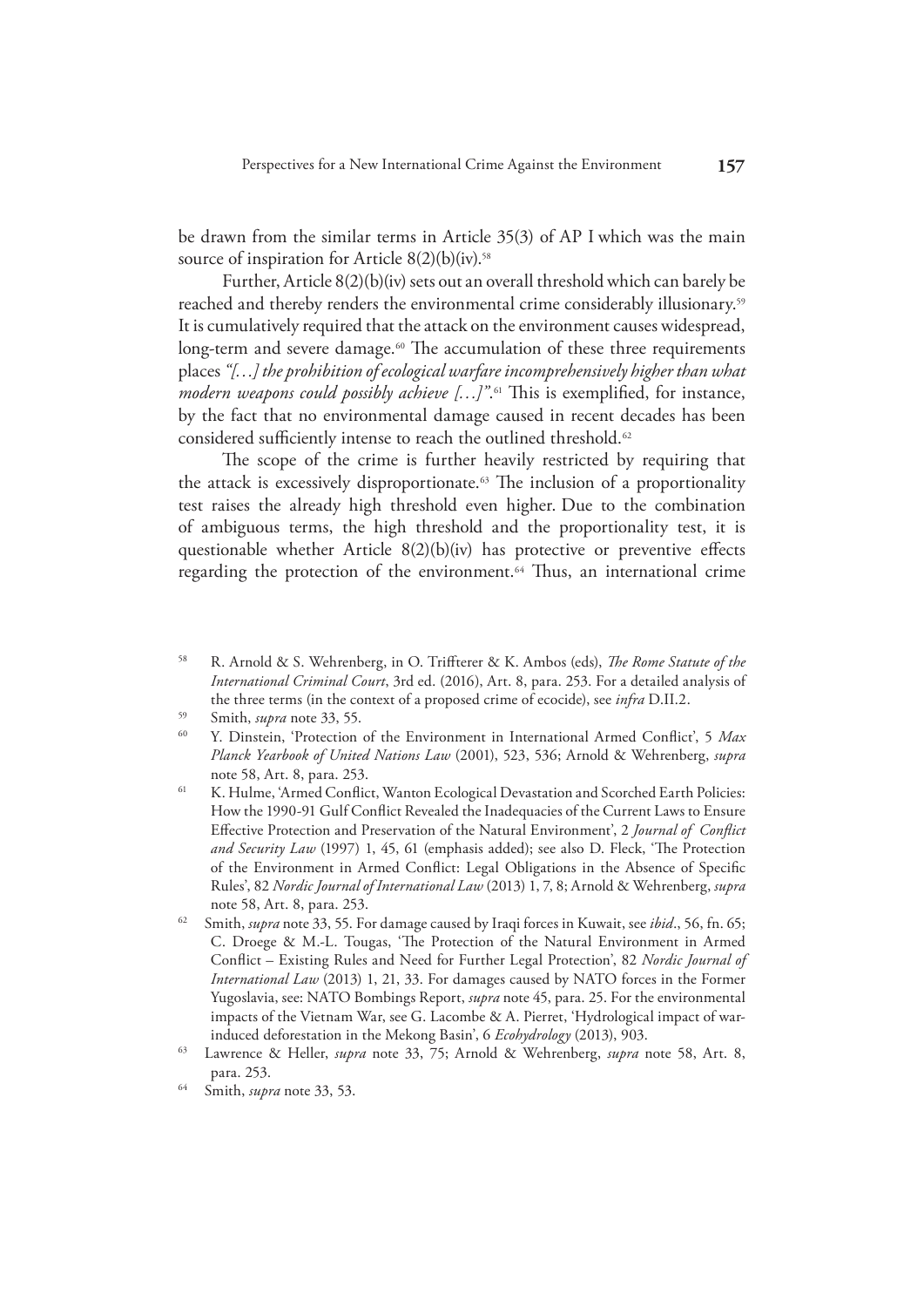<span id="page-13-0"></span>against the environment certainly exists on paper but it is doubtful if it is more than a lip-service.<sup>65</sup>

### b) Implicit Protection of the Environment

The Rome Statute contains three other provisions that might *implicitly* lead to individual criminal responsibility for attacks on the natural environment. First, according to Article 8(2)(b)(ii), intentionally directing an attack against civilian objects constitutes a war crime. Second, the first alternative of Article 8 (2)(b)(iv) prohibits launching an attack that would cause incidental loss clearly excessive in relation to the military advantage anticipated.<sup>66</sup> Since the natural environment is considered a civilian object, $\sigma$  direct attacks or incidental loss on the environment would constitute a war crime.<sup>68</sup> There is however a considerable difference between Article 8(2)(b)(ii) and (iv). Contrary to the ecocentric Article  $8(2)(b)(iv)$ ,<sup>69</sup> the crimes concerning attacks against civilian objects are ultimately anthropocentric in nature.<sup>70</sup> Third, the natural environment is implicitly protected by the provision on the crime of pillage $7<sup>1</sup>$  as it encompasses natural resources and would therefore protect the natural environment from being plundered.<sup>72</sup>

 It is however important to bear in mind that these provisions protect the environment implicitly since they were not drafted with this intention.<sup>73</sup>

- 67 Fleck, *supra* note 61, 9; ICRC, Henckaerts & Doswald-Beck, *supra* note 66, 34.
- $68$  It might however lose its protected status if, by the manner it is used, it is transformed to a military object, see Fleck, *supra* note 61, 7, 10; G. Werle & F. Jessberger, *Principles of International Criminal Law*, 3rd ed. (2014), para. 1307.

70 Werle & Jessberger, *supra* note 68, paras 1279-1280; opposing view: S.-E. Pantazopoulus, 'Protection of the environment during armed conflicts: An appraisal of the ILC's work', 34 *Questions of International Law* (2016), 7, 17.

<sup>65</sup> *Ibid*., 52.

<sup>66</sup> J.-M. Henckaerts & L. Doswald-Beck, *Customary International Humanitarian Law, Volume I: Rules* (2009), Rule 156, 576-577.

<sup>69</sup> Lawrence & Heller, *supra* note 33, 71.

<sup>71</sup> Article 8(2)(b)(xvi). 72 *Armed Activities on the Territory of the Congo Case (Democratic Republic of Congo v. Uganda)*, Judgment, ICJ Reports 2005, 168, 252, para. 245. However, on the lack of jurisprudence on the connections between pillage and the impact on natural resources: Pereira, *supra* note 10, 179.

<sup>73</sup> Cf. T. Carson, 'Advancing the Legal Protection of the Environment in Relation to Armed Conflict', 82 *Nordic Journal of International Law* (2013) 1, 83, 93. The author is referring to the companion provisions in AP I, the argument is however also valid regarding the crimes set out in Article 8.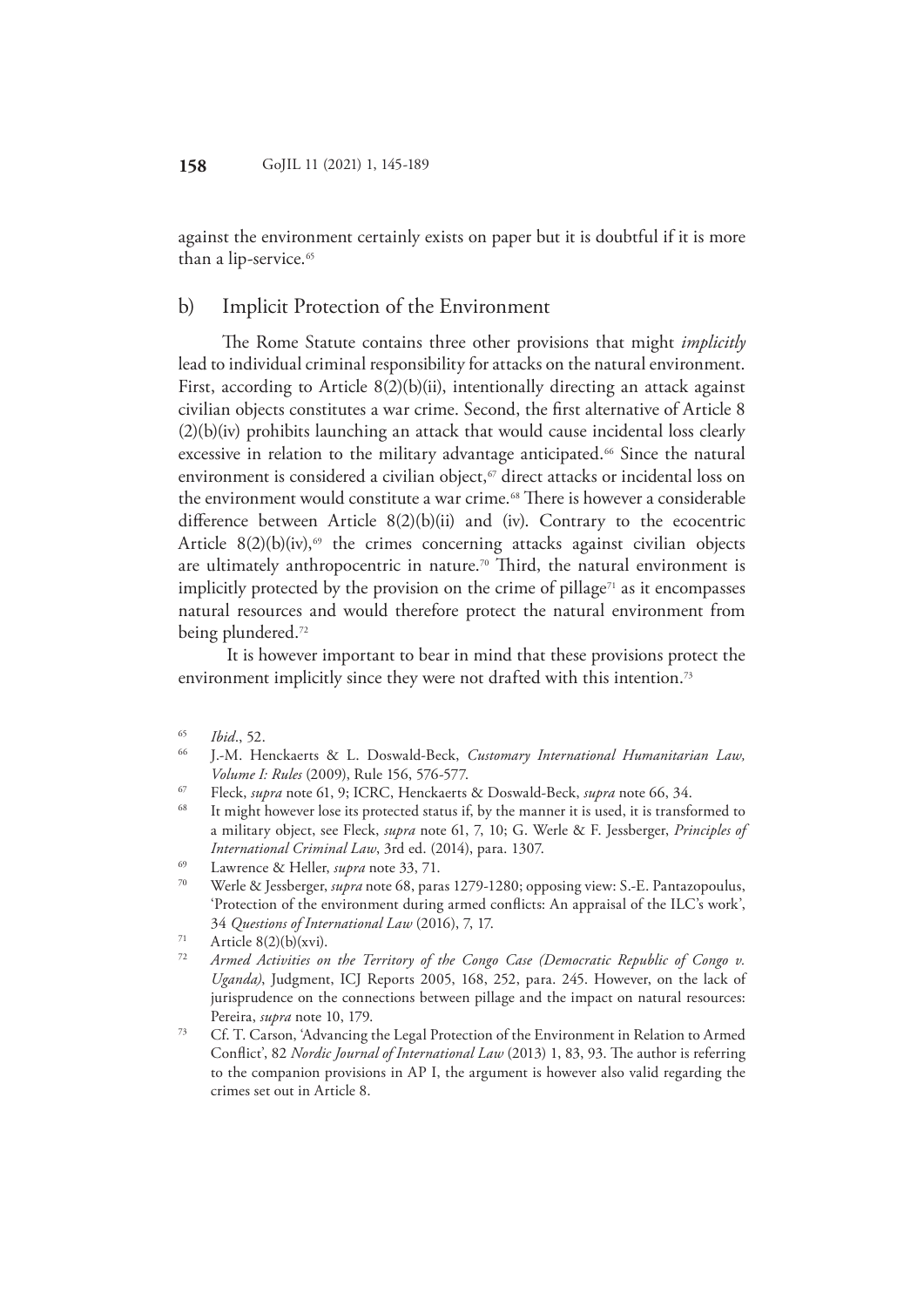### <span id="page-14-0"></span>2. Non-International Armed Conflict

Article 8(2)(b)(iv) only applies to international armed conflict scenarios and there exists no counterpart provision in conflicts of a non-international character in contemporary international criminal law.74 The same is true for the crime concerning attacks against civilian objects.<sup>75</sup> Closer scrutiny to conventional international humanitarian law leads to a similar finding. Unlike in international armed conflicts, there exists neither an *explicit* conventional prohibition of attacks against the environment<sup>76</sup> nor a prohibition of attacks against civilian objects.77 Solely customary humanitarian law provides for the said prohibitions.<sup>78</sup> Due to the lack of a counterpart of Article  $8(2)(b)(iv)$  in non-international armed conflicts, criminal liability for wartime environmental damage under the Rome Statute hence ultimately depends on the opposing party, i.e. whether the State armed forces are facing another State party or non-State armed groups.<sup>79</sup>

### III. Protection in Peacetime Scenarios

Beyond this narrow protection of the environment in wartime scenarios, international criminal law does not provide for explicit *peacetime* protection comparable to Article 8(2)(b)(iv). Protection of the natural environment can however be deduced from the crime of genocide (1) and crimes against humanity (2) since these crimes are not limited to a specific scenario and may consequently be committed in both peace- and wartime.

<sup>74</sup> Lawrence & Heller, *supra* note 33, 84-85. 75 *Situation in Darfur, Sudan in the Case of the Prosecutor v. Abu Garda*, Public Redacted Version, Decision on the Confirmation of Charges, ICC-02/05-02/09-243-red (Pre-Trial Chamber I), 8 February 2010, para. 85; J.-P. Pérez-León-Acevedo, 'The Challenging Prosecution of Unlawful Attacks as War Crimes at International Criminal Tribunals', 26 *Michigan State International Law Review* (2018) 3, 407, 412.<br><sup>76</sup> Dinstein, *supra* note 60, 540.<br><sup>77</sup> Dépendant de la coura note 75, 410, 411. N. Ovénir

Pérez-León-Acevedo, *supra* note 75, 410-411; N. Quénivet, in M. Klamberg (ed.), *Commentary on the Law of the International Criminal Court* (2017), 79; *Prosecutor v. Abu Garda*, *supra* note 75, para. 85.

<sup>78</sup> Henckaerts & Doswald-Beck, *supra* note 66, Rule 45, 151; *ibid*., Rule 7, 25-29.

This divergence of protection is a general shortcoming of international humanitarian law, see L. Moir, 'Towards the unification of international humanitarian law?', in R. Burchill, N. D. White & J. Morris, *International Conflict and Security Law* (2009), 127.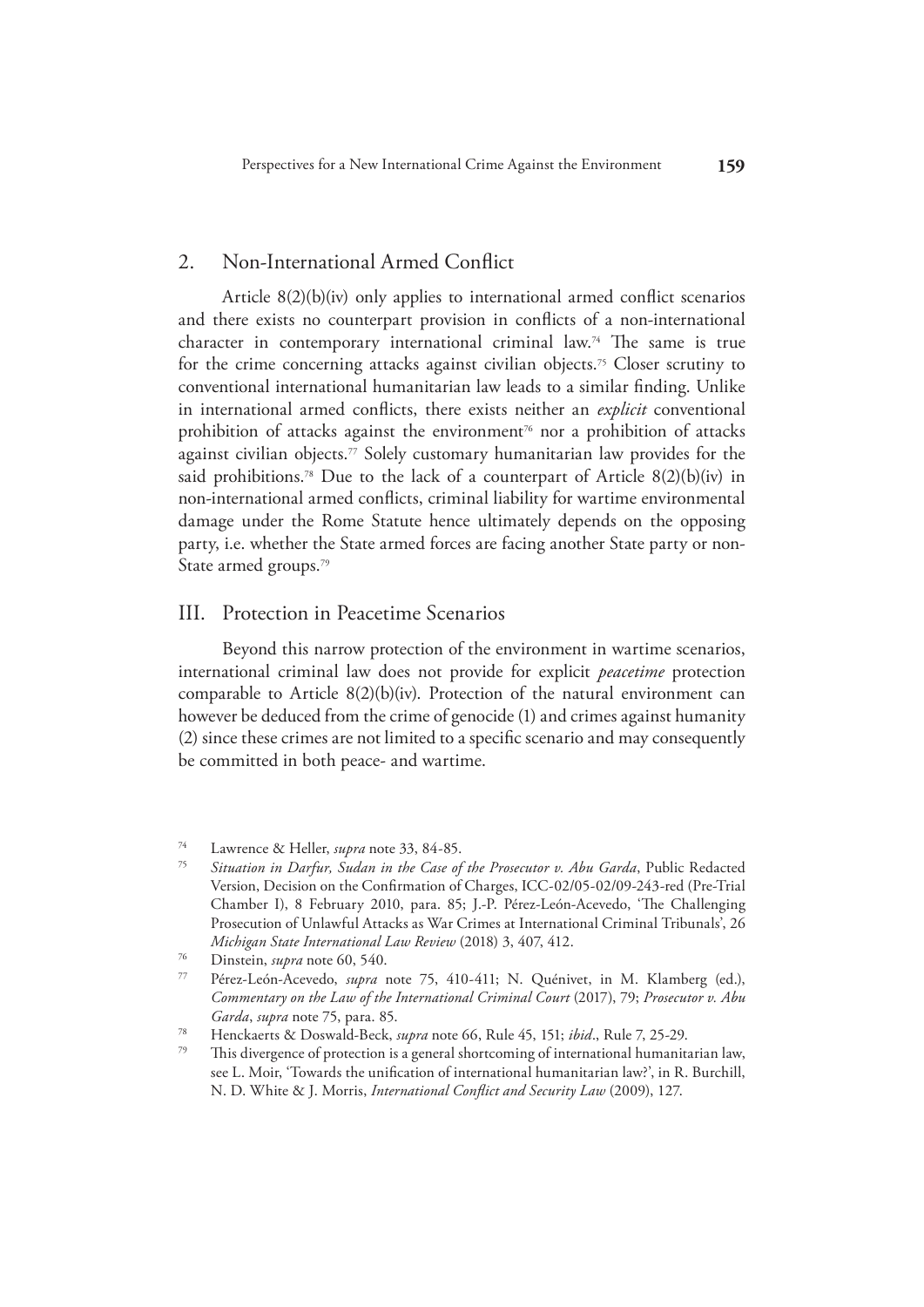### <span id="page-15-0"></span>1. Genocide

The crime of genocide might, in the first place, offer such incidental protection. Article 6 punishes *inter alia* the act of "[d]eliberately inflicting on [a national, ethnical, racial or religious] group conditions of life calculated to bring about its physical destruction in whole or in part". Destruction of the environment, which might itself lead to a group's physical destruction, could fulfill the *actus reus* criteria of the crime of genocide.<sup>80</sup> The difficulty of attributing environmental crimes to the crime of genocide rests in its high *mens rea* threshold – i.e. the intent to destroy the envisaged group in whole or in part. This strong subjective requirement entails an almost unsurmountable obstacle for a proper prosecution.<sup>81</sup> Though, the destruction of the environment will be covered by Article 6 if the perpetrator seeks to destroy a protected group, in cases of environmental damage this will be even more difficult to prove.<sup>82</sup>

### 2. Crimes Against Humanity

Article 7, punishing crimes against humanity, is another possible means of implicitly protecting the environment by international criminal law.83 Crimes against humanity are conceived as one of the enumerated acts "[…] when committed as part of a widespread or systematic attack directed against any civilian population, with knowledge of the attack […]".84 The most important distinction to genocide lies within the *mens rea* element. The respective objective elements of Article 7 must be committed with intent and knowledge pursuant to Article 30.85 The perpetrator must further have knowledge regarding the contextual element of the crime, i.e. that the conduct was committed as part

- <sup>80</sup> Mwanza, *supra* note 33, 596; *ICC Elements of Crimes*, *supra* note 55, 7; Mistura, *supra* note 8, 204-207. This form of genocidal act is sometimes referred to as ecocide (T. Lindgren, 'Ecocide, Genocide and the Disregard of Alternative Life-Systems' 22 *International Journal of Human Rights* (2018) 525, 531-534), in distinction to the separate concept of *ecocide* as a proper crime against the environment, see *infra* D.I.
- 81 Smith, *supra* note 33, 48; Mistura, *supra* note 8, 207.
- 82 See for some examples: Smith, *supra* note 33, 48-50; P. Patel, *supra* note 11, 190.
- 83 Lambert, *supra* note 32, 707; Prosperi & Terrosi, *supra* note 11; S. I. Skogly, 'Crimes Against Humanity – Revisited: Is There a Role for Economic and Social Rights?' 5 *International Journal of Human Rights* (2001) 1, 58; Weinstein, *supra* note 54, 720; Durney, *supra* note 14, 413.
- 84 Werle & Jessberger, *supra* note 68, paras 881-911.
- 85 *Ibid*., paras 467-507, 913-915; D. K. Pigaroff & D. Robinson, in Triffterer & Ambos (eds), *supra* note 58, Art. 30, paras 9-13, 22-23.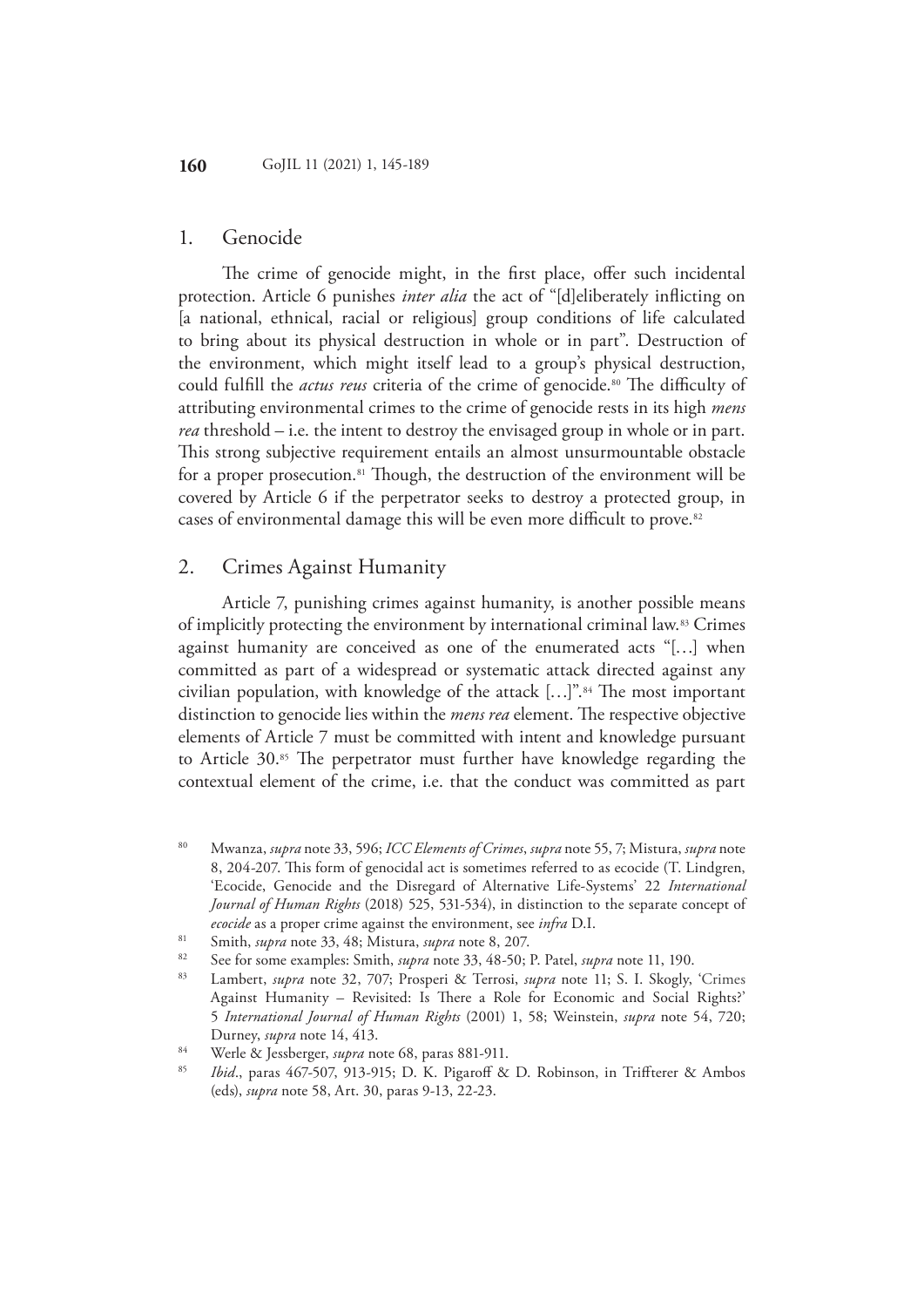of a widespread or systematic attack directed against any civilian population.<sup>86</sup> Since Article 7 does not require an intention to destroy a protected group, as far as environmental damage is concerned, its *mens rea* element is less strict than in the context of the crime of genocide.<sup>87</sup>

Environmental damage is not explicitly enumerated in Article 7(1) but various of the listed conducts could be fulfilled by means of environmental degradation, such as extermination, forcible transfer of population, persecution and "[o]ther inhumane acts of a similar character [...]".<sup>88</sup> Particularly, Article 7 (1)(k) could be fitting for punishing crimes against the environment, as it deals with inhumane acts "[...] intentionally causing great suffering, or serious injury to body or to mental or physical health".<sup>89</sup>

However, three limitations must be borne in mind: First, like all crimes under Article 7, the conduct must be "[…] committed as part of a widespread or systematic attack […]", constituting the contextual element of crimes against humanity.<sup>90</sup> This requires the act to be part of a series of multiple acts, "[...] pursuant to or in furtherance of a State or organizational policy to commit such attack".91 Second, regarding environmental damage, it is important to underline the prerequisite impact of humanitarian character: a behavior is not punished unless it affects human beings in a way as atrocious as to amount to a crime against humanity.<sup>92</sup> Third, the existing crimes must not be applied too broadly to cases of environmental degradation, in order to not contradict the principle of legality.93

- 86 C. K. Hall & K. Ambos, in Triffterer & Ambos (eds), *supra* note 58, Art. 7 para. 26.
- 87 Smith, *supra* note 33, 51.

Notice that the requirement of intentionally causing such suffering or injury does not introduce a deviation from the general requirement in Article 30; it is sufficient that the perpetrator knew that the conduct was likely to cause such consequences: Werle & Jessberger, *supra* note 68, para. 1023.

- 92 Mwanza, *supra* note 33, 597; Smith, *supra* note 33, 52; Lambert, *supra* note 32, 713.
- 93 M. S.-A. Wattad, 'The Rome Statute and Captain Planet: What Lies between "crimes against humanity" and the "natural environment"', 19 Fordham Environmental Law Review (2009) 2, 265, 268-269; Pereira, *supra* note 10, 217-218; J. Nilsson, in Klamberg (ed), *supra* note 77, 60-61.

<sup>88</sup> *Rome Statute*, Art. 7(1)(b),(d),(h),(k). See Prosperi & Terrosi, *supra* note 11, 517-524; Lambert, *supra* note 32, 726-728.

<sup>90</sup> *ICC Elements of Crimes*, *supra* note 55, 9.

<sup>91</sup> *Rome Statute*, Art. 7(2)(a). See on this *policy element* and its implications on the accountability of private organizations Werle & Jessberger, *supra* note 68, paras 904- 909. *Mwanza* interprets the provision as leaving room for a successful punishment of environmental damage committed by a corporation: Mwanza, *supra* note 33, 597.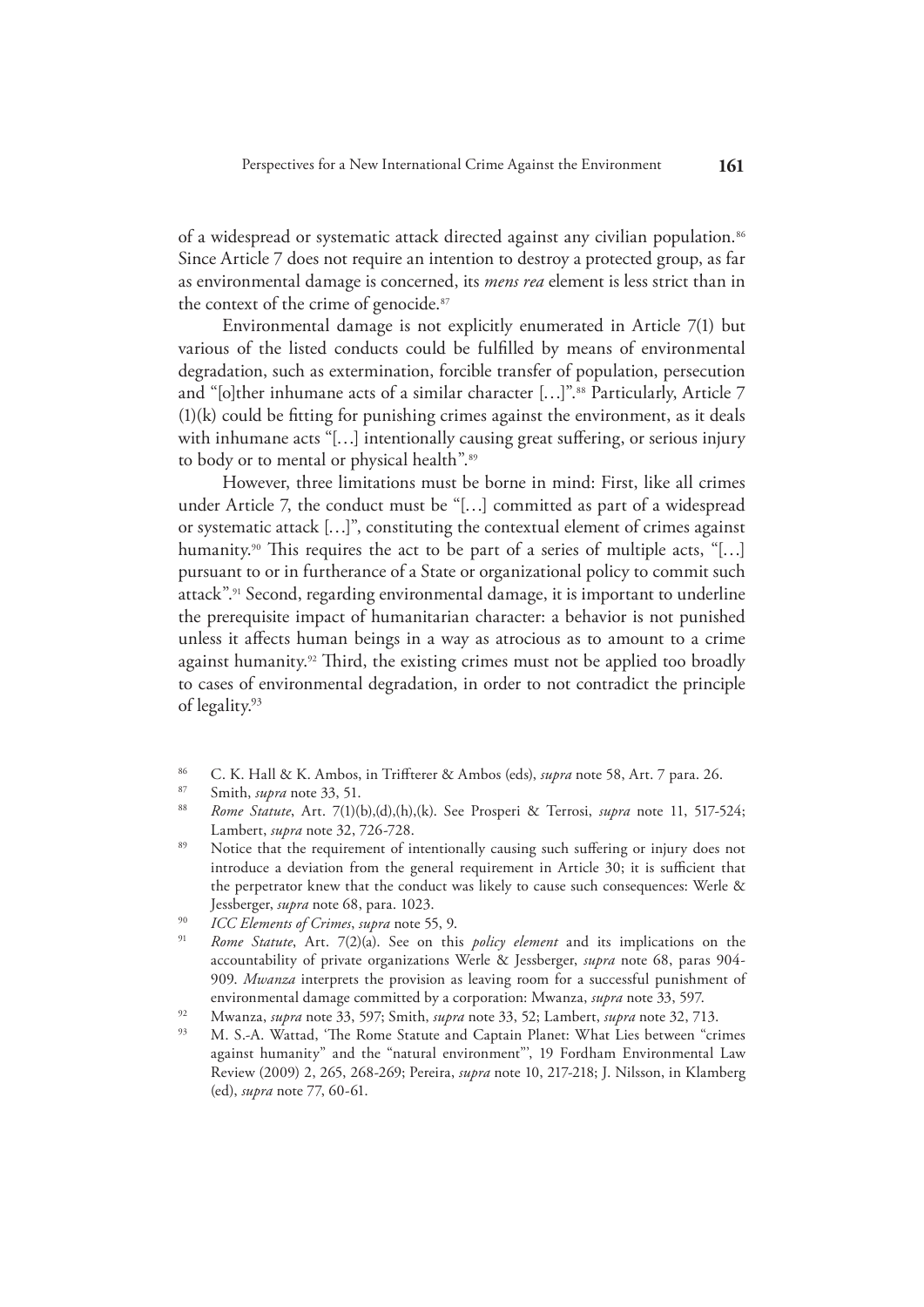## <span id="page-17-0"></span>IV. Summarizing Remarks and Application to the Situation in Ecuador

*De lege lata*, international criminal law does not provide for comprehensive criminal liability for environmental damage.<sup>94</sup> In wartime, explicit protection of the environment is only granted by Article  $8(2)(b)(iv)$  in conflicts of an international character. However, the high threshold of this provision renders its application extremely limited. Outside wartime scenarios, explicit protection is foreign to contemporary international criminal law, thus, protection of the environment can only be deduced from the crime of genocide or crimes against humanity. Again, this protection appears insufficient due to the anthropocentric limits of the contemporary framework which disregard future impacts of environmental crimes on ecosystems and future human beings alike.<sup>95</sup>

This insufficiency is well-illustrated by the oil spill in Ecuador. Even if the ICC had jurisdiction *rationae temporis* concerning the acts of pollution,<sup>96</sup> the environmental degradation caused by Chevron's oil exploitation would not entail any criminal responsibility under the Rome Statute.<sup>97</sup>

In the absence of an armed conflict in Ecuador, criminal responsibility under Article 8 does not come into question. Further, none of the acts in Ecuador were committed with the genocidal intent necessary for a violation of Article 6. But even the most promising provision of Article 7 would not entirely encompass the situation in Ecuador: Admittedly, there are strong arguments that the objective elements, particularly of the *chapeau*, could have been satisfied by Chevron's behavior due to the visible corporate policy behind the dumping and the widespread as well as systematic nature of the acts.<sup>98</sup> However, the difficulty would be to establish the mental element which is required for all of

95 P. Patel, *supra* note 11, 197; Mistura, *supra* note 8, 214. Cf. on the anthropocentric nature of environmental protection in general: S. Malhotra, 'The International Crime that could have been but never was: An English School perspective on the Ecocide Law', 9 *Amsterdam Law Forum* (2017) 3, 49.

<sup>94</sup> Mistura, *supra* note 8, 213; K. Cornelius, 'Der Umweltschutz im Völkerstrafrecht', 58 *Archiv des Völkerrechts* (2020) 1, 21-23.

Cf. *supra* note 32.

The specific reasons for this conclusion have been analysed in more detail by several commentators, e.g. Lambert, *supra* note 32, 717-729; Crasson, *supra* note 24, 37-38; Pereira, *supra* note 10, 212-218.

<sup>98</sup> See particularly Lambert, *supra* note 32, 720-725 with reference to, *inter alia*, the number of victims as well as the immense geographical scope of polluted area, but also to the continued pattern of avoidance of civil liability by Chevron. *Lambert* further affirms the "knowledge" of the widespread or systematic attack.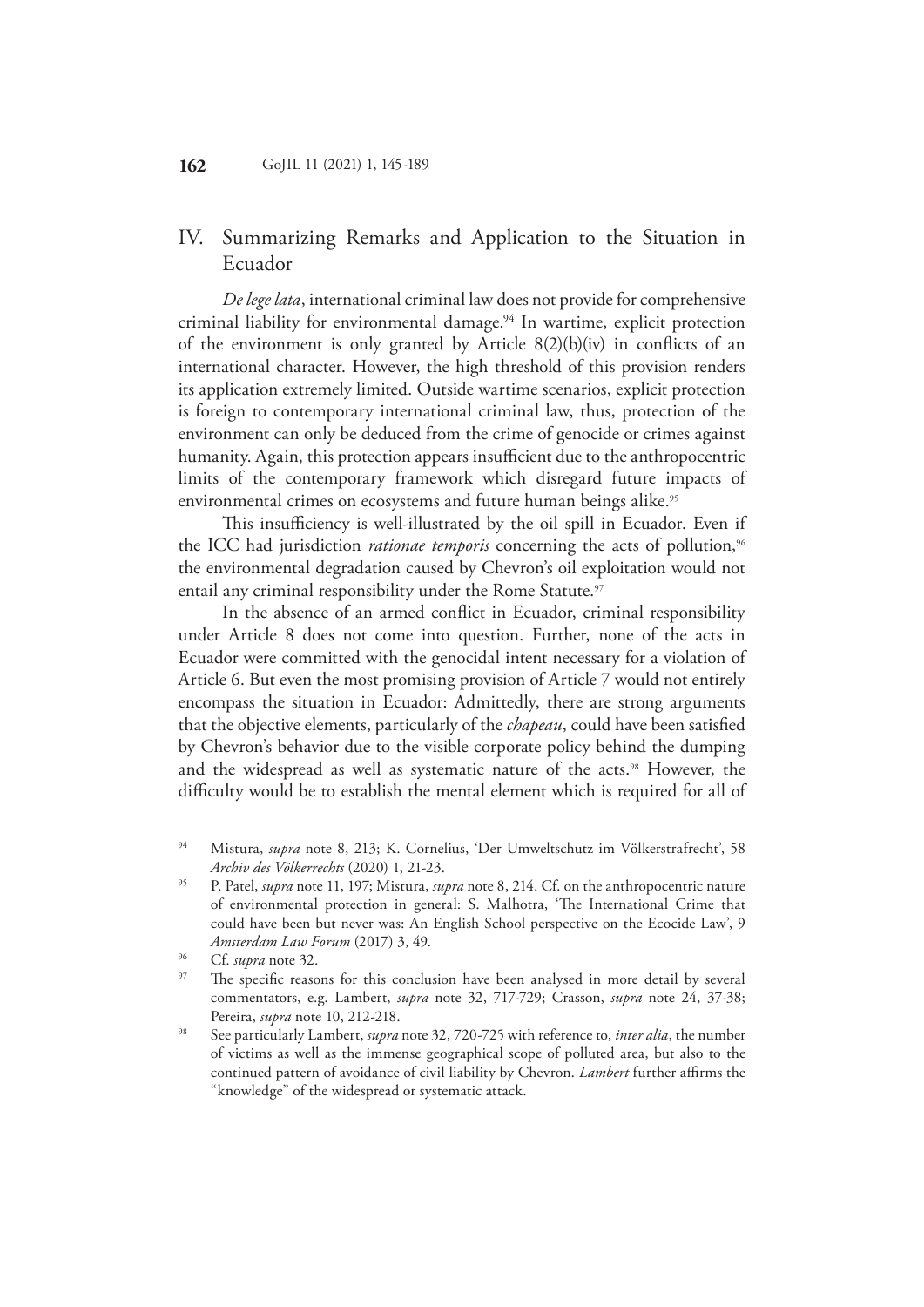<span id="page-18-0"></span>the possible enumerated acts listed in Article 7: Whereas the exploitation was certainly intended to achieve maximum profit, it was however not intended to cause humanitarian harm as a consequence of the environmental devastation.<sup>99</sup>

## C. Reasons for an Integral Protection of the Environment Under International Criminal Law

While international criminal law is certainly not the only or the main means to achieve better environmental protection, it could at least contribute to a more coherent framework of protection in coexistence with other areas of international law.100 Several reasons exist to further develop international criminal law towards a proper environmental protection. There is no convincing reason for a differentiated approach in international criminal law to environmental damage in wartime and in peacetime (I). It is further time to shift the predominately anthropocentric perspective of international criminal law towards a more ecocentric approach (II). The introduction of a new international crime against the environment is thus reasonable and appropriate (III).

## I. Towards an Integral Protection From Wartime and Peacetime Environmental Damage

As exemplified, the environment's protection differs depending on the context in which certain conduct occurs – i.e. whether it occurs in wartime or in peacetime. However, this differentiation is not justified under international law, neither on normative nor on factual grounds.

By qualifying damage to the environment as a war crime under Art. 8(2)(b)(iv), the Rome Statute acknowledges the importance of the environment's preservation for humankind in wartime. The outstanding value of the environment is also acknowledged in other areas of international law.101 During the last decades, the legal regime of international environmental law has expanded rapidly, developing from soft law considerations<sup>102</sup> to legally

<sup>&</sup>lt;sup>99</sup> Lambert, *supra* note 32, 726-728.

F. Mégret, 'The Case for a General International Crime against the Environment', in M.-C. Cordonier Segger & S. Jodoin (eds), S*ustainable development, international criminal justice, and treaty implementation* (2013), 50, 56 [Mégret, Crime against the Environment].

<sup>101</sup> Overview in: P. Sands & J. Peel, *Principles of International Environmental Law*, 4th ed. (2018), 3-6.

<sup>102</sup> E.g. *Declaration of the United Nations Conference on the Human Environment*, UN Doc A/ Conf.48/14/Rev. 1 (1973), 16 June 1972 [Stockholm Declaration].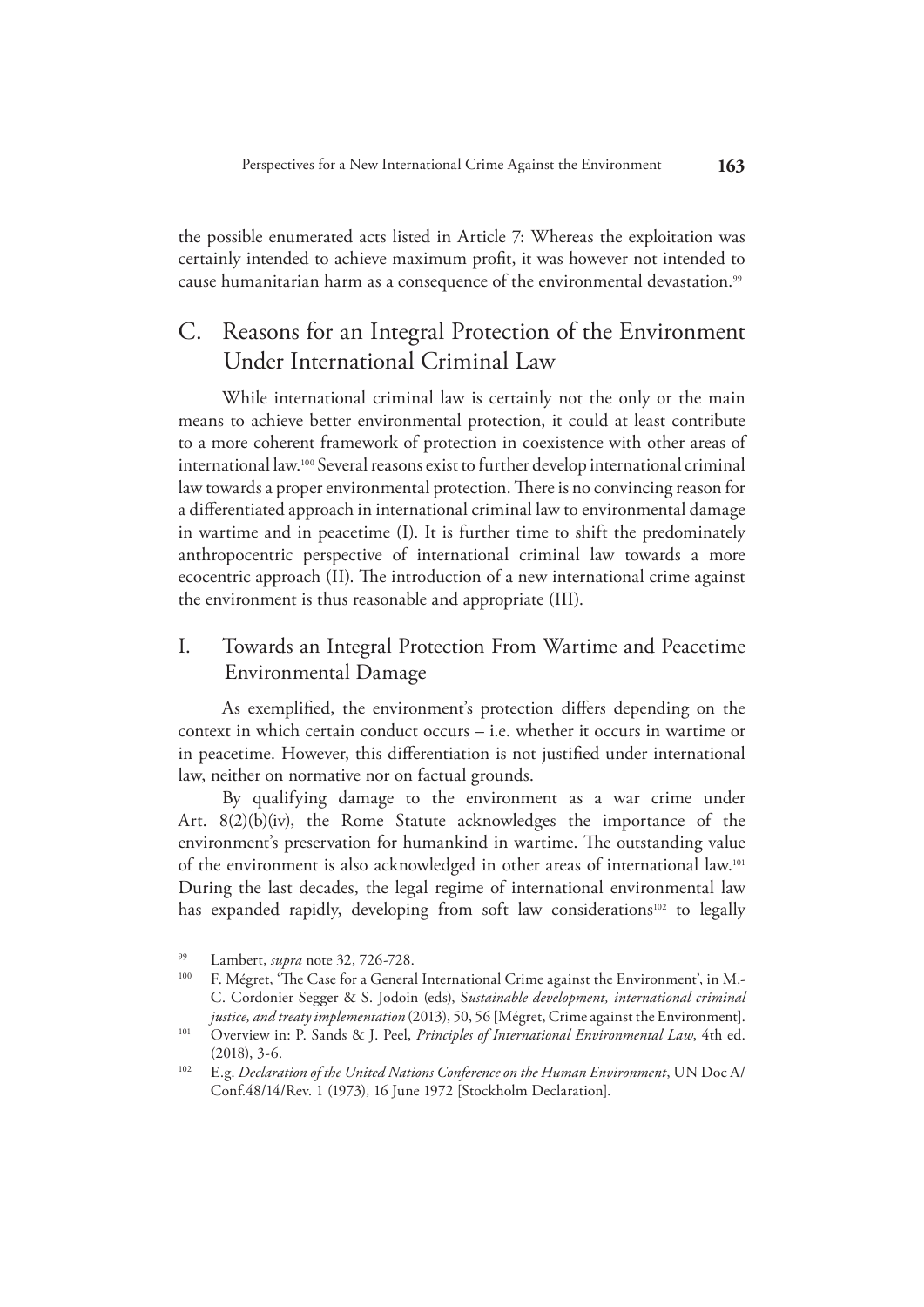binding instruments. 103 International courts similarly underlined the value of the environment on various occasions, e.g. in connection with the principle of sustainable development.<sup>104</sup> This value is however inherent to the environment itself; thus not dependent on whether harms occur in peacetime or wartime. If international criminal law considers the environment to be worthy of protection for its own sake during an international armed conflict, it is therefore normatively inconsistent with international law not to recognize such worthiness of protection outside wartime scenarios.105

 Whereas the explicit protection of the environment in wartime is certainly motivated by the increased endangerment of the environment in an armed conflict,106 it is at least questionable whether this increased endangerment in comparison to peacetime environmental degradation stands up to further scrutiny. Wartime environmental damage only constitutes a small proportion in comparison to other factors threatening the environment during peacetime.<sup>107</sup> Environmental crime contributes to a large extent to the endangerment of wildlife and ecosystems as a whole, regardless of war and peace.<sup>108</sup> While military considerations may increase the potential dangers for the environment in wartime, economic considerations of States and private corporations constitute the corresponding self-justification in peacetime scenarios. These economic considerations have factually become a much larger threat to the global human and non-human environment than any military operation could ever be.<sup>109</sup> Consequently, there is no conclusive reason for an enhanced protection of the

- 103 E.g. *United Nations Framework Convention on Climate Change*, 9 May 1992, 1771 UNTS 107 [UNFCCC]; *Convention on Biological Diversity*, 5 June 1992, 1760 UNTS 79 [CBD].
- 104 *Nuclear Weapons Advisory Opinion*, *supra* note 3, para. 29; *Gabčíkovo-Nagymaros Project (Hungary v. Slovakia)*, Judgment, ICJ Reports 1997, 7, paras 140-141 [Gabčíkovo-Nagymaros Project].
- 105 Mégret, 'Crime against the Environment', *supra* note 100, 56-57; Crasson, *supra* note 24, 43.
- <sup>106</sup> UNEP, *Protecting the Environment During Armed Conflict, An Inventory and Analysis of International Law*, (2009), 8.
- 
- 107 Mistura, *supra* note 8, 222.<br>
108 Nellemann *et al.*, *supra* note 6, 17-21.<br>
109 See on the contribution of carbon major
- See on the contribution of carbon majors to climate change: P. Griffin, 'The Carbon Majors' Database, CDP Carbon Majors Report 2017', available at https://6fefcbb86e61af1b2fc4 c70d8ead6ced550b4d987d7c03fcdd1d.ssl.cf 3.rackcdn.com/cms/reports/ documents/000/002/327/original/Carbon-Majors-Report-2017.pdf?1501833772 (last visited 18 February 2021); for the exploitation of natural resources by transnational corporations cf. *Final report of the Panel of Experts on the Illegal Exploitation of Natural Resources and Other Forms of Wealth of the Democratic Republic of the Congo*, UN Doc S/2002/1146, Annex III, 16 October 2002.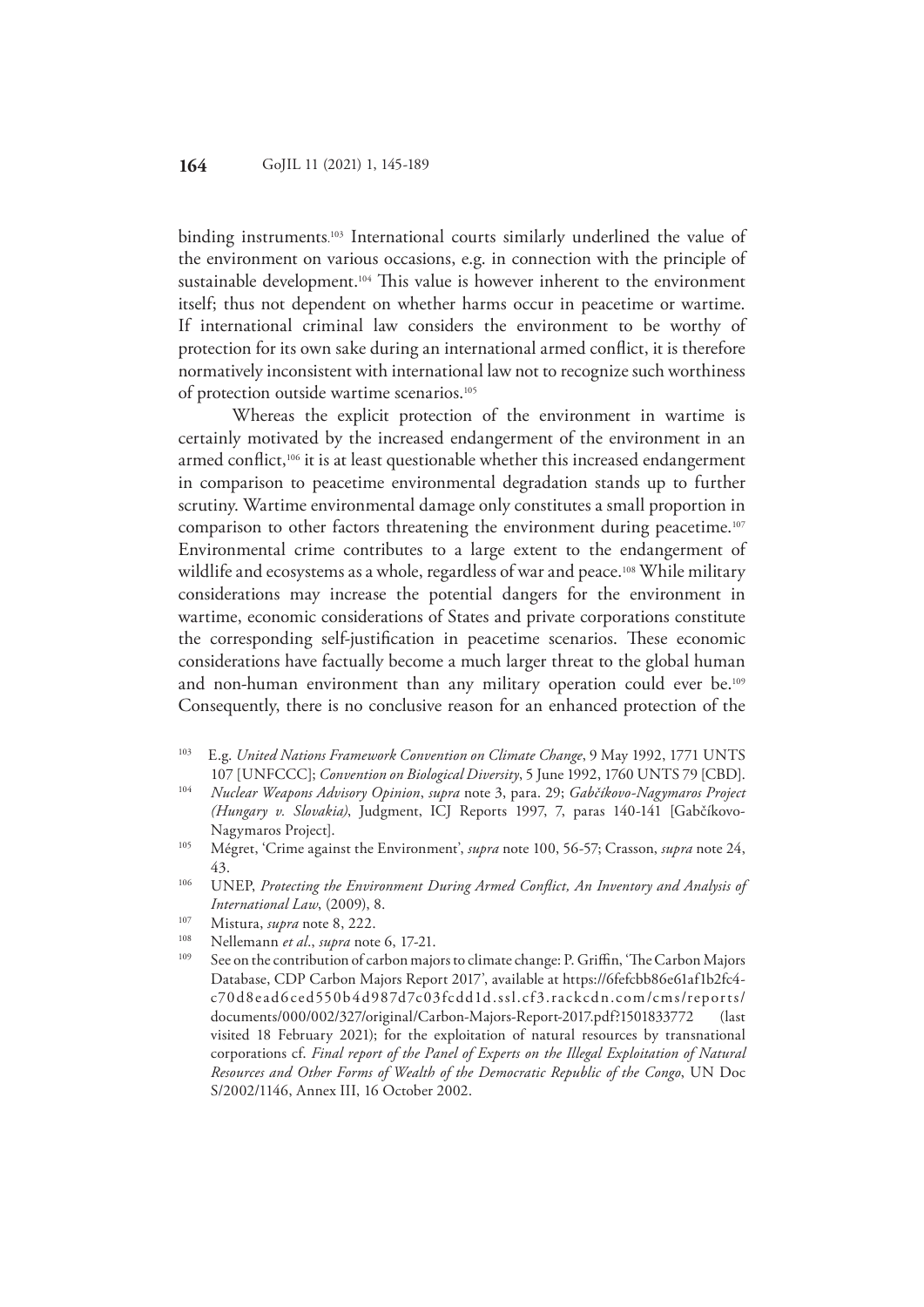<span id="page-20-0"></span>environment by international criminal law during times of war in contrast to the non-existent protection in peacetime.

## II. Towards an Ecocentric Protection From Environmental Damage

The focus of international criminal law on an integral protection of the natural environment should further be accompanied by a shift of perspective. The existing provisions of international criminal law, except for Article 8 (2)(b)(iv), are based on strong anthropocentric considerations.110 However, these merely anthropocentric mechanisms ignore the fact that humans are environmentally embedded beings.111 At least since the 1970s, the inherent interdependence<sup>112</sup> between the environment and the enjoyment of human rights has been acknowledged and restated in many documents and judicial decisions.<sup>113</sup> Additional developments in human rights law, i.e. the *greening of human rights*<sup>114</sup> as well as literature and jurisprudence on a potential "[…] human right to a […] healthy environment  $[...]^{v_{115}}$  have contributed to shape this relationship.<sup>116</sup> These recent developments in human rights law also depart from an anthropocentric perspective on the environment, envisaging it as a means to the guarantee of fundamental human rights.<sup>117</sup> Notwithstanding, the IACHR clarified in 2017

- 113 *Stockholm Declaration*, *supra* note 102, Principle 8; *Report of the Special Rapporteur on the issue of human rights obligations relating to the enjoyment of a safe, clean, healthy and sustainable environment*, UN Doc A/HRC/37/59, 24 January 2018; *Gabčíkovo-Nagymaros Project*, *supra* note 104, para. 112.
- 114 This notion was shaped by *Alan Boyle*: see A. E. Boyle, 'Environment and Human Rights', in R. Wolfrum, *Max Planck Encyclopedia of Public International Law* (2009), paras 16-22.

<sup>110</sup> P. Patel, *supra* note 11, 191-192. See *supra* B.II., B.III.

<sup>&</sup>lt;sup>111</sup> Mwanza, *supra* note 33, 593.

<sup>112</sup> J. Knox, *Report of the Independent Expert on the issue of human rights obligations relating to the enjoyment of a safe, clean, healthy and sustainable environment*, UN Doc A/HRC/22/43, 24 December 2012, para. 10 (emphasis added).

<sup>115</sup> *Ibid.*, paras 9-15.

The most recent confirmation of the existence of such a right was made by the Inter-American Court on Human Rights [IACHR] in its Advisory Opinion in 2017: The *Environment and Human Rights*, Advisory Opinion OC-23/17 of 15 November 2017, IACHR Series A, No. 23, paras 47–55 [The Environment and Human Rights]. For the interconnectedness between these developments and international criminal law, see Durney, *supra* note 14, 418-425.

<sup>117</sup> K. Wolfe, 'Greening the international human rights sphere, Environmental rights and the draft declaration of principles on human rights and the environment', 9 APPEAL: *Review of Current Law and Law Reform* (2003) 1, 45, 55-56, 58; Boyle, *supra* note 114, para. 4.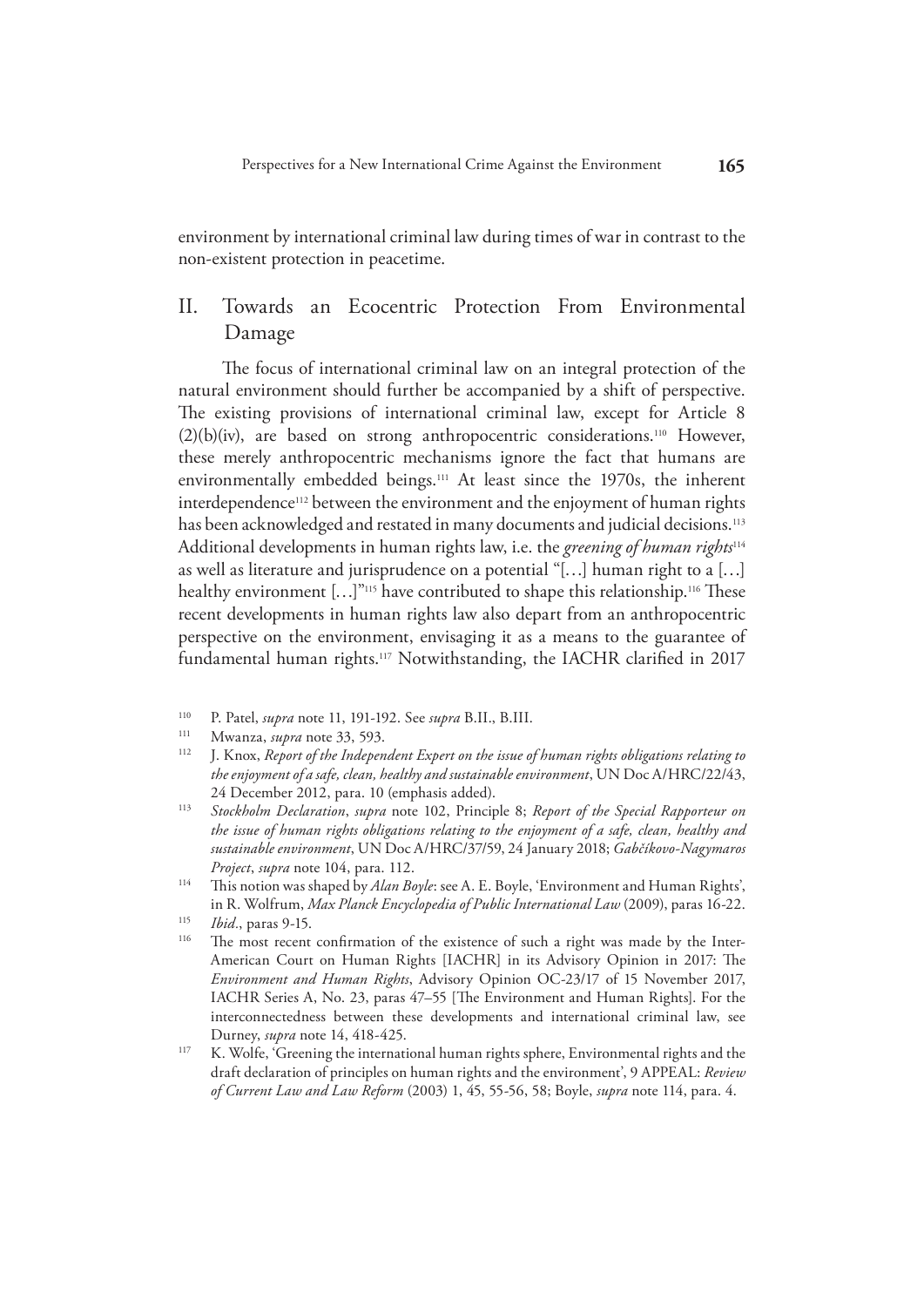that nature and the environment are worth a specific protection *"[…] not only because of the benefits they provide to humanity […], but because of their importance to the other living organisms […] that also merit protection in their own right"*. 118

An environmental crime should be based on that very rationale: to envision the protection of the environment for its own sake.<sup>119</sup> This is plausible for two reasons: The first reason is mainly consequential as it departs from the foregoing assessment that environmental protection can be better achieved by means of an ecocentric perspective on international law.120 In many of the existing provisions, it is their anthropocentric requirement of an actual harm to human beings, that results in an ineffective environmental protection under current international criminal law. Second, the risk of exceeding the planetary boundaries increases and thus can lead to destabilizing damage to the complex global ecosystems.121 This directly impacts on human and non-human life in general without that there is always a linear causal relationship between specific environmental harms and specific lives.<sup>122</sup> As long as the prosecution of conducts damaging the environment depends on the occurrence of harm to individual human beings,<sup>123</sup> these complex interrelations between impacts of human behavior on the planet and subsequent harm to life in general is not properly taken into consideration.124 For this reason, some commentators argue in favor of a mere ecocentric view of environmental ethics and law, which would ascribe proper value to the environment and thereby better address the contemporary environmental challenges.<sup>125</sup>

- <sup>118</sup> The Environment and Human Rights, *supra* note 116, para. 62 (emphasis added).<br><sup>119</sup> Muyang, *supra* note <sup>33</sup>, 500, 505, P. Pauyleh 'The Pole of International Crimin
- 119 Mwanza, *supra* note 33, 590-595; R. Rauxloh, 'The Role of International Criminal Law in Environmental Protection, in F. N. Botchway (ed.), *Natural Resources Investment and Africa's Development*, (2011), 423, 446; Drumbl, *supra* note 33, 129-130.
- <sup>120</sup> Lawrence & Heller, *supra* note 33, 67.
- Stockholm Resilience Centre, The Nine Planetary Boundaries, available at https://www. stockholmresilience.org/research/planetary-boundaries/planetary-boundaries/about-theresearch/the-nine-planetary-boundaries.html (last visited 18 February 2021).
- <sup>122</sup> Mwanza, *supra* note 33; Cornelius, *supra* note 94, 24-25.
- <sup>123</sup> Mwanza, *supra* note 33, 597; Smith, *supra* note 33, 52; Lambert, *supra* note 32, 713.
- <sup>124</sup> Mwanza, *supra* note 33, 592-595; Lindgren, *supra* note 80, 528-531.
- R. E. Kim & K. Bosselmann, 'Operationalizing Sustainable Development: Ecological Integrity as a Grundnorm of International Law', 24 *Review of European Comparative & International Environmental Law* (2015), 194; Mwanza, *supra* note 33, 592-595 with further references. The statement of the IACHR could be understood in a similar way: *The Environment and Human Rights*, *supra* note 116, para. 62. An exhaustive analysis of the theoretical foundations of ecocentric approaches to international law would however exceed the scope of the present work.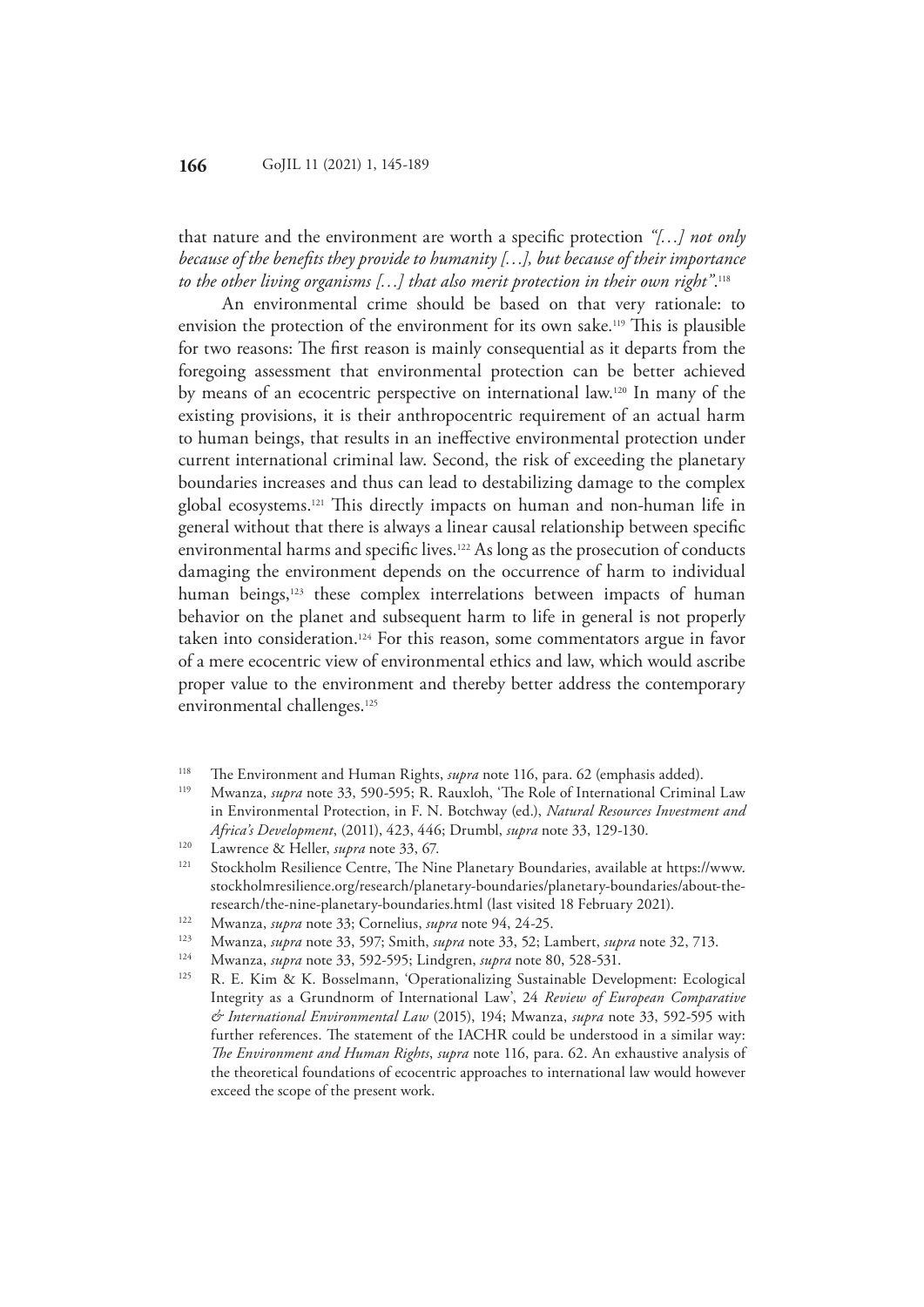Even if one remains reluctant to fully endorse such an ecocentric approach, the introduction of a crime against the environment can also be justified with intermediary approaches between ecocentric and anthropocentric considerations.126 Due to the inescapable dependence of human beings on the preservation of global ecosystems, the latter's protection amounts to a necessary means to secure the survival of humankind in the long-term.127 As *Tomuschat* puts it: *"The human being is the ultimate beneficiary of the efforts undertaken, but the disruptive effect of damage to the environment does not necessarily need to be measured in terms of injury to human life and physical integrity".*<sup>128</sup>

For these reasons, this paper dismisses proposals for a new "[crime] against future generations",<sup>129</sup> since such a crime ultimately remains anthropocentric in character.130 While it draws on the principle of intergenerational equity,131 it only incidentally relies on long-term harm by considering the notion of "future generations" to be only of *"[…] conceptual, rather than legal, importance[…]"*. 132 Particularly, most of its prohibited acts still require a direct impact on identifiable groups, thus on the present generation.133 Thereby, this crime remains ill-suited

<sup>127</sup> *Proposal by Tomuschat*, *supra* note 39, para. 29.

- <sup>129</sup> Jodoin, *supra* note 42, 2, proposes as such crimes: *"[…] acts within any sphere of human activity […] when committed with knowledge of the substantial likelihood of their severe consequences on the long-term health, safety and means of survival of any identifiable group or collectivity"* (emphasis added). Cf. S. Jodoin & Y. Saito, 'Crimes against Future Generations: Harnessing the Potential of Individual Criminal Accountability for Global Sustainability', 7 *McGill International Journal of Sustainable Development Law & Policy* (2012) 115; see also E. Gaillard, 'Des crimes contre l'humanité aux crimes contre les générations futures', 7 *McGill International Journal of Sustainable Development Law & Policy* (2012) 181
- <sup>130</sup> The only ecocentric exception to this is sub-paragraph  $(1)(h)$  of the Draft Definition.<br><sup>131</sup> Iodoin, *subse pote* 42, 20, 22 with further references.
- <sup>131</sup> Jodoin, *supra* note 42, 20-22 with further references.
- 132 Jodoin & Saito, *supra* note 129, 129 (emphasis added). Considering this as misleading: F. Mégret, 'Offences against Future Generations: A Critical Look at the Jodoin/Saito Proposal and a Suggestion for Future Thought', 7 *McGill International Journal of Sustainable Development Law & Policy* (2012) 2, 157, 160-162 [Mégret, 'Offences against Future Generations'].
- <sup>133</sup> *Ibid.*, 165-168. Cf. para. 2 of the Draft Definition of Crimes against Future Generations, Jodoin, *supra* note 42, 2, 8, 34; Jodoin & Saito, *supra* note 129, 128-129.

<sup>126</sup> Cornelius, *supra* note 94, 24-25. Cf. Lawrence & Heller, *supra* note 33, 66-67. Arguing for an approach of *weak anthropocentrism* which would reach the same results: B. G. Norton, 'Environmental Ethics and Weak Anthropocentrism', 6 *Environmental Ethics*  (1984) 2, 131, 133.

<sup>128</sup> *Ibid* (emphasis added).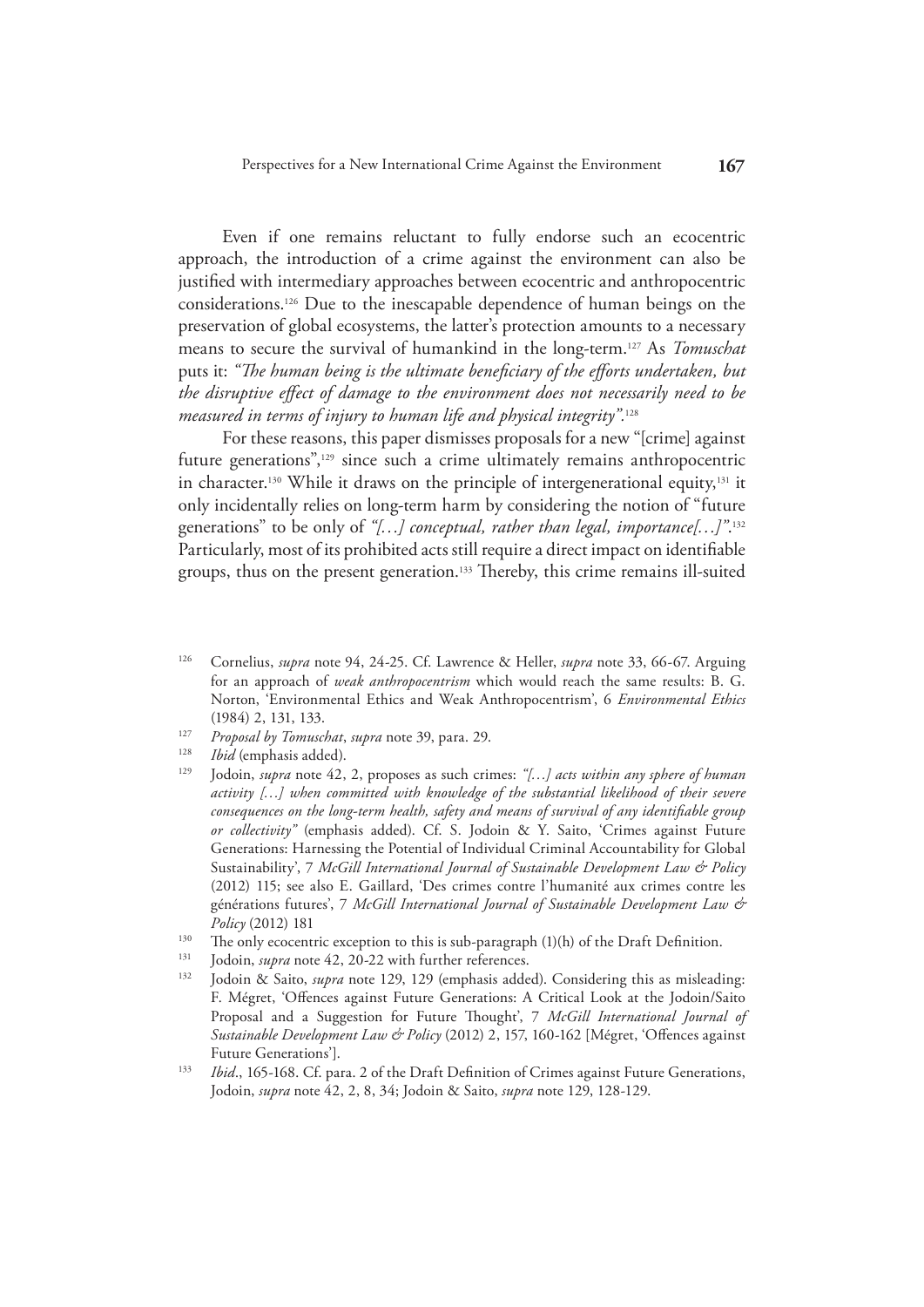<span id="page-23-0"></span>to enhance the protection of the environment itself by the means of international criminal law.

Instead, a new crime against the environment should depart from such strict anthropocentric understandings of harm. It should endorse a more ecocentric – or at least an intermediary – perspective by protecting the essential parts of the environment from human-made destruction, regardless of whether human beings might be directly affected or not.

III. Towards an International Protection Under International Criminal Law

The aforementioned does not yet answer the question why such protection should be granted by the means of international criminal law. Although an exhaustive assessment of international criminal law's effectiveness in this regard would exceed the present work's scope, a few arguments are given in the following analysis.134 First, the deterrent effect of criminal law constitutes a crucial reason for criminal prosecution of conduct that significantly harms the environment.135 Criminal sanctions are more effective than remedies of civil and administrative sanctions to prevent ecologically reckless behavior.136 Environmental criminal prosecution can have such a promising deterrent effect in cases where the environmental harm is caused by the result of a cost-benefit assessment and as long as there is a sufficient probability of prosecution and strong applicable sanctions.<sup>137</sup>

Beyond that, it is justified to include a new crime against the environment into the corpus of *international* criminal law. A coordinated and institutionalized global approach of prosecution for environmental crimes would have positive effects in contrast to a patchwork system which governs such prosecution on the domestic level.138 At the minimum, criminal prosecution can encourage States

<sup>134</sup> For a detailed analysis, see Mégret, 'Crime against the Environment', *supra* note 100, 53- 64; Crasson, *supra* note 24, 41-47.

- 136 M. Watson, 'The Enforcement of Environmental Law: Civil or Criminal Penalties', 17 *Environmental Law and Management* (2005) 3, 6; Mégret, 'Crime against the Environment', *supra* note 100, 53-54.
- 137 G. Becker, 'Crime and Punishment: An Economic Approach', 76 *Journal of Politcal Economy* (1968) 2, 169; Cho, *supra* note 135, 11-47.
- <sup>138</sup> Mégret, 'Crime against the Environment', *supra* note 100, 57-59; *Proposal by Tomuschat*, *supra* note 39, para. 20. See also Mistura, *supra* note 8, 181, 189-192, although eventually rejecting the introduction of a new international crime, *ibid*., 223-226.

<sup>135</sup> Crasson, *supra* note 24, 41-42; B. Cho, 'Emergence of an International Environmental Criminal Law', 19 *UCLA Journal of Environmental Law and Policy* (2000) 1, 11.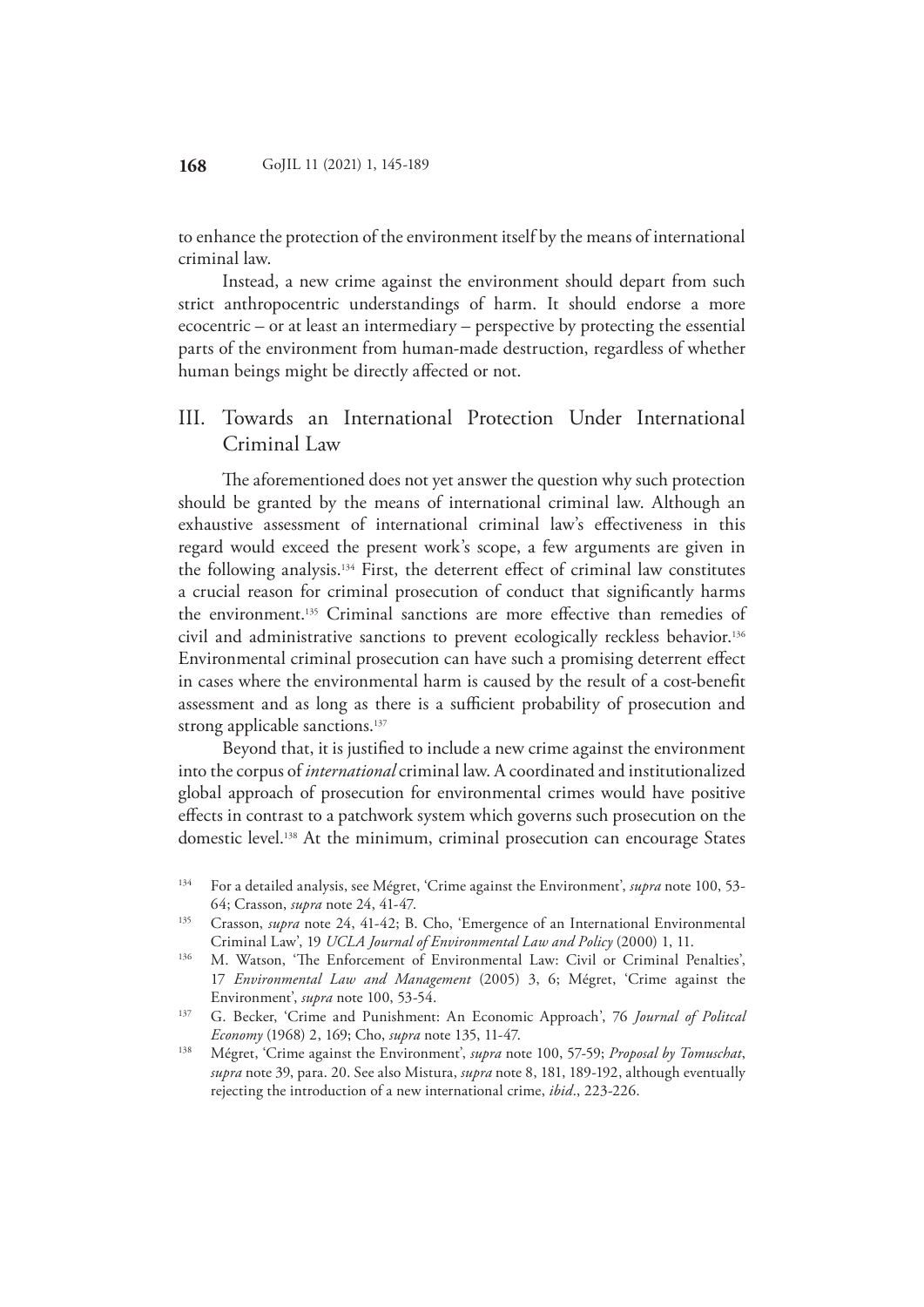to bring their domestic laws into conformity with environmental obligations of international law,<sup>139</sup> going beyond isolated attempts of regional harmonization.<sup>140</sup>

Other arguments address the question of *what* turns a criminal offence to an international crime.141 The Rome Statute itself stipulates in its Preamble that it is dedicated to measure against *"[…] atrocities that deeply shock the conscience of humanity […]" and "[…] grave crimes [that] threaten the peace, security and well-being of the world […]"*. 142 For instance, according to *Tomuschat*, conduct has to fulfill two criteria in order to qualify as an international crime: it has to reach a certain seriousness and must have disruptive effects on the foundations of human society.143 If a crime satisfies these criteria, it is of such universal concern that it *can* become subject to international criminal prosecution.<sup>144</sup> As previously mentioned,<sup>145</sup> some cases of environmental destruction can have horrible effects on the well-being of present and future human society.<sup>146</sup> While this might not be true for all environmental crimes, there are certainly instances in which the effects are similar or worse.<sup>147</sup> This holds especially true for cases in which environmental degradation reaches an irreversible status and has seriously negative long-term impacts on future generations.148 Further, environmental

- 140 For such an attempt, see *Convention on the Protection of the Environment through Criminal Law*, 4 November 1998, ETS No. 172 [CoE Convention]. This convention has only been ratified by one State so far.
- 141 Mégret, 'Crime against the Environment', *supra* note 100, 59-61.
- 142 *Rome Statute*, Preamble (emphasis added). See also *Report of the ILC on the work of its 39th session*, UN Doc A/42/10, 17 July 1987, 13, Art. 1, para. 2; M. A. Gray, 'The International Crime of Ecocide', 26 *California Western International Law Journal* (1995) 2, 215, 264-265; Mégret, 'Crime against the Environment', *supra* note 100, 59-61; M. Cherif Bassiouni, *A draft international criminal code and draft statute for an international criminal tribunal* (1987), 36.

- Cf. also McLaughlin, 'Improving Compliance: Making Non-State International Actors Responsible for Environmental Crimes', 11 *Colorado Journal of International Environmental Law and Policy* (2000) 2, 377, 393; Cornelius, *supra* note 94, 26-27.
- 145 Stockholm Resilience Centre, *supra* note 121; Higgins, Short & South, supra note 5, 252- 254.
- 146 B. Lay et al., 'Timely and Necessary, Ecocide Law as Urgent and Emerging', 28 *Journal Jurisprudence* (2015) 431, 437; Rauxloh, *supra* note 119, 446. In this context, see UN Secretary-General, *Climate change and its possible security implications*, UN Doc A/64/350, 11 September 2009.
- 147 Mégret, 'Crime against the Environment', *supra* note 100, 55.
- 148 Rauxloh, *supra* note 119, 446. On intergenerational equity, see Sands & Peel, *supra* note 101, 221-222.

<sup>139</sup> Rauxloh, *supra* note 119, 445; Crasson, *supra* note 24, 45-46.

<sup>143</sup> *Proposal by Tomuschat*, *supra* note 39, paras 14-19.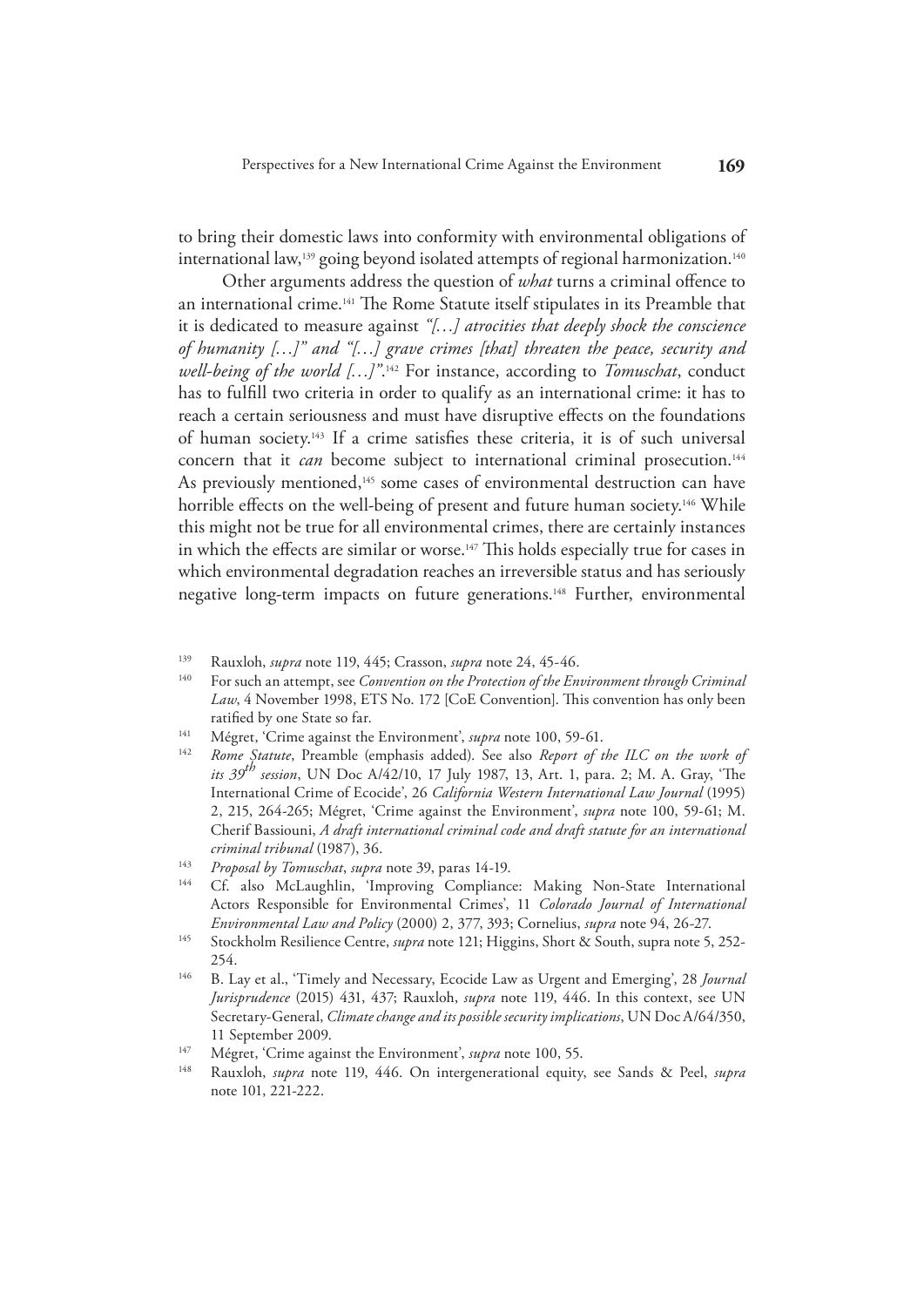<span id="page-25-0"></span>crimes typically concern behavior that has global impacts since the environment itself is not bound by national borders.<sup>149</sup> These instances thereby touch upon public interests of the whole international community.<sup>150</sup>

The question should not be *whether*, in general, crimes against the environment merit a prosecution under international criminal law, but *under which specific circumstances* a crime against the environment is to be considered an international crime.

## D. Perspectives for an Integral Protection of the Environment Under International Criminal Law

Based on the abovementioned arguments, an international environmental crime would have to address environmental damage in war- and peacetime and depart from a strictly anthropocentric approach. Further, it would have to be of certain objective and subjective seriousness in order to qualify as a crime of international concern. Various suggestions have been made on an integral protection of the environment through the lens of international criminal law. After shortly summarizing the main proposals (I), some observations and analysis on a *crime of ecocide* are made (II).

### I. Existing Proposals for a New Crime Against the Environment

In line with the originally proposed draft Article 26 of the Draft Code of Crimes,151 there have been multiple calls for the inclusion of an international crime against the environment.152 Particularly, *Poly Higgins'* proposal to the ILC in 2010 of the introduction of a fifth core crime of "ecocide" has been the focus of recent attention.153 *Higgins'* proposal defines ecocide as *"[…] extensive damage to, destruction of or loss of ecosystem(s) of a given territory, whether by human agency or by other causes, to such an extent that peaceful enjoyment by the inhabitants of* 

<sup>&</sup>lt;sup>149</sup> Mégret, 'Crime against the Environment', *supra* note 100, 60-61.<br><sup>150</sup> Ibid. 6.4: Persias, what pote 10, 191, 192, Cf. what potes 101, 10.4

<sup>150</sup> Ibid., 64; Pereira, *supra* note 10, 191-192. Cf. *supra* notes 101-104.

<sup>&</sup>lt;sup>151</sup> *Supra* notes 35-37.

<sup>152</sup> E.g. Crasson, *supra* note 24, 40-47; Rauxloh, *supra* note 119, 432-434, 446; Gray, *supra* note 142, 270; Mwanza, *supra* note 33, 612-613.

<sup>153</sup> P. Higgins, *Eradicating ecocide*. *Laws and governance to prevent the destruction of our planet,* 2nd ed. (2015), 61-71 [Higgins, Eradicating ecocide]; see also Human Rights Consortium, *supra* note 41; End Ecocide on Earth Initiative, 'Ecocide Amendments Proposal' (2016), available at https://www.endecocide.org/wp-content/uploads/2016/10/ ICC-Amendements-Ecocide-ENG-Sept-2016.pdf (last visited 18 February 2021).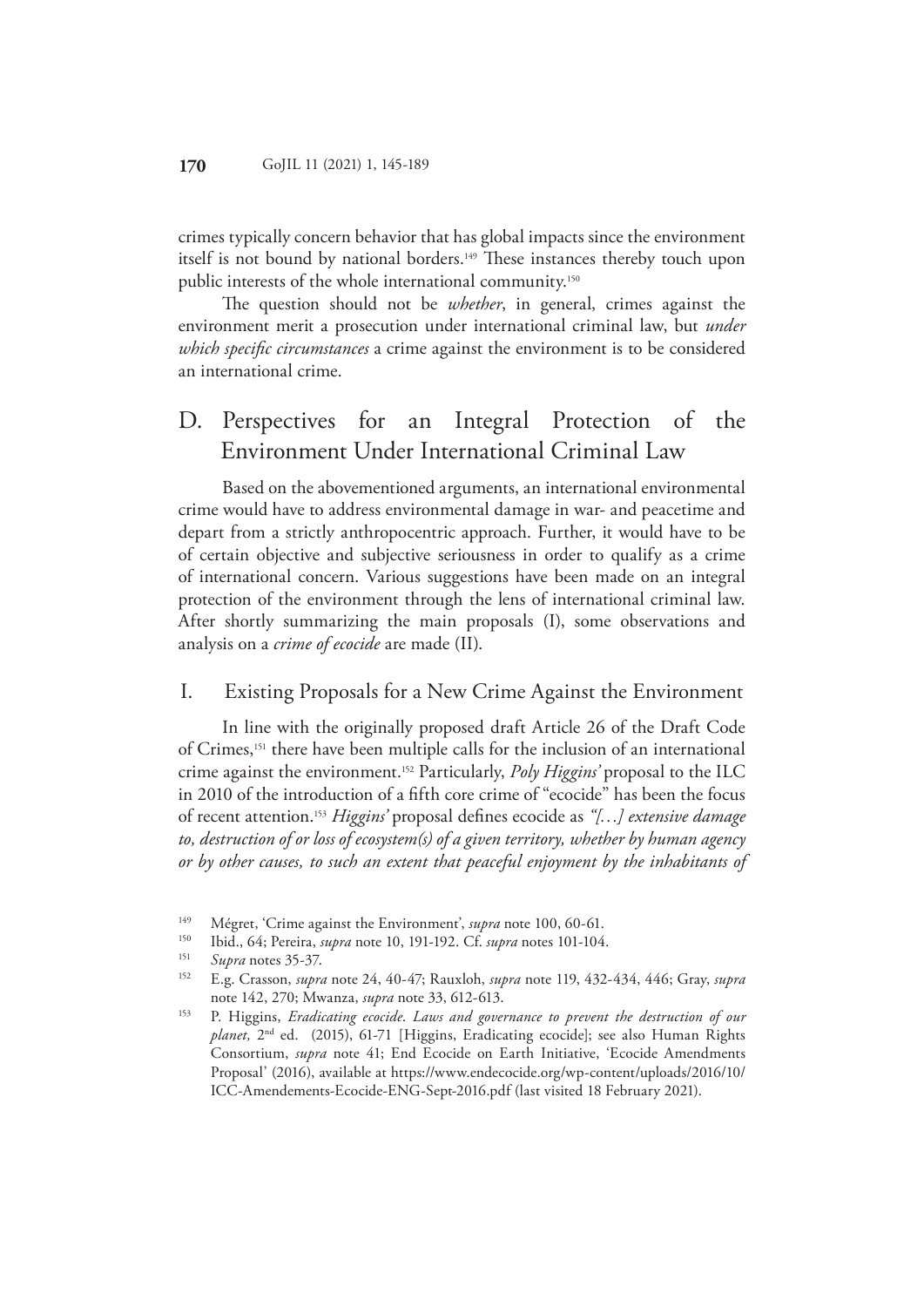*that territory has been or will be severely diminished"*. 154 Comparable proposals only differ in detail or denomination.<sup>155</sup>

An important similarity that these proposals share is their shift from exclusively anthropocentric protection to a perspective which is at least partly ecocentric.156 By punishing the loss, damage or destruction of *ecosystem*, the crime of ecocide shifts away from international criminal law's focus on humanitarian protection and introduces a genuine environmental protection.<sup>157</sup> It does not limit the relevant effects to *human inhabitants* but explicitly includes non-human life,<sup>158</sup> and recognizes the profound interconnectedness between human beings and their surrounding ecosystems in an abstract way.<sup>159</sup> It further addresses environmental crimes in an integral way, extending the scope from mere wartime to also include peacetime scenarios.

In order to keep the prosecution by international criminal law limited to the gravest crimes, *Higgins'* proposal introduces a counterbalance in form of a threshold of seriousness: *serious* loss, damage or destruction is thus connected to impacts which are widespread, long-term or severe.<sup>160</sup> Although slightly differing in the specific delimitations, approaches of ecocide commonly incorporate limitations of seriousness.161 However, they largely differ with regard to the *mens rea* standard.162 While most of the proposals agree to that point that they seek to move away from the strict *mens rea* requirement of genocide according to Article 6,<sup>163</sup> controversy persists as to what would be an appropriate standard.<sup>164</sup> Comparable controversy exists with regard to the crime's potential perpetrators.<sup>165</sup>

- 154 P. Higgins, *Earth Is Our Business. Changing the Rules of the Game* (2012), 157 (emphasis added) [Higgins, Earth Is Our Business].
- 155 See as well the propositions of Gray, *supra* note 142, 258; Mégret, 'Crime against the Environment', *supra* note 100, 65-67; Rauxloh, *supra* note 119, 445-448; L. Berat, 'Defending the Right to a Healthy Environment: Toward a Crime of Genocide in International Law', 11 *Boston University International Law Journal* (1993), 327, 342-343.
- 156 It thereby differs decisively from the anthropocentric basis of *crimes against future generations* mentioned earlier, *supra* notes 129-133.
- <sup>157</sup> Malhotra, *supra* note 95, 61-66.
- <sup>158</sup> End Ecocide on Earth Initiative, *supra* note 153.
- <sup>159</sup> Mwanza, *supra* note 33, 607.
- 1<sup>60</sup> Higgins, *Earth Is Our Business*, *supra* note 154, 162.<br>
<sup>161</sup> In detail *infra* D.II.2.<br>
<sup>162</sup> Manual was note <sup>22</sup>, 500, 600.
- 
- <sup>162</sup> Mwanza, *supra* note 33, 599-600.<br><sup>163</sup> Supra B III 1
- 163 *Supra* B.III.1.
- <sup>164</sup> In detail *infra* D.II.3.
- See *infra* D.II.1.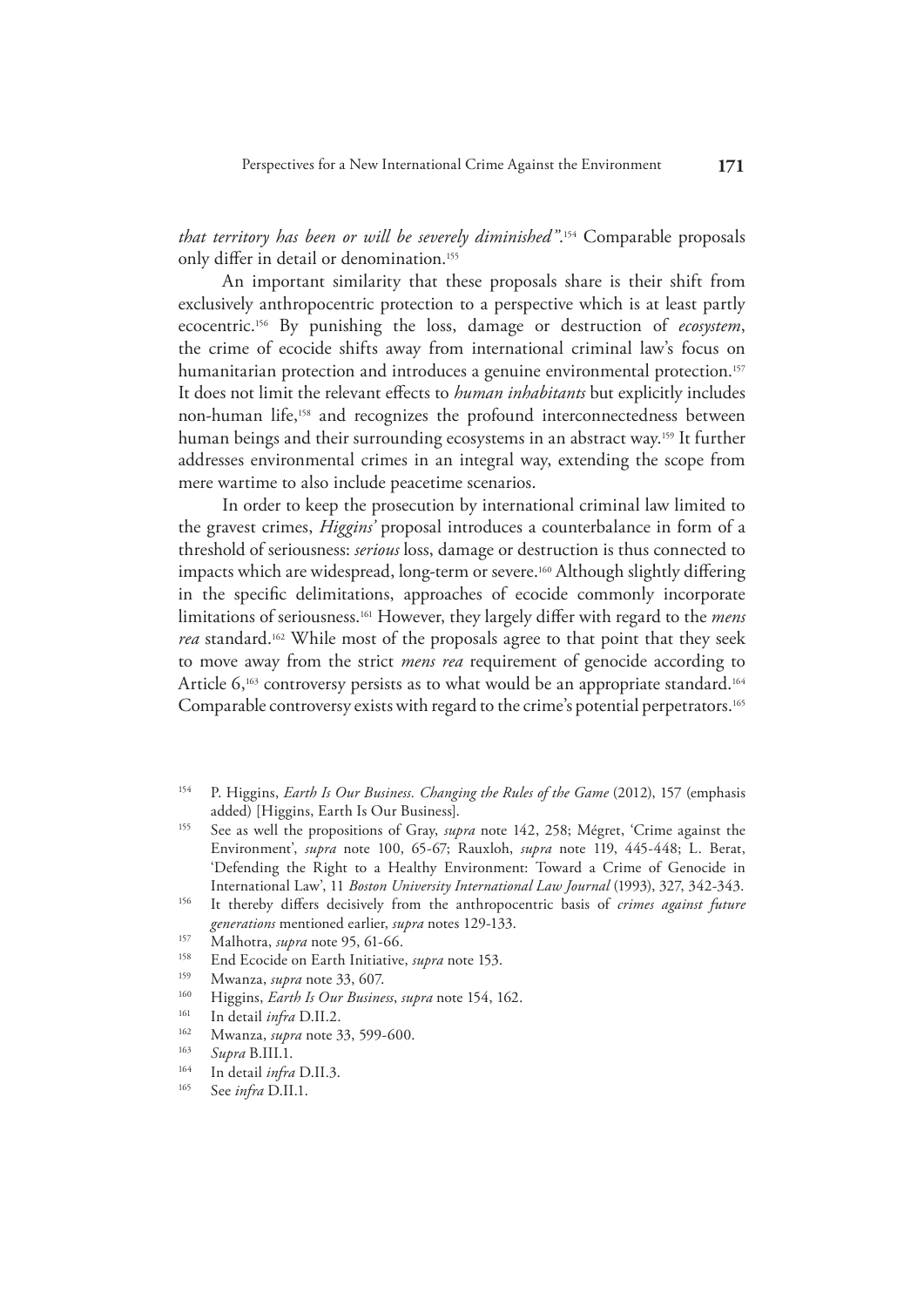## <span id="page-27-0"></span>II. Substantive Observations on a Potential *New Crime of Ecocide*

The introduction of a new international crime of ecocide<sup>166</sup> would have to meet different requirements in order to put it on par with the other international core crimes.167 At the same time, its requirements must not be as restrictive as those of Article 8(2)(b)(iv) to provide for added value in the protection of the environment.

Many issues require a sophisticated analysis in more detail: the crime's threshold of seriousness, the necessary *mens rea* requirement, an appropriate list of its punishable acts, its potential perpetrators, its relationship to other international crimes, as well as matters of causation and evidence. It goes beyond the scope of this article to exhaustively address all these issues. Nonetheless, a few remarks on the crime's general structure and requirements will be made (1.) before turning in detail to the question of ecocide's threshold of seriousness (2.) and its *mens rea* requirement (3.).

### 1. Structure and Requirements of a Crime of Ecocide

In order to fit the context of the other four core crimes of international criminal law, the elements of ecocide should be as far as possible parallel to the structure of these other crimes.168 It follows that it should consist of an introductory *chapeau*, followed by a detailed enumeration of potential acts to be punished.169 While the *chapeau* could contain the potential perpetrators, the *mens rea* requirement of the crime, its threshold of seriousness and a reference to the necessary causal link,<sup>170</sup> the enumerative catalogue would include possible punishable forms of conduct.<sup>171</sup>

For the *chapeau*, this article makes the following proposal, which is partly inspired by the aforementioned proposals:

<sup>166</sup> Despite different terms used, *supra* note 155, this paper subsequently labels the proposed new crime as *crime of ecocide*.

<sup>&</sup>lt;sup>167</sup> See *supra* C.III.

<sup>168</sup> Mégret, 'Crime against the Environment', *supra* note 100, 55; Pereira, *supra* note 10, 196.

<sup>169</sup> As to the risk of otherwise violating the principle of legality, see Mistura, *supra* note 8, 198-199.

<sup>&</sup>lt;sup>170</sup> See on this aspect briefly *infra* D.II.2.<br><sup>171</sup> Pauvlob *super* pote 110,  $\frac{4}{4}$ 

<sup>171</sup> Rauxloh, *supra* note 119, 447-448.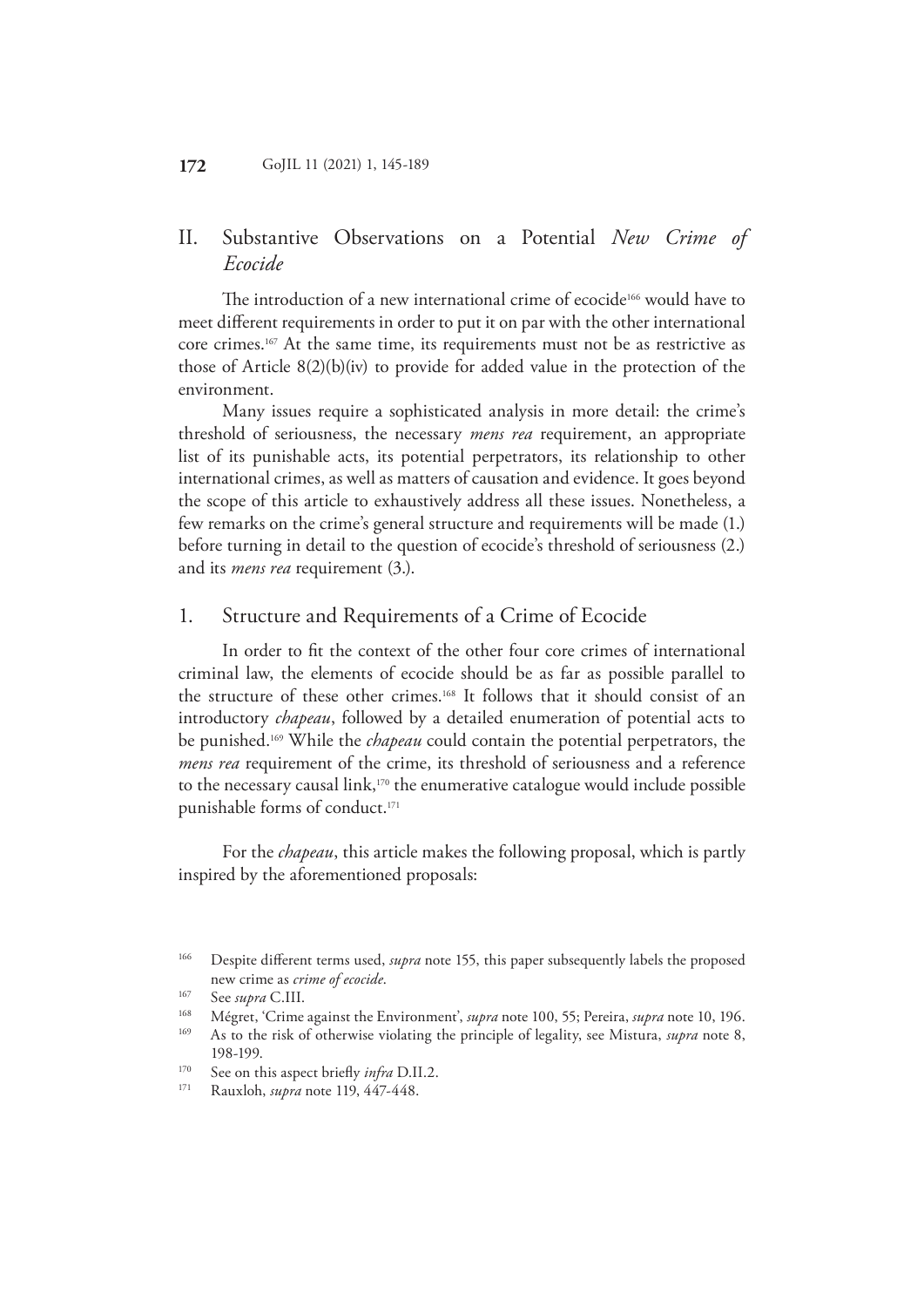*"Ecocide" means any of the following acts or omissions committed in times of peace or conflict which cause or may be expected to cause widespread or long-term and severe damage to the environment.*

This chapeau would be followed by the enumerative catalogue of punishable acts, which is mainly inspired by the structure of crimes against humanity. Punishable acts or omissions can neither depend on the domestic law of any individual State<sup>172</sup> nor on the existence of specific prohibitions in international environmental law.173 Inspiration *could* however be drawn from international environmental treaties,<sup>174</sup> such as the Basel Convention, or CITES,<sup>175</sup> in order to find a broad and common understanding what States consider binding obligations under international environmental law.176 The enumerative catalogue would properly define the crime's *actus reus* and could include, *inter alia* the pollution of certain environmental mediums, the disposal of hazardous wastes, nuclear testing, the trade in endangered species or systematic deforestation.177 To prevent improperly limiting the punishable acts and to leave room for the further evolution of environmental law, the list's final provision should be shaped in a flexible and open way, comparable to Article  $7(1)(k)$ .<sup>178</sup> For example, it could read: *"other acts or omissions of a similar character causing widespread or long-term and severe damage to the environment"*.

The new crime could further include subsequent paragraphs which are able to clarify certain elements. One of these paragraphs could set out the crime's *mens rea* requirement.<sup>179</sup> Another issue to be addressed is the crime's potential perpetrators. There are basically two main groups of perpetrators: individuals or a corporation itself, hence a legal entity. The Rome Statute's default rule of

- 175 *Basel Convention on the Control of Transboundary Movements of Hazardous Wastes and their Disposal*, 22 March 1989, 1673 UNTS 57; *Convention on international trade in endangered species of wild fauna and flora*, 3 March 1973, 993 UNTS 243. See also *CoE Convention*, *supra* note 140.
- <sup>176</sup> Rauxloh, *supra* note 119, 448.
- 177 For some of these examples, see Rauxloh, *supra* note 119, 447-448; Higgins, *Eradicating ecocide*, *supra* note 153, 63; L. Neyret, *Des écocrimes à l'écocide. Le droit pénal au secours de l'environnement* (2015), 288; McLaughlin, *supra* note 144, 396.
- 178 *Rome Statute*, Article 7(1)(k) reads: *"Other inhumane acts of a similar character intentionally causing great suffering, or serious injury to body or to mental or physical health"*.

<sup>172</sup> See also McLaughlin, *supra* note 144, 396.

<sup>173</sup> *Proposal by Tomuschat*, *supra* note 39, paras 34-36.

<sup>174</sup> Mégret, 'Crime against the Environment', *supra* note 100, 65; Rauxloh, *supra* note 119, 447-448. Cf. McLaughlin, *supra* note 144, 396.

<sup>179</sup> See *infra* D.III.3.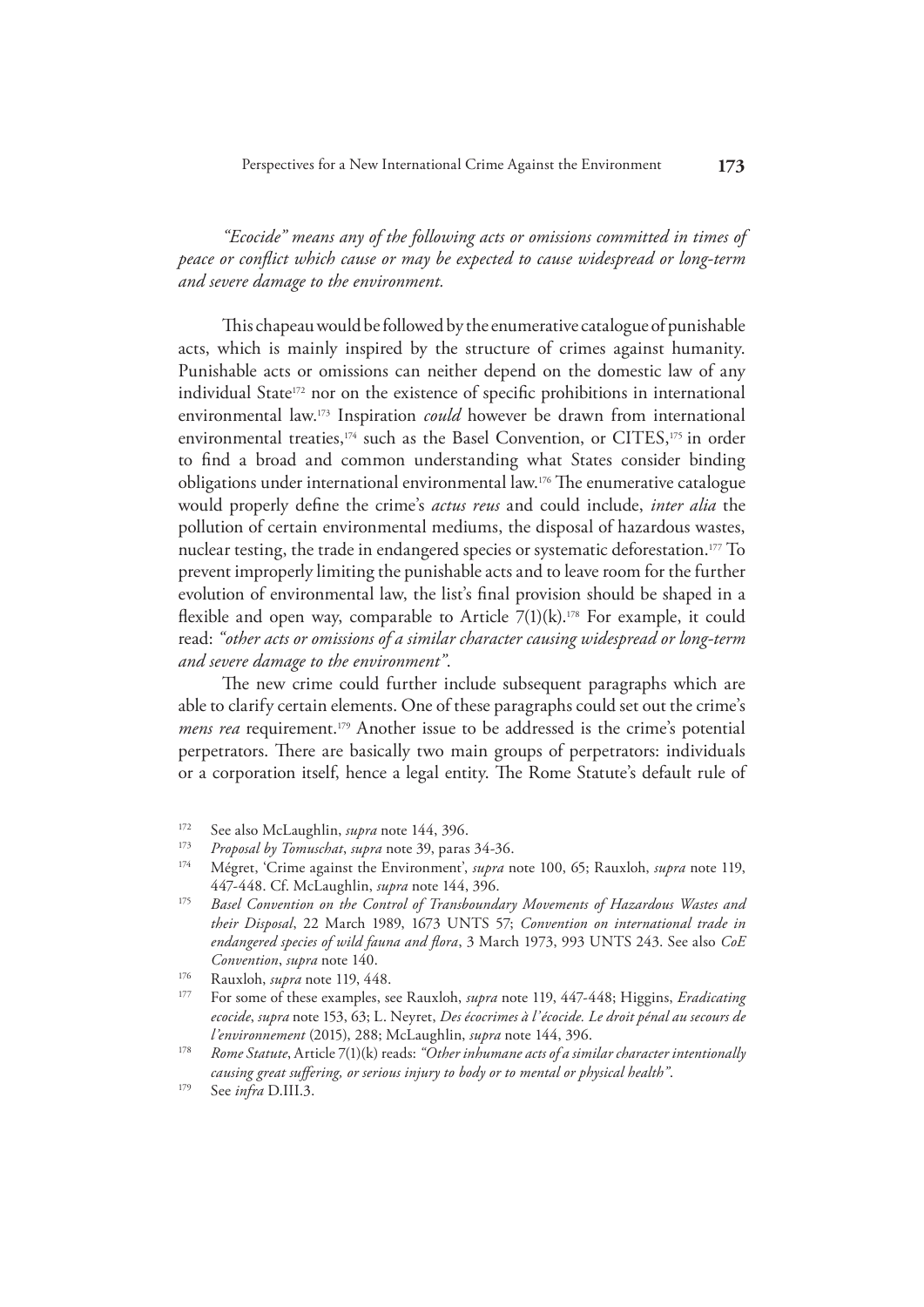Article 25 provides for a legal framework of individual criminal responsibility.<sup>180</sup> There is common agreement that an individual may either perpetrate a crime on their own181 or alternatively, by subordinates over whom the individual is exercising a certain degree of control,<sup>182</sup> such as it may be the case with corporate executives. It is therefore beyond all doubt, that the first group of potential perpetrators is perfectly consistent with the general rules of current international criminal law.183 A specific inclusion into the new crime's provision is therefore unnecessary.

The much more debated question is whether corporations themselves are to be admitted to the circle of potential perpetrators of ecocide.184 *De lege lata*, corporate liability does not fall within the remit of the Rome Statute.185 The inclusion of corporations as potential perpetrators would therefore require an amendment of Article 25186 and should additionally be clarified in the definition of the crime of ecocide. It has been advocated in the context of ecocide to recognize such form of responsibility.187 While criminal corporate liability might contradict domestic legal orders requiring culpability for criminal responsibility,<sup>188</sup> developments in other domestic systems tend towards the recognition of such forms of criminal accountability.189 In any case, the issue of criminal corporate liability entails numerous legal issues that need to be examined.

Further, it is important to emphasize the new crime's relation to the already existent crimes, particularly to the war crime of Article  $8(2)(b)(iv)$ .<sup>190</sup>

- <sup>180</sup> K. Bowman, in Klamberg (ed.), *supra* note 77, 262.<br><sup>181</sup> Rome Statute, Article 25.
- 
- 
- <sup>181</sup>*Rome Statute,* Article 25. 182 *Rome Statute*, Article 28. 183 Lay et al., *supra* note 146, 435-436.
- 184 D. Scheffer, 'Corporate Liability under the Rome Satute', 57 *Harvard International Law Journal* (2016) 35, 38.
- 185 K. Ambos, 'General Principles of Criminal Law in the Rome Statute', 10 *Criminal Law Forum* (1999), 1, 7; M. Davoise, 'Business, Armed Conflict, and Protection of the Environment: What Avenues for Corporate Accountability?', 10 *Goettingen Journal of International Law* (2020) 1, 151, 173-178.
- 
- 186 Scheffer, *supra* note 184, 38; Mwanza, *supra* note 33, 601. 187 Rauxloh, *supra* note 119, 449-450; Mwanza, *supra* note 33, 604; Crasson, *supra* note 24, 43-44; End Ecocide on Earth Initiative, *supra* note 153, Art. 25.
- 188 Bowman, *supra* note 180, 262. See in detail: N. Bernaz, 'An Analysis of the ICC Office of the Prosecutor's Policy Paper on Case Selection and Prioritization from the Perspective of Business and Human Rights', 15 *Journal of International Criminal Justice* (2017) 527, 530-533. 189 Gray, *supra* note 142, 266; C. de Maglie, 'Models of Corporate Criminal Liability in
- Comparative Law', 4 *Washington University Global Studies Law Review* (2005) 547.
- 190 Cornelius, *supra* note 94, 28.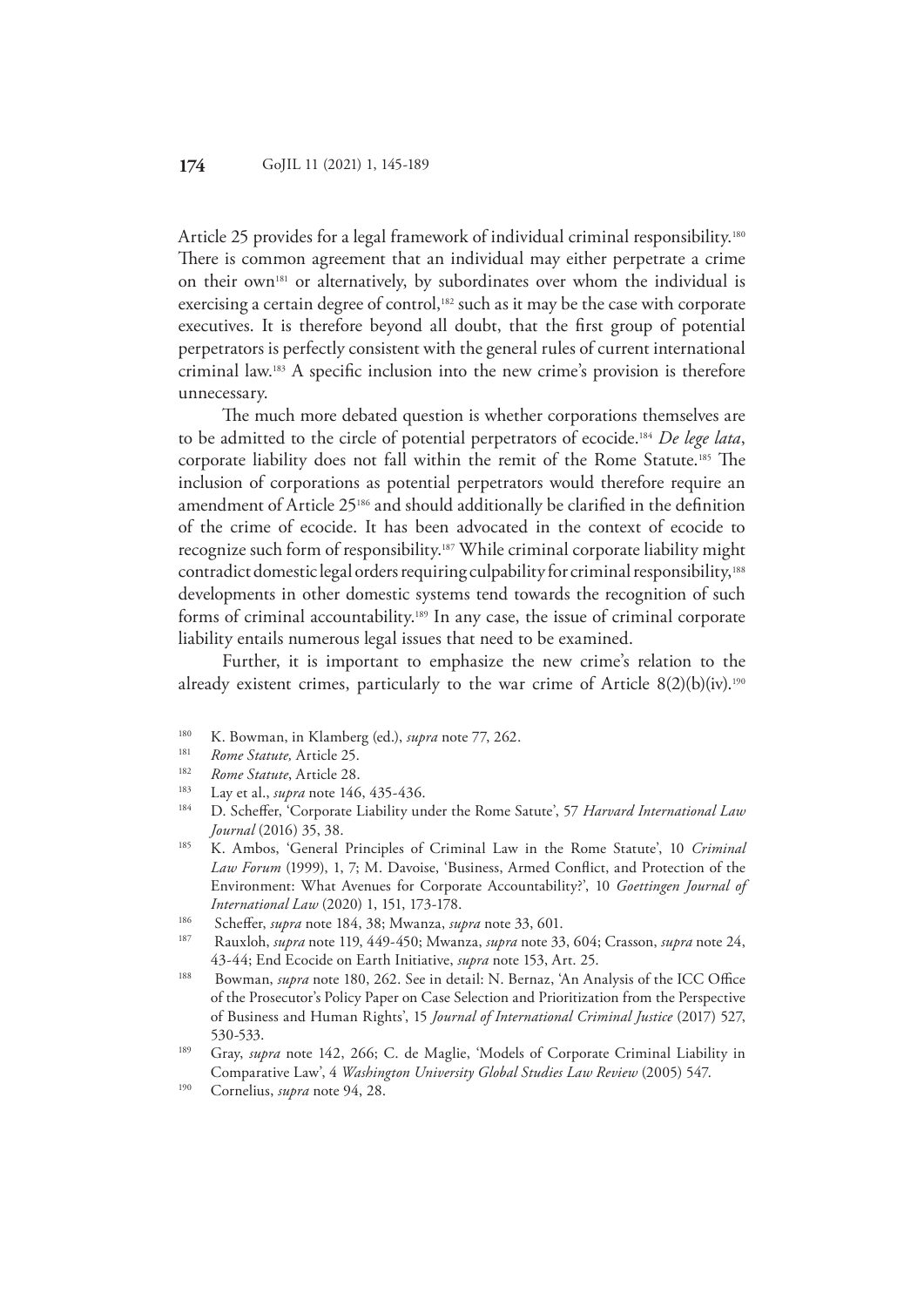<span id="page-30-0"></span>One possible approach would be the *lex specialis* of this war crime in relation to ecocide, as it had been envisaged for example for crimes against future generations.191 However, such a subordination of ecocide under the precedence of war crimes would defeat the aspiration of ecocide to introduce a new ecocentric approach to international criminal law which is worth its name. Instead, the prosecution of ecocidal behavior under the new provision must be possible in war- and peacetime alike to effectively strengthen the environment by means of international criminal law. It is therefore proposed that the new crime fits in the existing system of crimes that does not considers a crime as *lex specialis* but all as coordinate.192 This would factually lead to Article 8(2)(b)(iv) being deprived from its autonomous meaning since each violation of the environmental war crime would coincidently be a violation of ecocide.193 In order to advance the protection of the environment by international criminal law in an integral and ecocentric manner,<sup>194</sup> this is the result this paper aims to achieve.

### 2. Threshold of Seriousness

A common argument of opponents of a crime of ecocide is the fear that it would open the competent court to a "[…] flood of frivolous litigation"195 due to its unlimited scope of application. Indeed, an inclusion of the new crime into international criminal law would only be reasonable if it is limited to the "[…] most serious crimes of international concern […]".196 Its parallel standing and equal status with the existing crimes can only be justified if the punished crimes satisfy a certain threshold of seriousness.<sup>197</sup> Drawing from existing proposals (a), this paper suggests specific definitions for the criteria of such a threshold (b) before turning to their interrelationship (c).

<sup>&</sup>lt;sup>191</sup> Jodoin, *supra* note 42, 22.

<sup>192</sup> Werle & Jessberger, *supra* note 68, para. 754.

Though, this would not be the case the other way round due to Article  $8(2)(b)(iv)$  strict requirements.

<sup>&</sup>lt;sup>194</sup> See *supra* C.I., C.II.

<sup>&</sup>lt;sup>195</sup> Mwanza, *supra* note 33, 605.

<sup>196</sup> *Rome Statute*, Art. 1.

ILC Draft Code of Crimes against the Peace and Security of Mankind, Yearbook of the *International Law Commission* (1991), Vol. II (2), 94, Art. 26 para. 5 [ILC Draft Code of Crimes]. On the role of *gravity* for prosecution under international criminal law, see OTP Policy Paper, *supra* note 9, paras 35-41; Mistura, *supra* note 8, 217-219.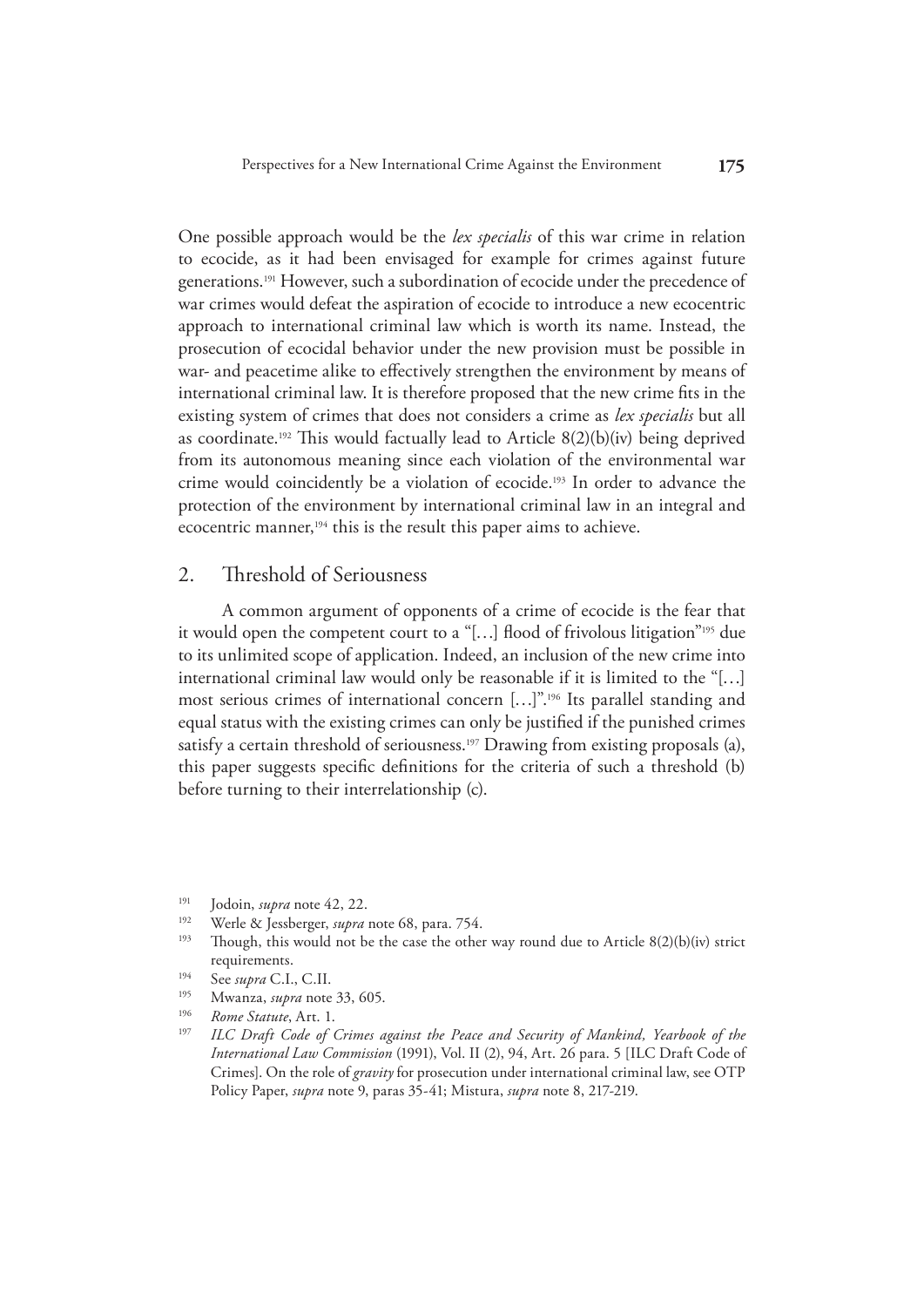### <span id="page-31-0"></span>a) Existing Proposals for a Threshold of Seriousness

The threshold of seriousness serves the same purpose as the contextual elements necessary for crimes against humanity and war crimes,<sup>198</sup> namely to constitute the essential element of an international crime.199 Thereby, it limits the crime of ecocide to those instances of environmental damage that have the necessary global impact.<sup>200</sup>

There is consensus in the different proposals that the prosecuted crimes must exceed a certain threshold of seriousness.201 However, the exact contents of such a threshold differ:<sup>202</sup> Higgins leans on the criteria stipulated in the existing ecocentric war crime of Article  $8(2)(b)(iv)$  as well as the proposals of the ILC<sup>203</sup> and requires impacts which are widespread, long-term or severe.<sup>204</sup> By replacing the original cumulative conjunction of the three elements with an alternative *or*, Higgin's proposal is broader than its sources of inspiration.205 The same alternative approach is taken by Mégret, who adds the notion of irreversibility.<sup>206</sup> Similarly, *Rauxloh* mentions geographical ("[...] scale of damage [...]")<sup>207</sup> as well as temporal elements ("[...] longevity of the environmental harm")<sup>208</sup> as criteria to assess the severity threshold, while *McLaughlin* only makes reference to geographical and severity aspects ("[…] large scale or serious […]").209 Further, *Gray* uses comparable terminology as *Higgins* but requires serious damage in any case, and only puts the geographical ("[…] extensive […]") and temporal  $("[...]$  lasting  $[...]$ ") qualifications in an alternative relation.<sup>210</sup>

- 199 An additional contextual element, such as *committed as part of a widespread or systematic action*, is not necessary since the threshold of seriousness itself guarantees the crime's gravity. See however Neyret, *supra* note 177, 288; Mégret, Crime against the Environment, *supra* note 100, 65.
- <sup>200</sup> *Ibid.*, 67; see also supra C.III. Gray considers the damage's "[i]nternational [c]onsequences" as a separate criteria, see *Gray*, *supra* note 142, 217.<br>
<sup>201</sup> Cf. Mégret, 'Offences against Future Generations', *supra* note 132, 171.<br>
<sup>202</sup> Lay et al., what pote 146, 447. Murappe, what pote 33, 605, 606.
- 

- <sup>203</sup> *Report of the ILC on the work of its*  $47^h$  *session, supra* note 2, Art. 26.
- 204 Higgins, *Earth Is Our Business, supra* note 154, 162.
- 205 In contrast: Neyret, *supra* note 177, 288.
- <sup>206</sup> Mégret, 'Crime against the Environment', *supra* note 100, 65.
- <sup>207</sup> Rauxloh, *supra* note 119, 448.
- 208 *Ibid*.
- 209 McLaughlin, *supra* note 144, 396. See also *ibid*., 397-398.
- 210 Gray, *supra* note 142, 217.

<sup>198</sup> Werle & Jessberger, *supra* note 68, paras 443, 458.

<sup>&</sup>lt;sup>202</sup> Lay *et al.*, *supra* note 146, 447; Mwanza, *supra* note 33, 605-606.<br><sup>203</sup> Penert of the ILC on the work of its 47<sup>th</sup> section, cutra note 2, Art.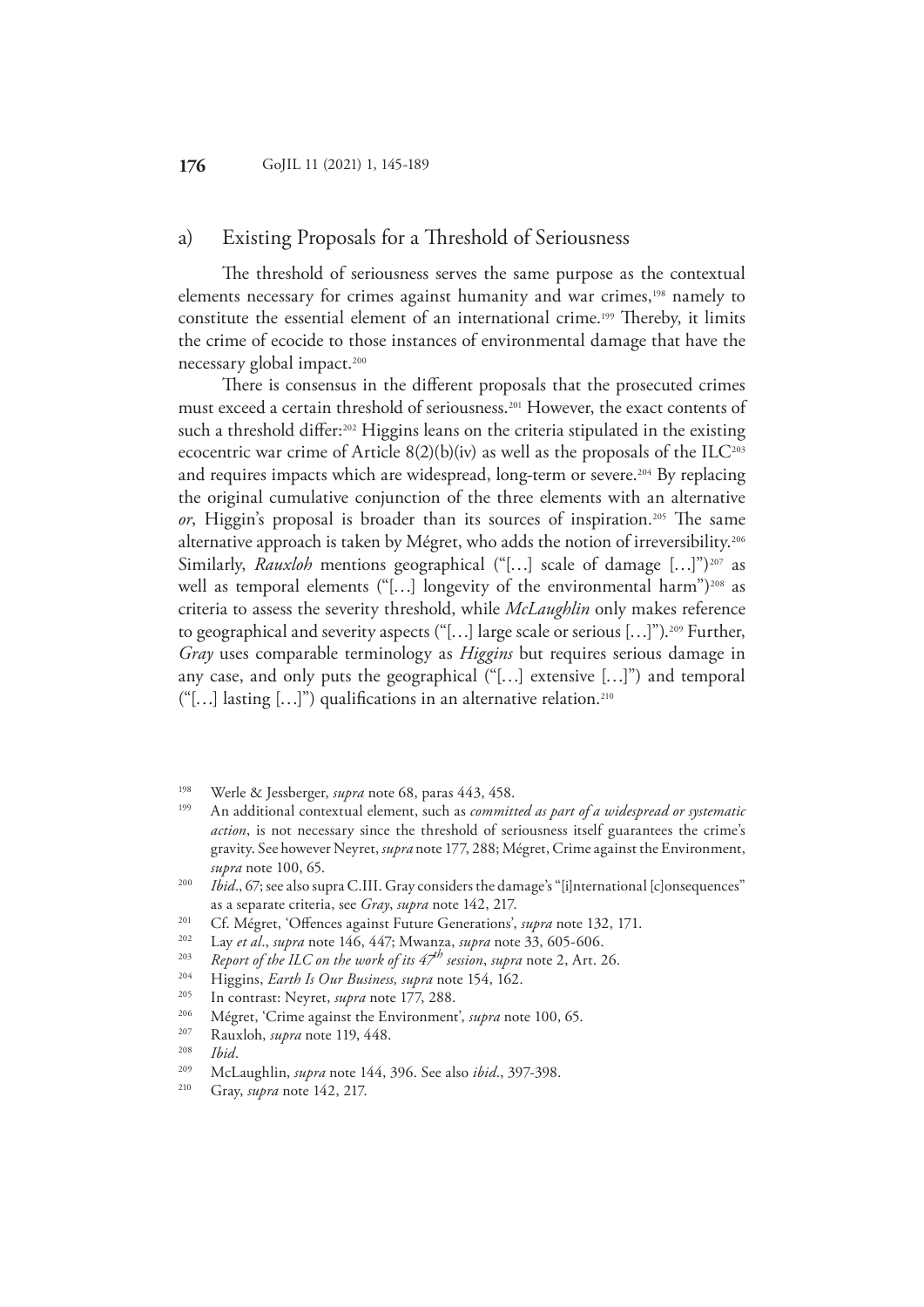### <span id="page-32-0"></span>b) Delimitation of the Threshold's Criteria

It is systematically consistent to lean on established provisions of international criminal law.211 Therefore, the triad of features *widespread, longterm* and *severe* is a reasonable terminology for a new international crime of ecocide. Despite the scientific substantiation necessary for these terms,<sup>212</sup> the following understanding should be the starting point for efforts to codify the crime of ecocide.

*Severe* is to be understood as referring to the scale of the harm and the numbers of people and species ultimately affected.213 In contrast to the requirement in Art.  $8(2)(b)(iv)$ ,<sup>214</sup> it is due to the new crime's partly ecocentric nature that not only effects on human beings would be of concern for the environmental damage's severity, but the damage's impact on human and nonhuman beings alike.<sup>215</sup> As shown by the proposed enumerated acts of the new crime, its *victims* could also be parts of the ecosystem or biodiversity as such.<sup>216</sup>

The second criteria, the *widespread* nature of the damage, implies a certain geographical coverage of the environmental harm.217 In order to satisfy the general prerequisite for international criminalization,<sup>218</sup> the term *widespread* could be fulfilled in one of three possible ways: First, the requirement could be met by the transboundary nature of environmental damage caused or, second, in the case that global commons are harmed by the act in question.219 However,

- 212 *ILC Draft Code of Crimes against the Peace and Security of Mankind. Titles and texts of articles adopted by the Drafting Committee: Parts One and Two; articles 1–26*, UN Doc A/ CN.4/L.459 + Corr.1 + Add.1, 5 July 1991, 236, para. 81 [ILC Draft Code of Crimes, Titles and texts of articles adopted].
- 213 Gray, *supra* note 142, 217; cf. Rauxloh, *supra* note 119, 448; Higgins, *Eradicating ecocide*, *supra* note 153, 64. With regard to Article 8(2)(b)(iv) Rome Statute, see Arnold & Wehrenberg, *supra* note 58, Art. 8, para. 253.
- <sup>214</sup> Lawrence & Heller, *supra* note 33, 73; M. D. Kouba, International and Operational Law Department, US Army, 'Operational Law Handbook' (2017), available at https:// www.loc.gov/rr/frd/Military\_Law/pdf/operational-law-handbook\_2017.pdf (last visited 21 February 2021), 350.
- 215 Pointing to the difficulty in defining *victims* of ecocide: McLaughlin, *supra* note 144, 398. See supra C.II.
- 216 Proposed for example by McLaughlin, *supra* note 144, 395-396; Higgins, *Eradicating ecocide*, *supra* note 153, 63. See also Neyret, *supra* note 177, 288; Jodoin & Saito, *supra* note 129, 129.
- 217 Gray, *supra* note 142, 217; *ILC Draft Code of Crimes*, *supra* note 197, 107, para. 5.
- $\frac{218}{219}$  See *supra* C.III.
- As to this distinction, see *Proposal by Tomuschat*, *supra* note 39, para. 32.

<sup>&</sup>lt;sup>211</sup> Cornelius, *supra* note 94, 27.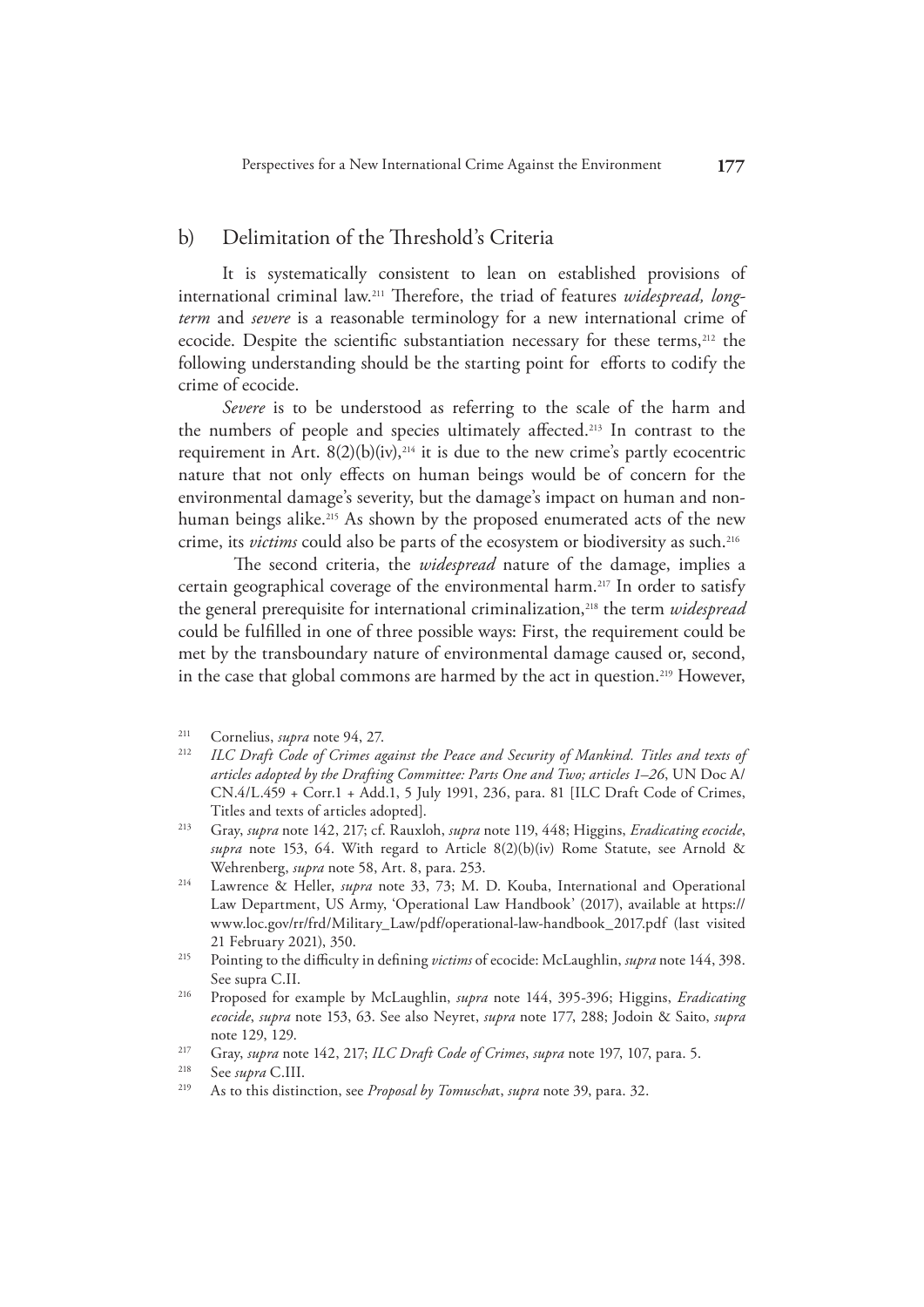since modern international law does not necessarily require a transboundary element for its applicability,<sup>220</sup> the geographical coverage of ecocide does not need to amount to a transboundary or global nature if the geographically affected area is large enough in itself.<sup>221</sup> Therefore, third, for the establishment of such a non-transboundary but widespread scale of damage, the mark of "[…] several hundred square kilometers [...]" could be used, as suggested in the context of Article  $8(2)(b)(iv).$ <sup>222</sup>

Lastly, and of a particularly controversial nature,<sup>223</sup> long-term damage introduces a temporal element into the threshold. It refers to the *long-lasting*  consequences of environmental damage as can be seen in the various alternative proposals for a crime of ecocide.224 Parallel to understandings with regard to Art. 55 of AP I,<sup>225</sup> long-term should be understood as "[...] decades rather than months".226 Although the *irreversible* nature of the damage is not suggested as a separate condition here,<sup>227</sup> it could constitute one particular case of longterm damage, i.e. damage which is lasting because of the difficulties or even the impossibility to reverse its consequences.228 At this point, the environmental concern for the impacts on future generations comes into play since long-term effects are a typical characteristic of environmental degradation.<sup>229</sup>

In this context, it is important to stress the suggested formulation that the acts *cause or may be expected to cause* this damage: Thus, it suffices if the

- 221 *Proposal by Tomuschat, supra* note 39, para. 32.
- 222 Higgins, *Eradicating ecocide*, *supra* note 153, 64. With regard to Article 8(2)(b)(iv): Lawrence & Heller, *supra* note 33, 73; Arnold & Wehrenberg, *supra* note 58, Art. 8, para. 253; Weinstein, *supra* note 54, 707-708; Kouba, *supra* note 214, 350.
- <sup>223</sup> *ILC Draft Code of Crimes, Titles and texts of articles adopted*, *supra* note 212, paras 67-92.
- 224 Gray, *supra* note 142, 217; Rauxloh, *supra* note 119, 448; ILC Draft Code of Crimes, *supra* note 197, 107, para. 5.
- 225 *ILC Draft Code of Crimes, Titles and texts of articles adopted, supra* note 212, para. 60.
- 226 *Report of the Secretary-General on the protection of the environment in times of armed conflict*, UN Decade of International Law, UN Doc A/48/269, 29 July 1993, 7, para. 34. See also *Official Records of the Diplomatic Conference on the Reaffirmation and Development of International Humanitarian Law applicable in Armed Conflicts,* Vol. XV, UN Doc CDDH/215/Rev.1, 1978, 268, para. 27; NATO Bombings Report, *supra* note 45, para. 15. Contrary to that, Higgins suggests an understanding in the sense of "period of months, or approximately a season": Higgins, E*radicating ecocide, supra* note 153, 64.
- 227 Contrary to Mégret's proposal: Mégret, Crime against the Environment, *supra* note 100, 65.
- 228 Gray, *supra* note 142, 217.
- 229 *Supra* notes 146, 148; Mégret, Crime against the Environment, *supra* note 100, 65; See also Mégret, Offences against Future Generations, *supra* note 132, 168-172.

<sup>220</sup> Cornelius, *supra* note 94, 28-29.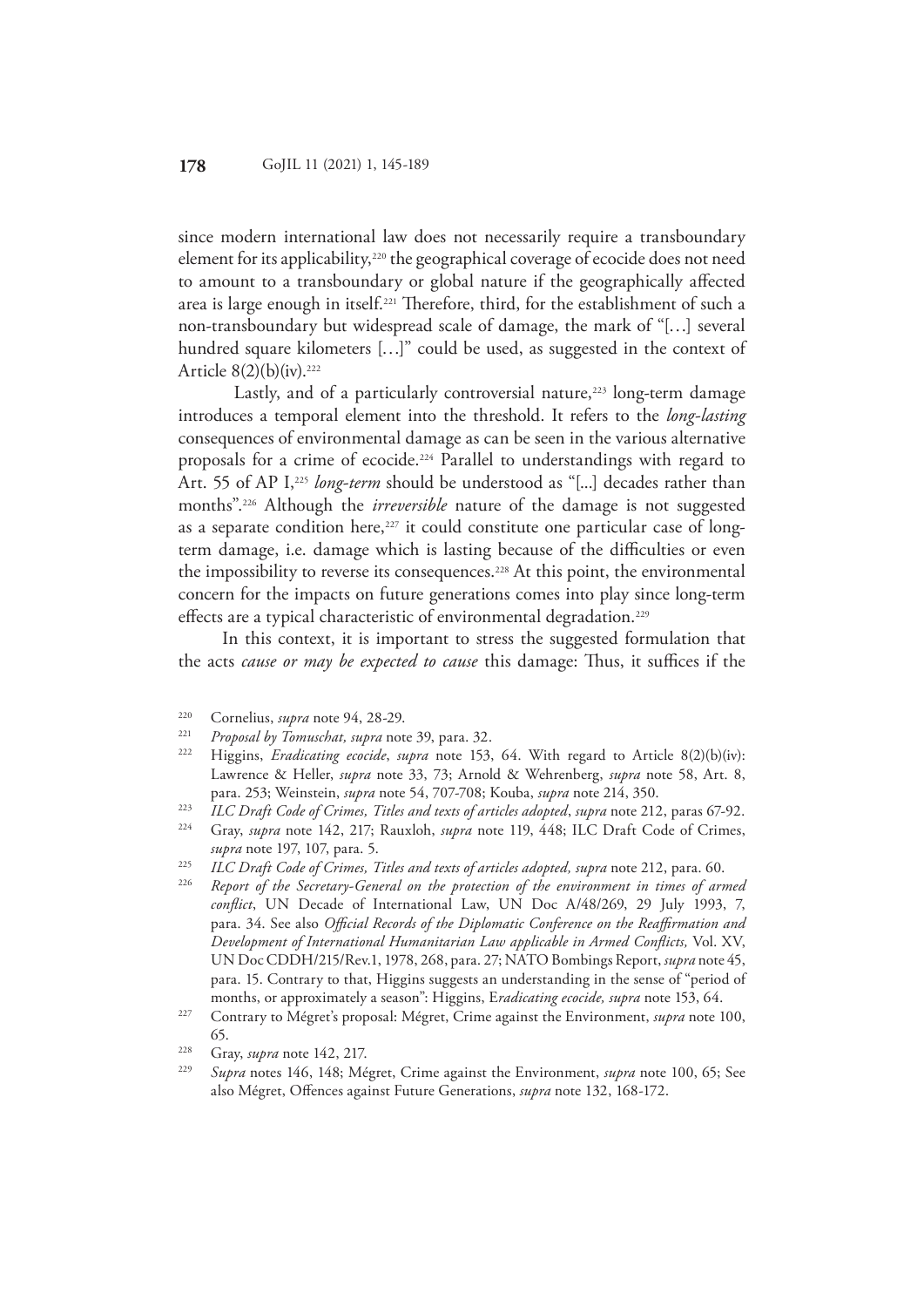<span id="page-34-0"></span>probability of long-term damage to the environment is foreseeable to a sufficient certainty at the time of the prosecution.<sup>230</sup> Criteria for the exact elaboration of the level of sufficient certainty could be deduced from applicable principles of international environmental law, such as the principle of prevention.231 However, the sufficient certainty of the causal link has to go beyond a mere possibility, therefore beyond the criteria required by the environmental precautionary principle.232 The causal link has to be confined to a certain degree to secure that international criminal law is not to be misused to prosecute all kinds of distant, untraceable consequences of a conduct.<sup>233</sup> On the other hand, it is not necessary that the long-term damage, which might manifest itself only years after the commission, *has* already occurred.234 Otherwise, the requirement of an actually occurred long-term damage would constitute an almost insurmountable evidentiary hurdle which would make any effective prosecution of a new environmental crime illusionary.<sup>235</sup>

Due to these difficulties of causation, international criminal law has sometimes been criticized as being unable to deal with issues of damage to the environment, particularly in the context of climate change.<sup>236</sup> One possibility to counter this argument could be the exclusion of too remote consequences of punishable acts from the crime's scope of application. However, further research on this issue would still be necessary to properly define the degree of certainty for long-term damage.

### c) Interrelation of the Three Threshold Criteria

After having established the meaning of *severe, widespread* and *long-term*, their relation to each other, i.e. their cumulative or alternative requirement is

<sup>230</sup> Rauxloh, *supra* note 119, 448.

<sup>231</sup> E.g. A. Proelß, 'Prinzipien des *Internationalen Umweltrechts*', in A. Proelß (ed.), Internationales Umweltrecht (2017), 75, 79-80.

<sup>232</sup> *Ibid*., 85.

 $^{233}$  On the requirement of causation under international criminal law: Werle & Jessberger, *supra* note 68, paras 455-456.

<sup>234</sup> Rauxloh, *supra* note 119, 448; Mégret, 'Crime against the Environment', *supra* note 100, 66.

<sup>235</sup> Mégret, 'Crime against the Environment', *supra* note 100, 66; *ILC Draft Code of Crimes, Titles and texts of articles adopted*, *supra* note 212, para. 69; *ILC Draft Code of Crimes, supra* note 197, 107, para. 5.

<sup>236</sup> Mistura, *supra* note 8, 224; G. Gilbert, 'International Criminal Law is not a Panacea – Why Proposed Climate Change 'Crimes' Are Just Another Passenger on an Overcrowded Bandwagon', 14 *International Criminal Law Review* (2014) 3, 551, 555-556.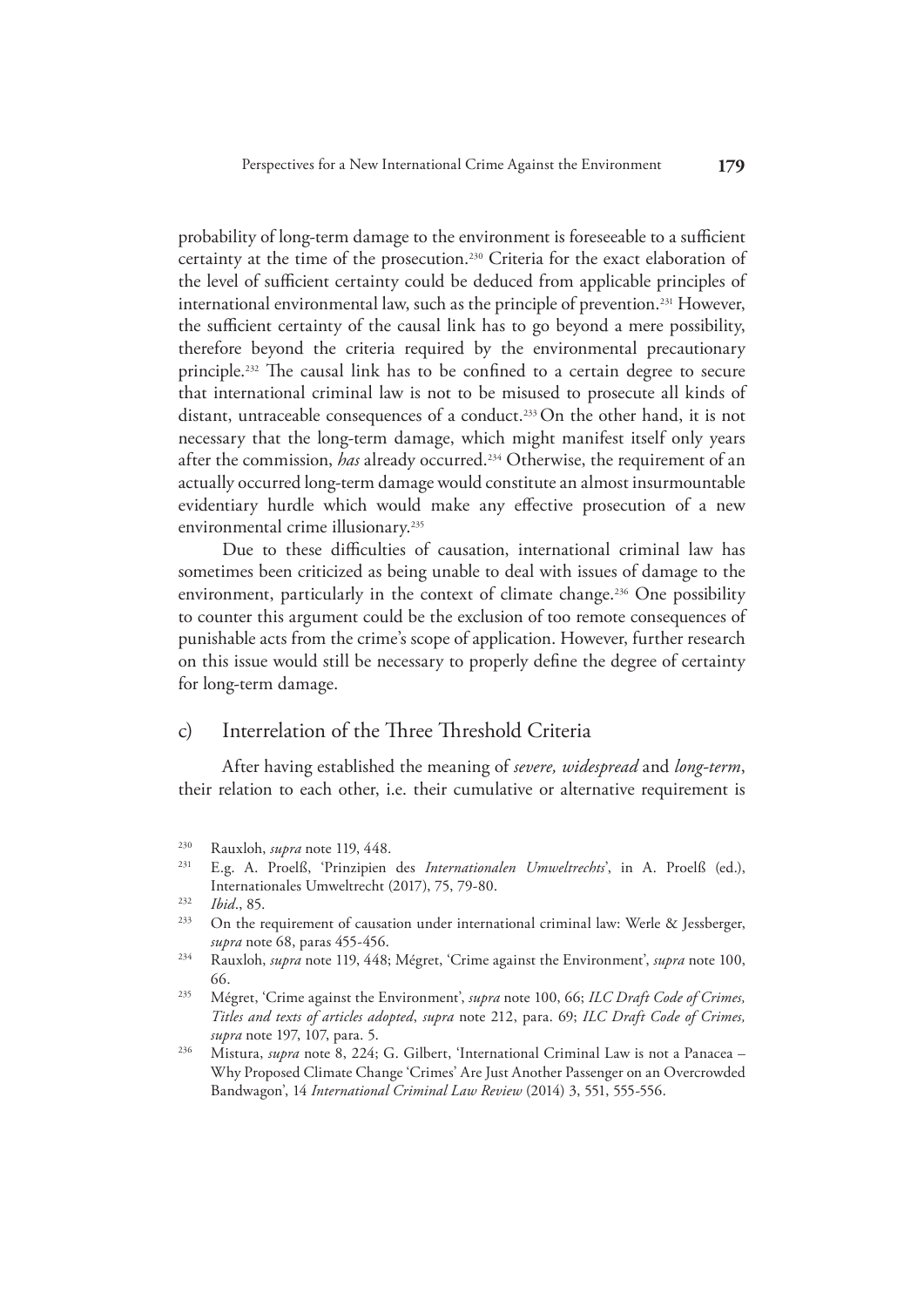<span id="page-35-0"></span>important. While Article  $8(2)(b)(iv)$  requires all three characteristics of the damage in a cumulative way,<sup>237</sup> such a high threshold has been characterized as being too restrictive and it could deprive the new crime of any practical relevance.238 While it is necessary to limit prosecution by introducing clear-cut and limitative criteria of damage, these should be determined by a careful balance between diverse situations and consequences involving differing severities of harm, geographical ambits and temporal impacts.<sup>239</sup>

Therefore, it is suggested to require the damage in any case to be *severe* in order to exceed a certain minimum level of harm which could otherwise be addressed on the national level. On top of this, the damage would need to be either widespread or long-term, but not necessarily both.<sup>240</sup> The reason for this distinction is that severe damage should in itself be *necessary* for international criminal prosecution but not *sufficient*. However, a severe damage which exceeds a certain geographical area amounts to a crime worth of international concern and prosecution – without it having to be long-lasting.<sup>241</sup> On the other hand, a severe damage which has lasting impacts on ecosystems and future human beings equally satisfies this international concern-threshold by its temporal gravity – regardless of its geographical scope.

### 3. *Mens Rea* Requirement

The *mens rea* element might be the most disputed element of the concept of ecocide, as it establishes the basis of subjective wrong, which is necessary for every criminalized behavior.<sup>242</sup> In regard to the *mens rea* element, the existing proposals vary from "[…] objective recklessness"243, over "[…] desire or knowledge with substantial certainty"<sup>244</sup> to strict liability.<sup>245</sup>

<sup>237</sup> Dinstein, *supra* note 60, 536; Arnold & Wehrenberg, *supra* note 58, Art. 8, para. 253. 238 With view to Art. 8(2)(b)(iv), see *supra* notes 61-64. See also Pereira, *supra* note 10, 197- 198.

<sup>239</sup> Cf. McLaughlin, *supra* note 144, 398, fn. 117.

Gray, *supra* note 142, 217; Cornelius, *supra* note 94, 29-30. This is illustrated by the proposed formulation of "widespread or long-term and severe" damage.

<sup>&</sup>lt;sup>241</sup> Again, this holds particularly true with regard to the evidentiary hurdles linked to that criteria, *supra* note 235.

<sup>&</sup>lt;sup>242</sup> Werle & Jessberger, *supra* note 68, paras 438, 447.

<sup>243</sup> Rauxloh, *supra* note 119, 449. 244 Berat, *supra* note 155, 343.

<sup>245</sup> Higgins, *Eradicating ecocide, supra* note 153, 68-69; in detail Mwanza, *supra* note 33, 609-612.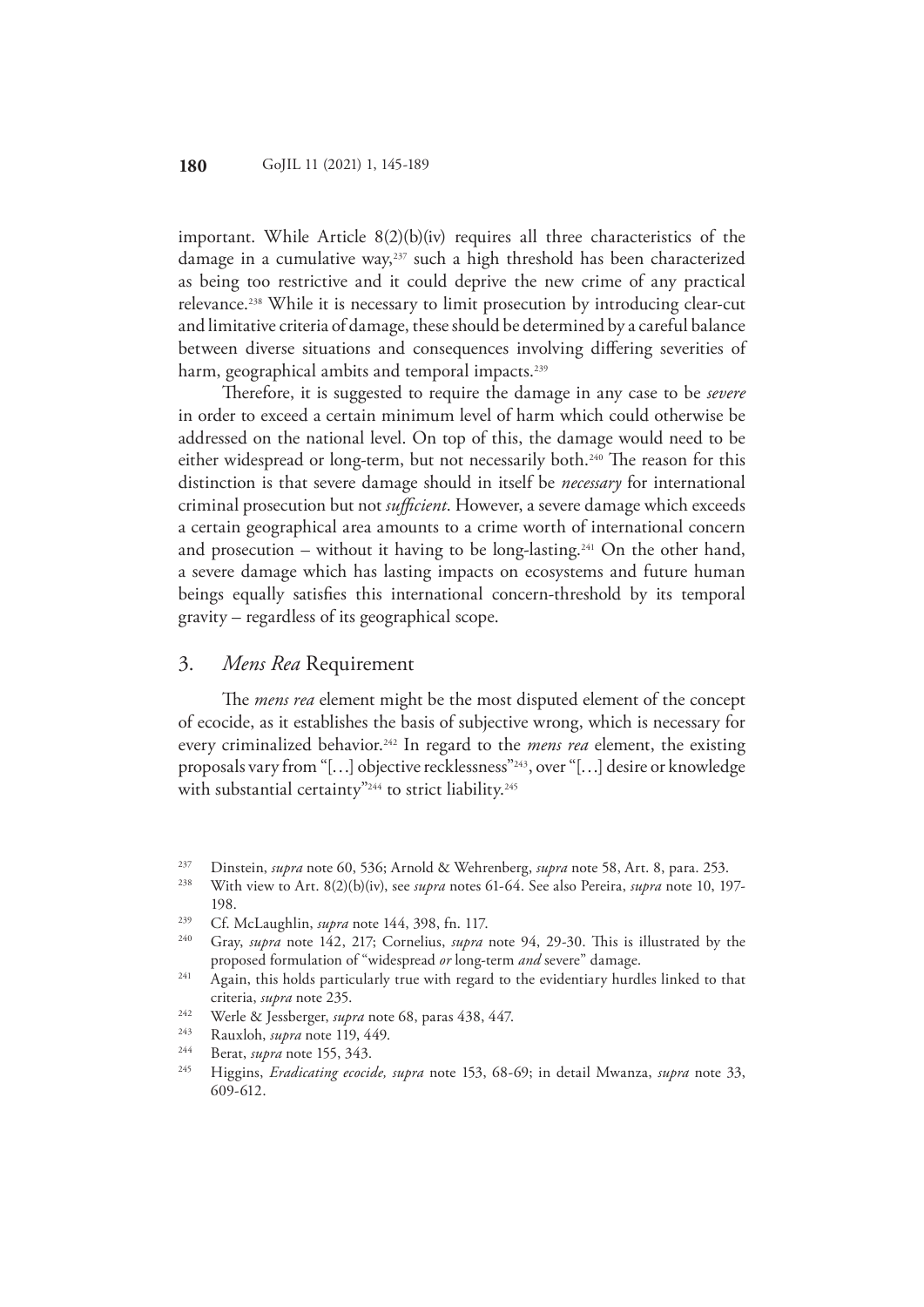<span id="page-36-0"></span>A perpetrator would in any event be criminally liable for ecocide when committed with intent and knowledge in the sense of Article 30. While scenarios of targeted damage of the environment are rare,<sup>246</sup> the crime's main field of application presumably is a different one; that is to say environmental damage is a side-effect of an action that aimed at different, for instance, economic purposes.<sup>247</sup>

For that reason, in order to provide for criminal liability for the outlined scenarios, it is proposed to introduce a broader *mens rea* requirement for the ecocide crime (b) as well as adequate rules for the provision of evidence (c) than the standard set out by Article 30 (a). It is however suggested to decline more moderate *mens rea* standards than *dolus eventualis* (d).

### a) Existing *Mens Rea* Standards Under the Rome Statute

Article 30 is the general provision addressing the mental element required to be criminally responsible under the Rome Statute.<sup>248</sup> This default rule applies to all crimes<sup>249</sup> and would extend to the crime of ecocide. The provisions' interpretation has been subject to a vivid debate.<sup>250</sup> The ICC itself had occasion to elaborate on the provision.251 The PTC I proclaimed in the *Lubanga Case*  that the provision first and foremost accommodates intent in the form of *dolus directus* of the first degree, 252 but additionally, *dolus directus* of the second degree and *dolus eventualis*. 253 This broad interpretation accommodating *dolus eventualis* had however been convincingly turned down in the subsequent jurisprudence of

- 
- 
- 250 Badar & Porro, *supra* note 248, 316-320. 251 T*he Prosecutor v. Thomas Lubanga Dyilo*, Decision on the confirmation of the Charges, ICC-01/04-01/06 (Pre-Trial Chamber I), 29 January 2007, 119, para. 351 [Prosecutor v. Lubanga]; *The Prosecutor v. Jean-Pierre Bemba Gombo*, Decision Pursuant to Article 61(7)(a) and (b) on the Charges, ICC-01/05-01/08 (Pre-Trial Chamber II), 15 June 2009, 122, para. 360 [Prosecutor v. Bemba]; *The Prosecutor v. Germain Katanga and Mathieu Ngudjolo Chui*, Decision on the confirmation of the Charges, ICC-01/04-01/07 (Pre-Trial Chamber I), 30 September 2008, 77, para. 251, fn. 329 [Prosecutor v. Katanga].

<sup>&</sup>lt;sup>246</sup> Pereira, *supra* note 10, 195.

<sup>247</sup> Ibid, 195; Crasson, *supra* note 24, 39-40; Mwanza, *supra* note 33, 605.

<sup>248</sup> M. E. Badar & S. Porro, in Klamberg (ed.), *supra* note 77, 314; Werle & Jessberger, *supra* note 68, para. 473.<br><sup>249</sup> Werle & Jessberger, *supra* note 68, para. 467.<br><sup>250</sup> Badar & Porto, *supra* pote 248, 316, 320.

<sup>252</sup> *Prosecutor v. Lubanga*, *supra* note 251, 119, para. 351.

<sup>253</sup> *Prosecutor v. Lubanga, supra* note 251, 119, para. 352; endorsed by *Prosecutor v. Katanga, supra* note 251, 77, para. 251, fn. 329.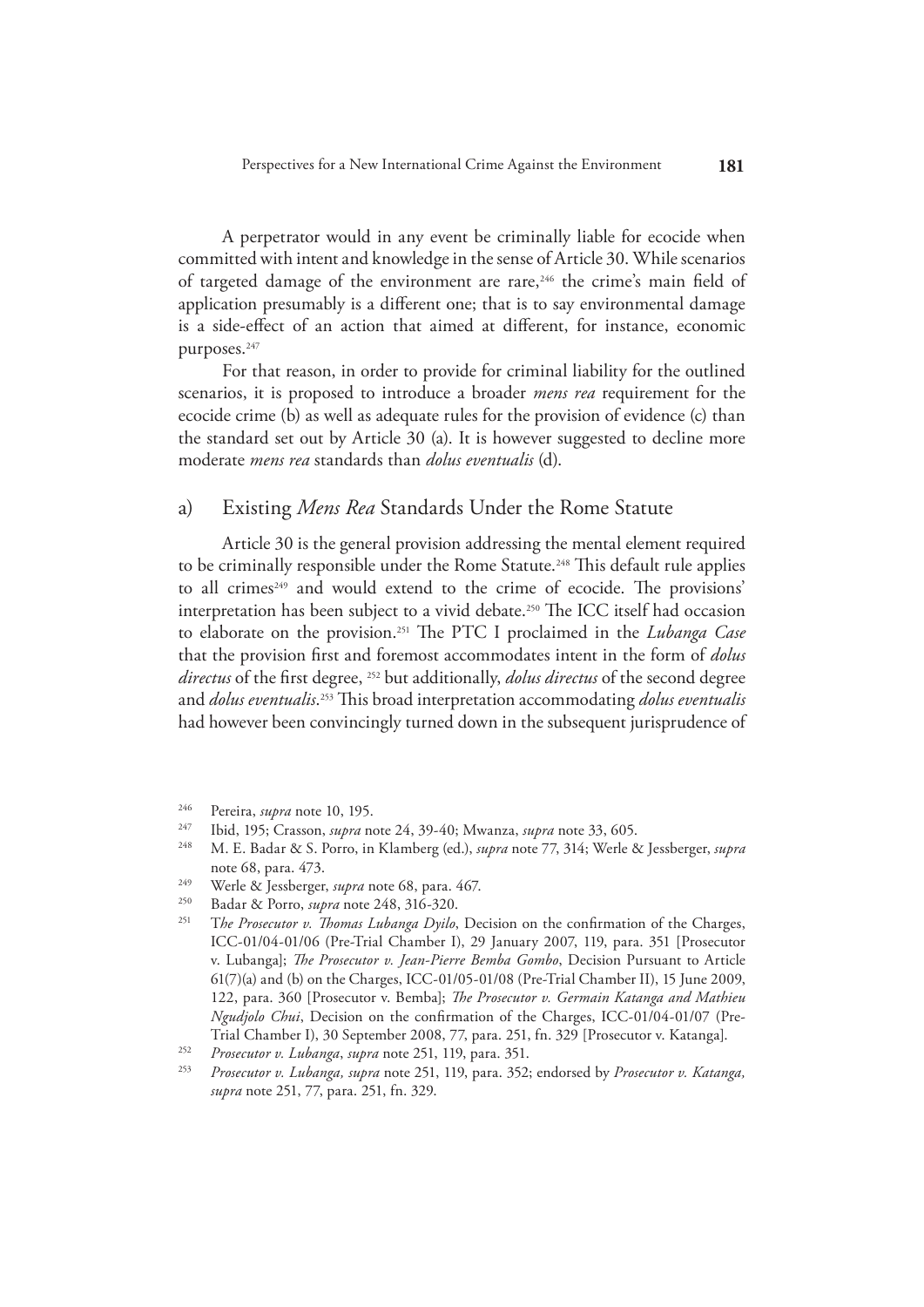<span id="page-37-0"></span>the Court,<sup>254</sup> a view that is shared by most commentators.<sup>255</sup> The common thread of the Chambers' decisions is that Article 30 does not cover more moderate *mens rea* standards than *dolus directus* of the first and second degree. Consequently, ecocide may in any event be committed with these two types of intent.

When applied to ecocide, the crime would be committed with *dolus directus* of the first degree, if the perpetrator knows and intends to cause widespread or long-term and severe damage to the environment.256 With regard to the standard of *dolus directus* of the second degree, the voluntary element is attenuated. Irrespective of whether the perpetrators have the intention to cause the required damage to the environment, it would suffice if they, whilst undertaking an act or omission, knew that such damage would result.<sup>257</sup>

### b) Proposed *Mens Rea* Requirement for the Crime of Ecocide

The general provision on the mental element of a crime *"[…] is based on a rule-exception dynamic"*258, with Article 30(1) allowing exceptions to the general rule.259 Since there is no indication that the provision intends to set out a *minimum* standard of intent, the phrase *"unless otherwise provided"* permits the introduction of a form of intent in the crime of ecocide that is less strict than the general rule of Article 30(1).<sup>260</sup>

It is proposed to incorporate a new, more moderate mental element for the crime of ecocide that is below the standard set out in Article 30.261 Since environmental damage is ordinarily not an action's first and primary purpose but rather the consequence or a side effect of acts whose primary aim

- 
- <sup>254</sup>*Prosecutor v. Bemba, supra* note 251, 122, para. 360. 255 A. Cassese *et al*., *International Criminal Law*, 3rd ed. (2013), 56; Ambos, *supra* note 185, 21-22; S. Finnin, 'Mental Elements under Article 30 of the Rome Statute of the International Criminal Court: A Comparative Analysis', 61 *International and Comparative Law Quarterly* (2012) 2, 325, 349; For the opposing view, see M. E. Badar, 'The Mental Element in the Rome Statute of the International Criminal Court', 19 *Criminal Law Forum* (2008) 3-4, 473, 494.<br><sup>256</sup> Cf. *Prosecutor v. Lubanga, supra* note 251, 119, para. 351.<br><sup>257</sup> Prosecutor v. Lubanga, supra pote 251, 119, para. 352(i)
- 
- 
- <sup>257</sup>*Prosecutor v. Lubanga, supra* note 251, 119, para. 352(i). 258 Badar & Porro, *supra* note 248, 314 (emphasis added); see also Pigaroff & Robinson, *supra* note 85, Art. 30, para. 14; W. A. Schabas, T*he International Criminal Court, A Commentary on the Rome Statute*, 2nd ed. (2016), 628.
- 259 Badar & Porro, *supra* note 248, 314-315; Finnin, *supra* note 255, 351.
- 260 Finnin, *supra* note 255, 354; A. Eser, 'Mental Elements Mistake of Fact and Law', in A. Cassese, P. Gaeta & J. R.W.D. Jones (eds), *The Rome Statute of the International Criminal Court, Vol. I* (2002), 889, 933, 946.
- <sup>261</sup> See on the opposing view Cornelius, *supra* note 94, 33.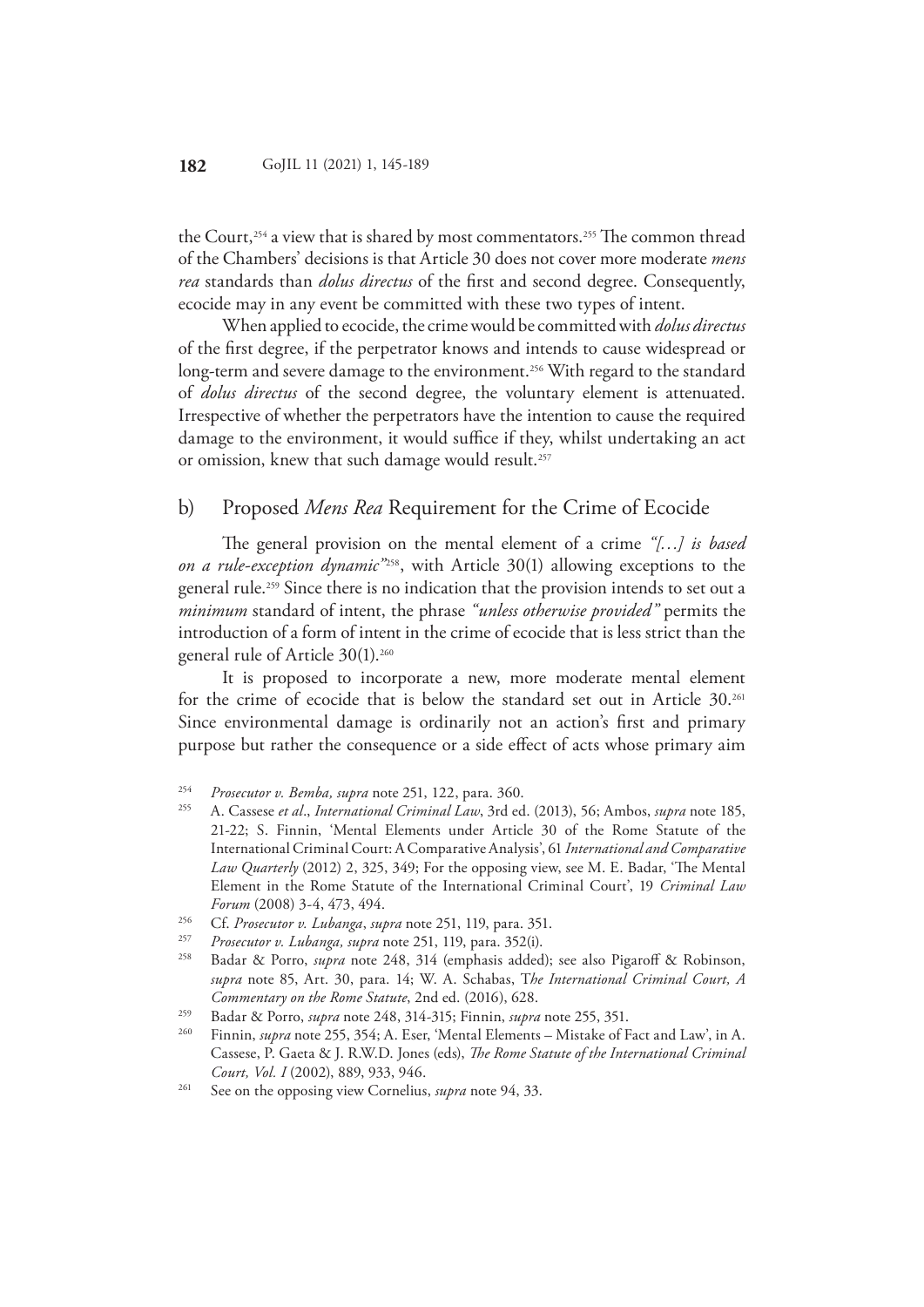<span id="page-38-0"></span>is a different one,<sup>262</sup> the crime of ecocide must be tailored to these respective circumstances. Therefore, the new crime should contain the following paragraph that incorporates the standard of *dolus eventualis*.

*In addition to Article 30, a person is criminally responsible and liable for punishment if the person considers it possible that the act or omission may be expected to cause widespread or long-term and severe damage to the environment and accepts such outcome.*

Generally, *dolus eventualis* is evident in scenarios in which the person considers it possible or not entirely excluded that their acts or omissions may bring about the objective elements of a crime, but the person accepts such outcome by reconciliation or consent.263 Compared to *dolus directus* of the first and second degree, both the cognitive and the volitional elements are attenuated. Whereas regarding the cognitive element, awareness of the possibility of a certain consequence is perfectly sufficient, for the volitional element a conscious risk-taking suffices.264

Applied to ecocide, *dolus eventualis* is given if the perpetrator considers it possible to cause widespread or long-term and severe damage to the environment but accepts this outcome. Therefore, it is not necessary for the perpetrator to be aware of the exact details or the exact causal link between the conduct and its consequences; it is sufficient to knowingly take the risk that these consequences occur in the ordinary cause of events. Other than for *dolus directus* of first or second degree, the person neither needs to know nor to intend that environmental damage is the necessary outcome.

### c) *Dolus Eventualis* and the Provision of Evidence

The incorporation of a new form of intent would present a challenge to the international criminal system. The concrete criteria of *dolus eventualis* and principles on its proof would need to be developed, since this form of intent is, so far, foreign to the Rome Statute. The burden of proof regarding the mental element is generally a heavy burden<sup>265</sup> and will, in relation to ecocide, be brought

<sup>262</sup> Pereira, *supra* note 10, 195; Crasson, *supra* note 24, 39-40; Mwanza, *supra* note 33, 605.

<sup>263</sup> Werle & Jessberger, *supra* note 68, para. 477; see also *Prosecutor v. Lubanga*, *supra* note 251, 119, para. 352; see also *Prosecutor v. Tadic*, Judgment, IT-94-1-A, 15 July 1999, para. 220.

<sup>264</sup> *Prosecutor v. Tadic*, *supra* note 263, para. 220; Badar, *supra* note 255, 489; Ambos, *supra* note 185, 21.

<sup>265</sup> *Proposal by Tomuschat, supra* note 39, para. 37.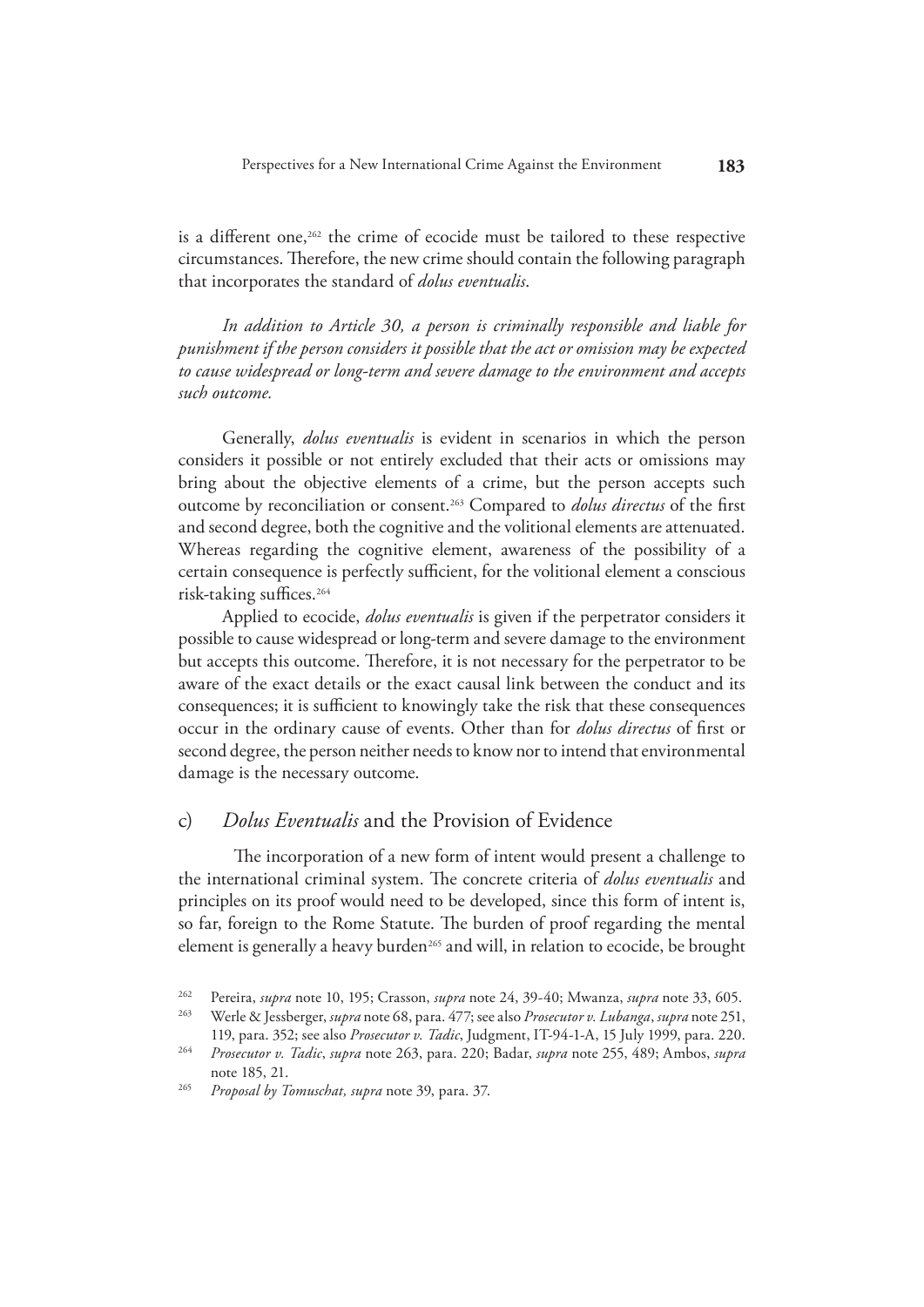<span id="page-39-0"></span>about with *dolus eventualis*. Whereas the degree of likelihood of environmental damage may be determined based on objective criteria, the prosecution might face great challenges to prove the perpetrator's acceptance of the outcome. The underlying rationale of the *runaway decision* in the *Lubanga* Case may and should be used as helpful guidance when addressing this issue. Therein, the ICC proposed to distinguish between two different scenarios that differ in regard of the degree of certainty that the objective criteria of a crime are brought about.<sup>266</sup> If there is a substantial risk that an act or omission realizes the objective criteria of a crime, the acceptance of this outcome may be inferred from the mere fact that the person carries out said act or omission despite the awareness of that substantial risk.<sup>267</sup> If there exists however a mere likelihood, it is required that the person clearly accepts that their acts or omissions may bring about the objective elements of a crime.<sup>268</sup>

In line with this approach, the degree of likelihood of an outcome should affect the provision of evidence. One should however part from the two rigid scenarios of substantial certainty and mere likelihood. Instead, the requirements put on the prosecution for proving the *acceptance of an outcome* should decrease linearly to the extent that the degree of certainty of the realization of these outcomes increases. In other words, the likelier it is that the objective criteria of the crime of ecocide are brought about, the less strict the requirements for proving the acceptance of the outcome are.

#### d) Declined *Mens Rea* Standards

Even though there is consensus to lower the *mens rea* threshold, the potential standards vary distinctively in the different proposals.269 The most extensive proposal even pleads for ecocide as a crime of strict liability.<sup>270</sup>

However, this paper suggests that there should be no broader standard than *dolus eventualis*. An observation of the existing crimes suggests that the accumulation of objective criteria and a special misanthropic intent seems to qualify these crimes as the "[…] most serious crimes of concern to the international community […]".271 Negligence or strict liability would however only take into

270 Higgins, *Eradicating ecocide, supra* note 153, 68-69.

<sup>266</sup> *Prosecutor v. Lubanga, supra* note 251, 120, paras 353-354; see also Badar, *supra* note 255, 491.

<sup>267</sup> *Prosecutor v. Lubanga, supra* note 251, 120, para. 353.

<sup>268</sup>*Ibid*., 120, para. 354. 269 See also *supra* note 243-245.

<sup>271</sup> *Rome Statute*, Preamble.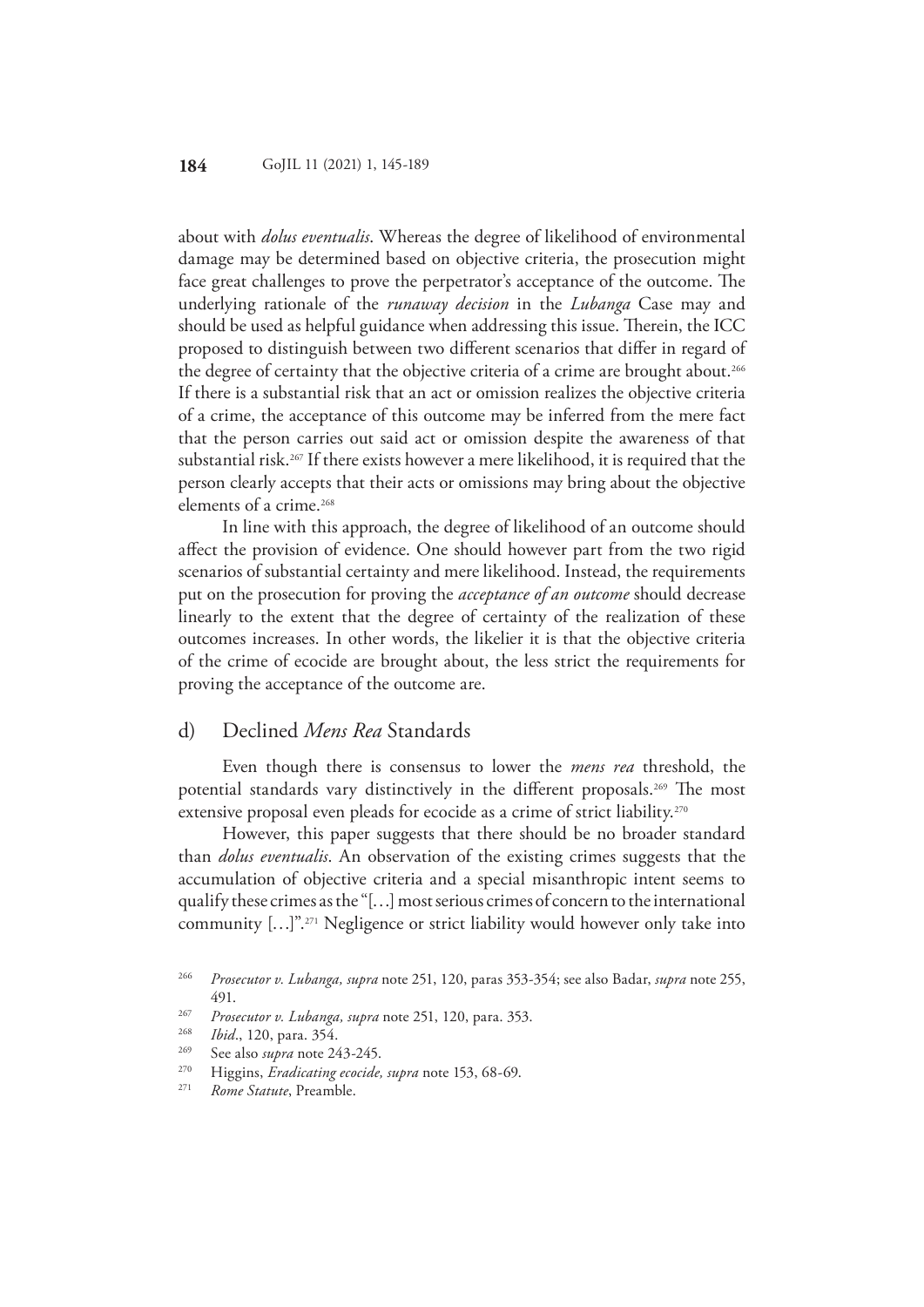<span id="page-40-0"></span>account the consequence of an act or omission, i.e. the environmental damage, without considering the intentions of the perpetrators National criminal law could certainly provide for criminal liability for environmental damage caused by negligence or a strict liability ecocide crime.<sup>272</sup> However, the international criminal system as set out by the Rome Statute adheres to a subjective understanding of the *mens rea* element.273 Standards of criminal liability that do not require a volitional element at all do not seem to fit within this conception.

Additionally, it is intended to present a realistic proposal of the ecocide crime. The *travaux préparatoires* of Article 30 reveal that there was originally no consensus to integrate *dolus eventualis* or negligence into the Statute's general provision on the mental elements of a crime.274 If ecocide is considered to become a fifth international crime alongside the four capital crimes, its mental element must also amount to a comparable level to the existing crimes. Since Article 30 certainly leaves room for less strict standards of intent,275 an integration of *dolus eventualis* does not seem impossible since it does not entirely waive any form of volitional element. It is however improbable that there will be considerable support for an incorporation of standards of culpability that do not require any voluntary element and are to be determined according to purely objective criteria.276

### III. Summarizing Remarks and Application to the Situation in Ecuador

If one applies the foregoing observations to the oil spill in Ecuador, the discharge of several million gallons of formation water, drilling waste and produced water into the environment by Chevron<sup>277</sup> would fit into one or more of the enumerated acts of a new crime of ecocide. Further, criminal prosecution would be directed against any superior of Texaco who was sufficiently aware

- <sup>273</sup> Eser, *supra* note 260, 902. See also Mistura, *supra* note 8, 223-224.
- 274 Pigaroff & Robinson, *supra* note 85, Art. 30, para. 3.
- <sup>275</sup> Finnin, *supra* note 255, 354; Eser, *supra* note 260, 946.

<sup>&</sup>lt;sup>272</sup> Strict liability crimes are already recognized by many Anglo-American legal systems, see A. Ashworth, 'Criminal Law, Human Rights and Preventative Justice', in B. McSherry, A. Norrie & S. Bronitt (eds), *Regulating Deviance: The Redirection of Criminalisation and the Futures of Criminal Law* (2009), 87.

<sup>276</sup> Eser, *supra* note 260, 902-903.

<sup>277</sup> Kimerling, *supra* note 24, 204-205; Crasson, *supra* note 24, 30-32; S. Patel, *supra* note 24, 78-79.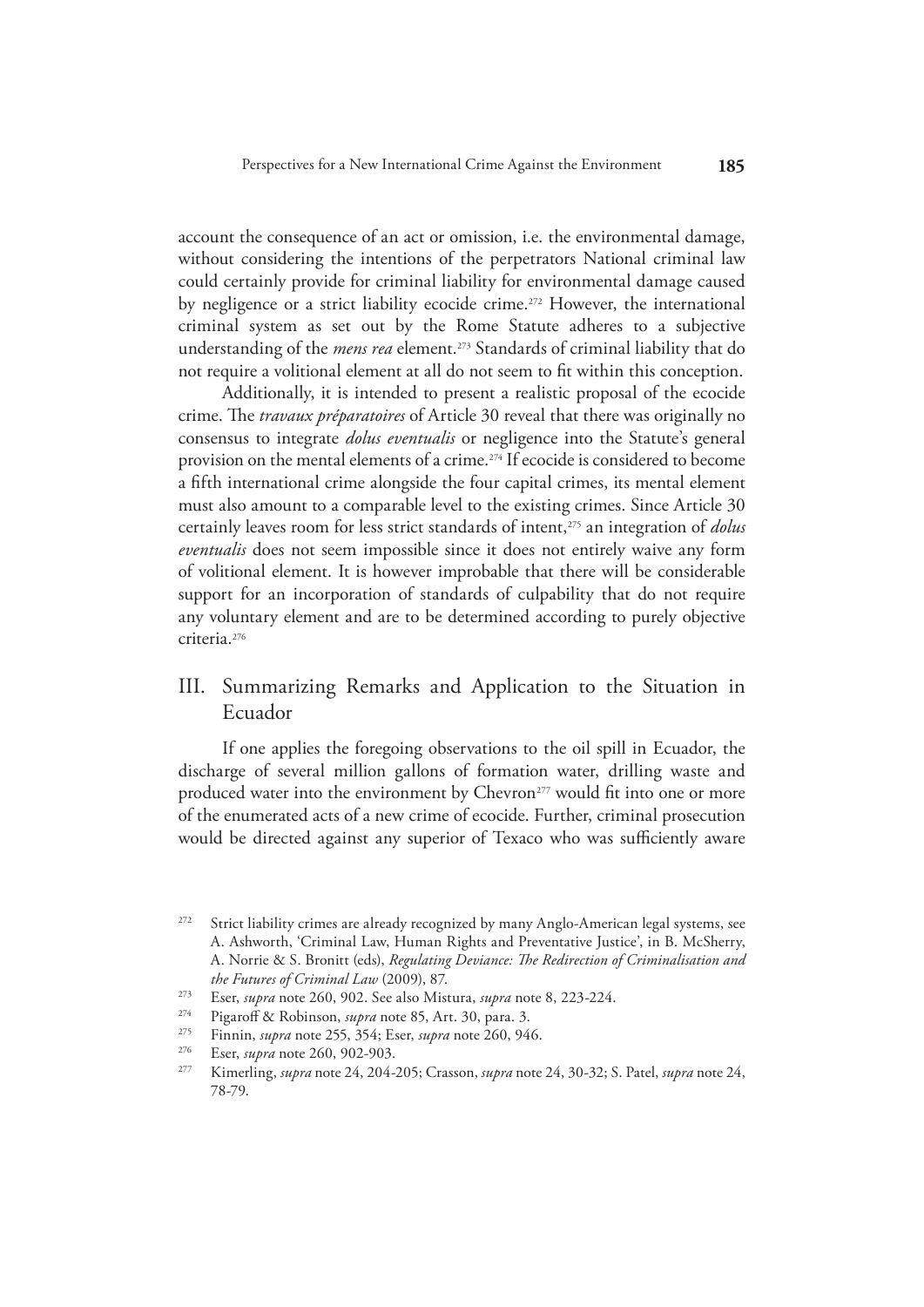of the committed acts at that time.<sup>278</sup> Turning to the elaborated threshold of seriousness, the damage caused by the pollution would have to be severe as well as being either widespread or long-term. The consequences of the pollution included the contamination of rivers and streams, the pollution of soils and sources of drinking water, negative impacts on flora and fauna, as well as the release of noxious gases into the atmosphere.<sup>279</sup> The impacts on the local population were similarly intense, including increased rates of deadly diseases, and miscarriages, as well as the extinction of at least two indigenous communities in the affected region.280 Since the suggested crime of ecocide is not understood in a strictly anthropocentric sense, these direct impacts on the ecosystem and biodiversity as such would already be of a sufficient scale to meet the criteria of *severe* damage to the environment. Moreover, the enormous impacts on the local human population even trigger this criterion in an anthropocentric understanding.<sup>281</sup>

Beyond this, the situation in Ecuador easily reaches the conditions for being widespread as well as long-term, although only one of these criteria would have to be met according to the present suggestion. The geographical area affected by the pollution covers  $1.235.000$  acres of rainforest,<sup>282</sup> thereby clearly exceeding the threshold of "[...] several hundred square kilometers [...]"283. Lastly, the long-term damage of Chevron's activities in the region is beyond doubt: Most of the punishable acts occurred between the 1970s and the 1990s. Since the impact of the pollution are still suffered today by the local population and the ecosystem,<sup>284</sup> they lasted more than a few months, but indeed decades, as required by the proposed crime of ecocide. Further, the impossibility to return the ecosystem in the region to its natural state renders the damage irreversible in great parts,285 thereby adding to its long-lasting character. Consequently, the repercussions of Chevron's activities in Ecuador would meet the threshold of seriousness of a new crime of ecocide.<sup>286</sup>

- <sup>278</sup> Crasson, *supra* note 24, 47.
- *Ibid*, 31; Amazon Defense Coalition, *supra* note 27; Environmental Justice Organizations, Liabilities and Trade, *supra* note 27.
- 280 Crasson, *supra* note 24, 31-32; see also Kimerling, *supra* note 24, 206-207.
- <sup>281</sup> With regard to crimes against humanity, see also Lambert, *supra* note 32, 724.
- 282 Request to the OTP of the ICC from the Legal Representatives of the Victims, *supra* note 16, 20; Lambert, *supra* note 32, 724.
- <sup>283</sup> E.g. Lawrence & Heller, *supra* note 33, 73.
- <sup>284</sup> Crasson, *supra* note 24, 31-32.
- 285 *Ibid*, 31.
- For a comparable analysis, see also K. Martin-Chenut & C. Perruso, 'L'affaire Chevron-Texaco et l'apport des projets de conventions écocrimes et écocide à la responsabilisation pénale des entreprises transnationales', in Neyret (ed.), *supra* note 177, 67, 84.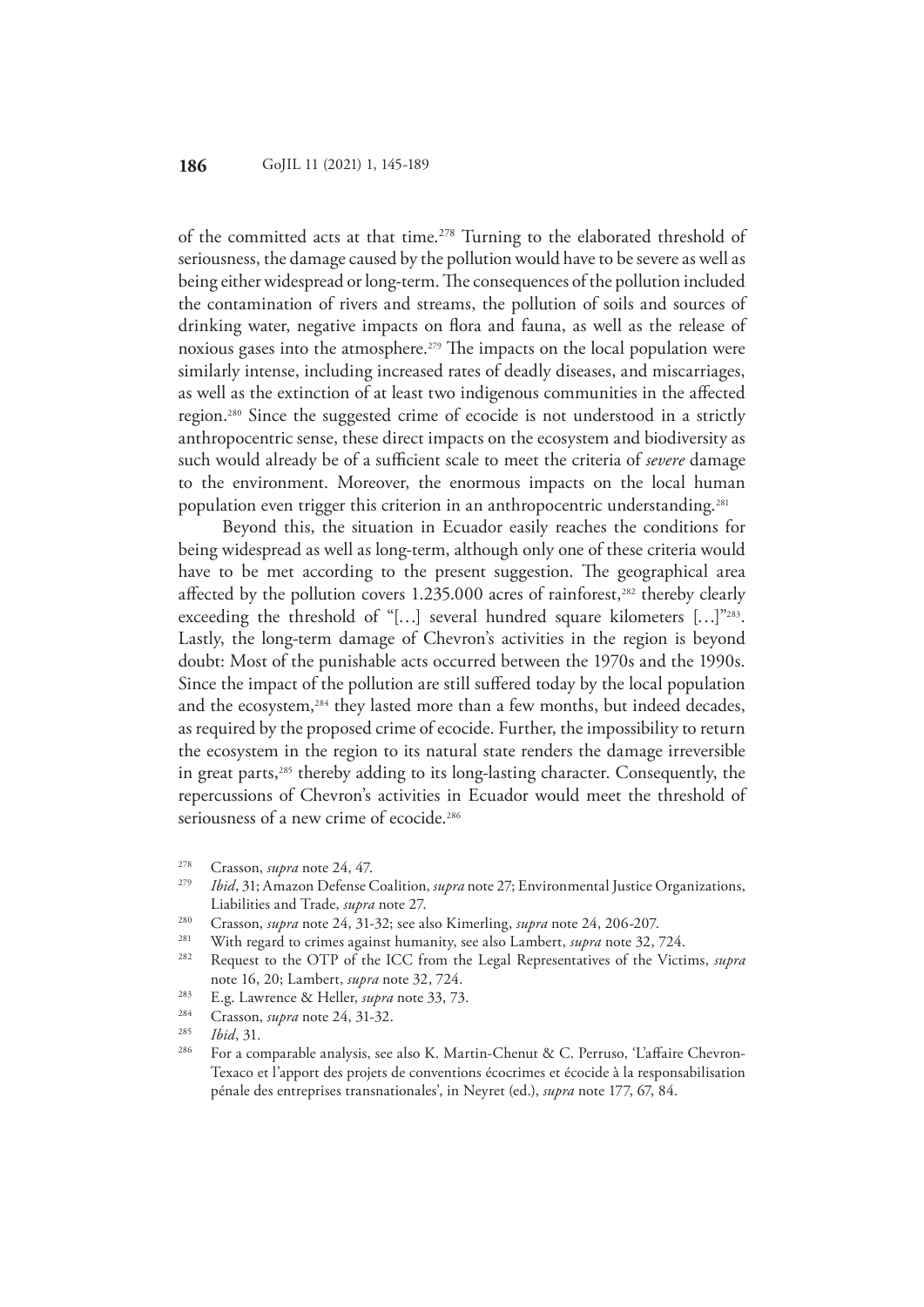<span id="page-42-0"></span>Further, the *mens rea* requirement would have to be proven with regard to the actions of Chevron executives. The prosecution would most certainly succeed in proving at least *dolus eventualis* in committing the crime of ecocide. Regarding the cognitive element, it is not necessary that Chevron's superiors were aware of the exact causal link between the disposal of waste waters and the specific environmental damage caused, but it would be sufficient that they considered the possibility of negative impacts on the environment. In respect of the volitional element, the superiors' practice would have to qualify as *acceptance of an outcome*, thus, as a conscious risk-taking despite the awareness of the risk.

While the exact collection and consideration of evidence would be on the prosecution, and cannot be anticipated in this paper, there are strong indicators pointing to the existence of all requirements. For more than two decades huge amounts of toxic waste had been disposed in pits that were not lined by any material able to prevent or minimize the waste to find its way into the soils. The existence of a high risk of large-scale environmental damage could without doubt be proven by expert opinions.<sup>287</sup> Witness statements could serve as proof for the fact that the relevant superiors at least did not entirely exclude these risks. Due to the immense amounts of waste and the considerable time it had been discharged in the region, the likelihood of the widespread or long-term and severe environmental damage is that high that the prosecution would further be held to less strict requirements in proving the acceptance of this outcome. Therefore, the proof that the relevant superiors consciously took the risk of environmental degradation could be easily deduced from the fact that the toxic waste was disposed despite the awareness of the likely environmental degradations.

### E. Conclusion

With regard to the insufficiencies of current international criminal law under the Rome Statute for the protection of the environment, the merits of a new crime of ecocide are apparent.288 Recent decades have shown that the contemporary regime of international criminal law is not able to sufficiently contribute to the protection of the environment. Whereas Article 8(2)(b)(iv) sets such strict requirements that can barely be achieved, the other war- and peacetime provisions of the Rome Statute either contain a *mens rea* element

<sup>&</sup>lt;sup>287</sup> The Rome Statute does not limit the potential types of evidence, expert opinions may thus serve as evidence, see *Rome Statute*, Art. 69; *ICC Rules of Procedure and Evidence*, ICC-ASP/1/3 and Corr. 1, 3-10 September 2002, Rules 63-75.

<sup>288</sup> Martin-Chenut & Perruso, *supra* note 286, 82-86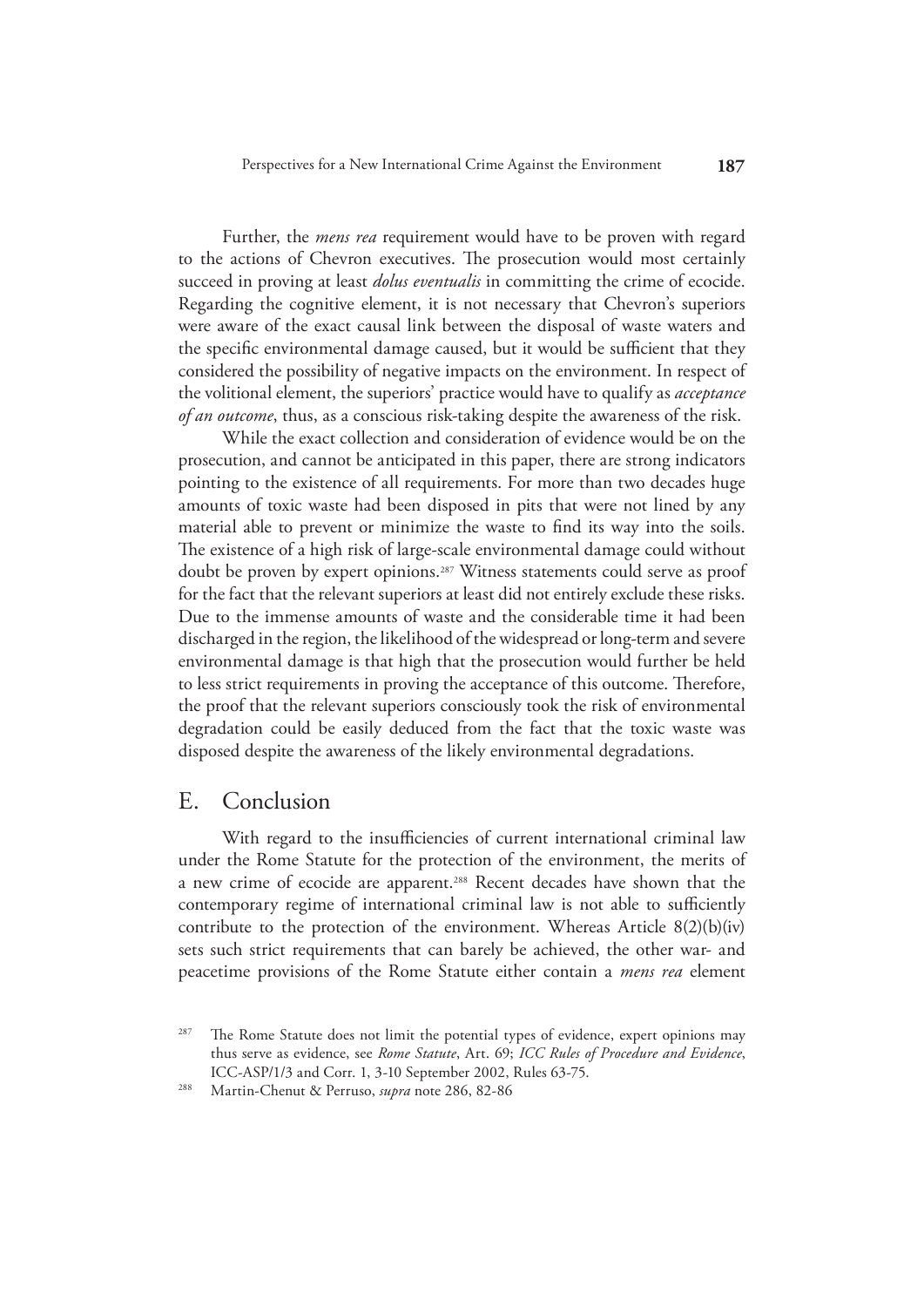which is unrealistic for the commission of environmental crimes; or they are too anthropocentric and therefore disregard the complex interrelations between human beings and the surrounding ecosystems. The comparison of the existing regime with the proposed crime of ecocide in the context of the oil spill example in Ecuador illustrates the difficulties of the current system, on the one hand, and the merits of a new crime of ecocide, on the other. The aforementioned lack of impacts of the 2016 OTP Policy Paper on the prosecution of environmental destructions gives further proof of the insufficiency of the actual framework.<sup>289</sup>

Consequently, there can be no doubt that the time has come to counter current environmental atrocities by all possible means, including the effective blade of international criminalization. Objections of States or commentators regarding the crime's potentially excessive application as well as a fear of overcriminalization should be responded with the proposal of a clear-cut definition of ecocide. Such a delimitation of the crime's scope is necessary with view to the principle of legality as well as the justification to add it to the existing core crimes on an equal footing.

 However, inevitably the question of the practical implementation of the new crime arises. While sometimes an alone-standing convention on ecocide is suggested,<sup>290</sup> the introduction of the proposed crime into the Rome Statute by amendment seems preferable.<sup>291</sup> An amendment would admittedly not be easy to achieve and the proposed ecocide crime would be prone to discussions and objections by States,<sup>292</sup> as can be seen by the developments surrounding the removal of Article 26 from the Draft Code of Crimes.293 Nonetheless, at least two reasons support seeking an amendment. First, the incorporation into the pre-existing system of the Rome Statute would profit from an already established institution that gained noteworthy experience in the field of international criminal prosecution and additionally achieved a certain status in the international legal system.294 One would therefore not only create the

<sup>&</sup>lt;sup>289</sup> For a detailed analysis, see *supra* notes 12-16.

<sup>&</sup>lt;sup>290</sup> Berat, *supra* note 155, 343-348.

<sup>291</sup> Mwanza, *supra* note 33, 612-613; Cornelius, *supra* note 94, 33-36; G. Kemp, 'Climate Change, Global Governance and International Criminal Justice', in O. C. Ruppel, C. Roschmann & K. Ruppel-Schlichting (eds), *Climate Change: International Law and Global Governance* (2013), 711, 737-738. With regard to *crimes against future generations*: Jodoin & Saito, *supra* note 129, 148-150. E.g. End Ecocide on Earth Initiative, *supra* note 153.

<sup>&</sup>lt;sup>292</sup> Smith, *supra* note 33, 62.

<sup>293</sup> For a detailed analysis, see *supra* notes 39-41.

<sup>294</sup> Rauxloh, *supra* note 119, 445.